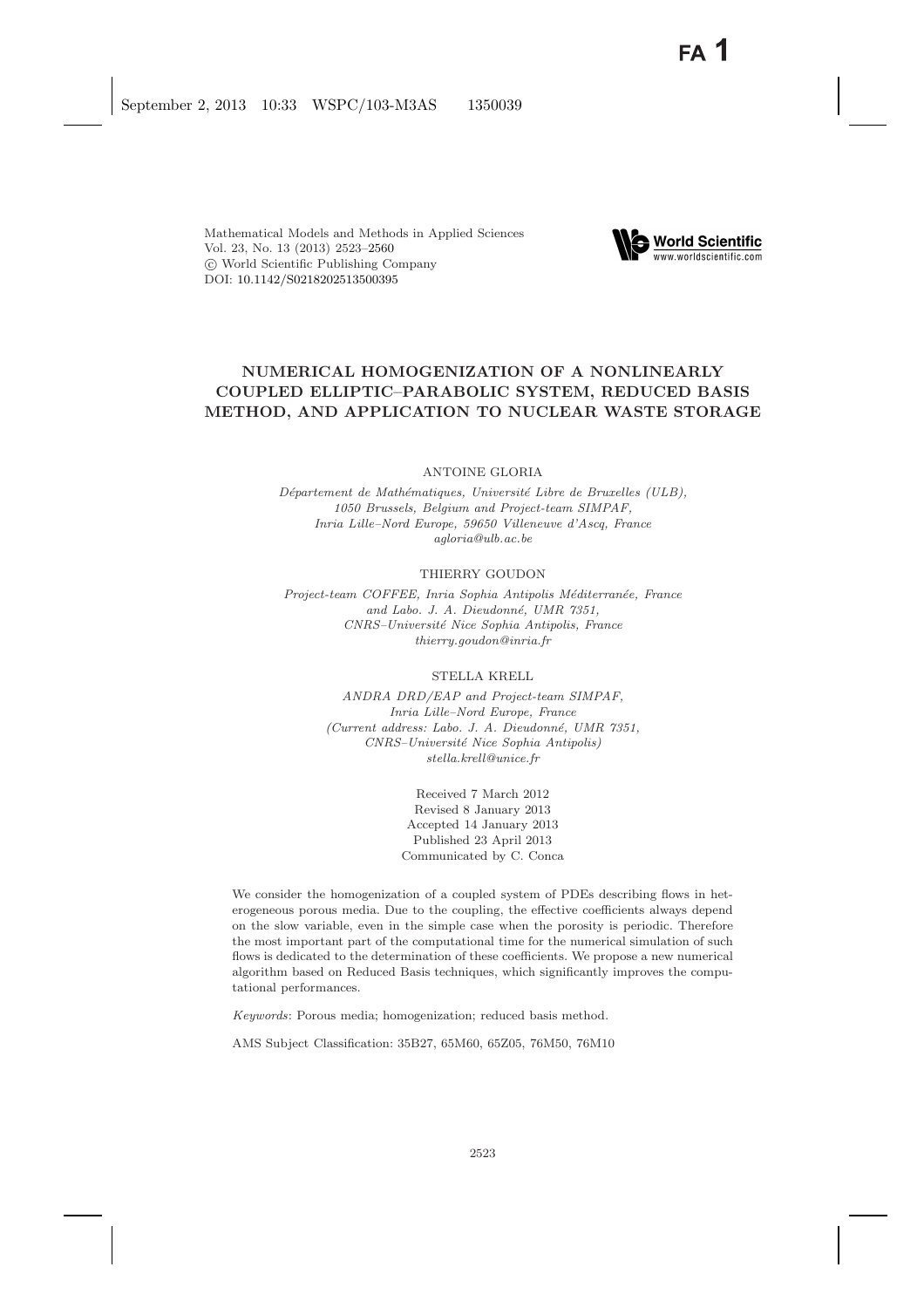#### **1. Introduction**

This work is concerned with the numerical treatment of a nonlinearly coupled elliptic–parabolic system of equations whose coefficients vary on a small scale. Resolving the finest scales induces a prohibitive numerical cost, both in terms of computational time and memory storage. Our goal consists in finding relevant "averaged" models, combined with efficient numerical methods. It turns out that the main part of the computational effort is precisely devoted to the evaluation of the coefficients of the effective equations which are obtained by homogenization. We shall propose methods which lead to a considerable speed-up of this crucial step.

A strong motivation comes from the modeling of radionuclide transport in nuclear waste storage devices. This yields a nonlinear system of parabolic equations, coupling the time-evolution of the radionuclide concentration  $C(t, x)$  (for the sake of simplicity we consider only one single species of radionuclides) to the velocity field  $U(t, x)$  of the water flow. The flow takes place in a complex porous medium made of clay, limestone and marl — so that the physical properties vary a lot from place to place. The modeling of radionuclide transport in disposal facilities of radioactive waste therefore requires to deal with PDEs whose coefficients are heterogeneous at small scales. The realization of routine simulations should however rely on fast computations, which excludes the finest scales. Homogenization is the natural tool to derive effective models, which hopefully smooth out in a consistent way the small scale features of the problem. In the case of the nonlinearly coupled system treated here, (periodic) homogenization alone is not enough to drastically reduce the computational cost, since a so-called cell-problem (which is itself an elliptic PDE) has to be solved at each Gauss point of the computational domain — this could surprise the expert: although diffusion coefficients are assumed to be periodic, and the equations are linear, the nonlinear coupling condition makes the homogenized diffusion matrix depend on the space variable. This is where the reduced basis (RB) method comes into the picture: these cell-problems can be viewed as a d-parameter (d being the space dimension) family of elliptic equations, which is an ideal setting for the RB method. A further practical issue is related to the dependence of the elliptic operator upon the parameters, which is not affine (according to the terminology of the RB approach) and therefore requires a specific treatment.

<span id="page-1-0"></span>The model under investigation here has been derived for the benchmark COU-PLEX, see Ref. [4.](#page-36-1) This benchmark is based on a set of simplified but realistic models for the transport of radionuclides around a nuclear waste repository. It allows one to evaluate the pros and cons of several numerical strategies that can be used in this context. We wish to complete the benchmark by considering the corresponding homogenization problem. Let us recall the model. We are interested in the evolution in time and space of the concentration  $C$  of a species (pollutant, nuclear waste, etc.) in a saturated porous medium  $\Omega$ , which is driven by reaction, transport and diffusion:

<span id="page-1-1"></span>
$$
R\phi\partial_t C - \nabla \cdot (D(U)\nabla C - UC) + R\phi\lambda C = S.
$$
\n(1.1)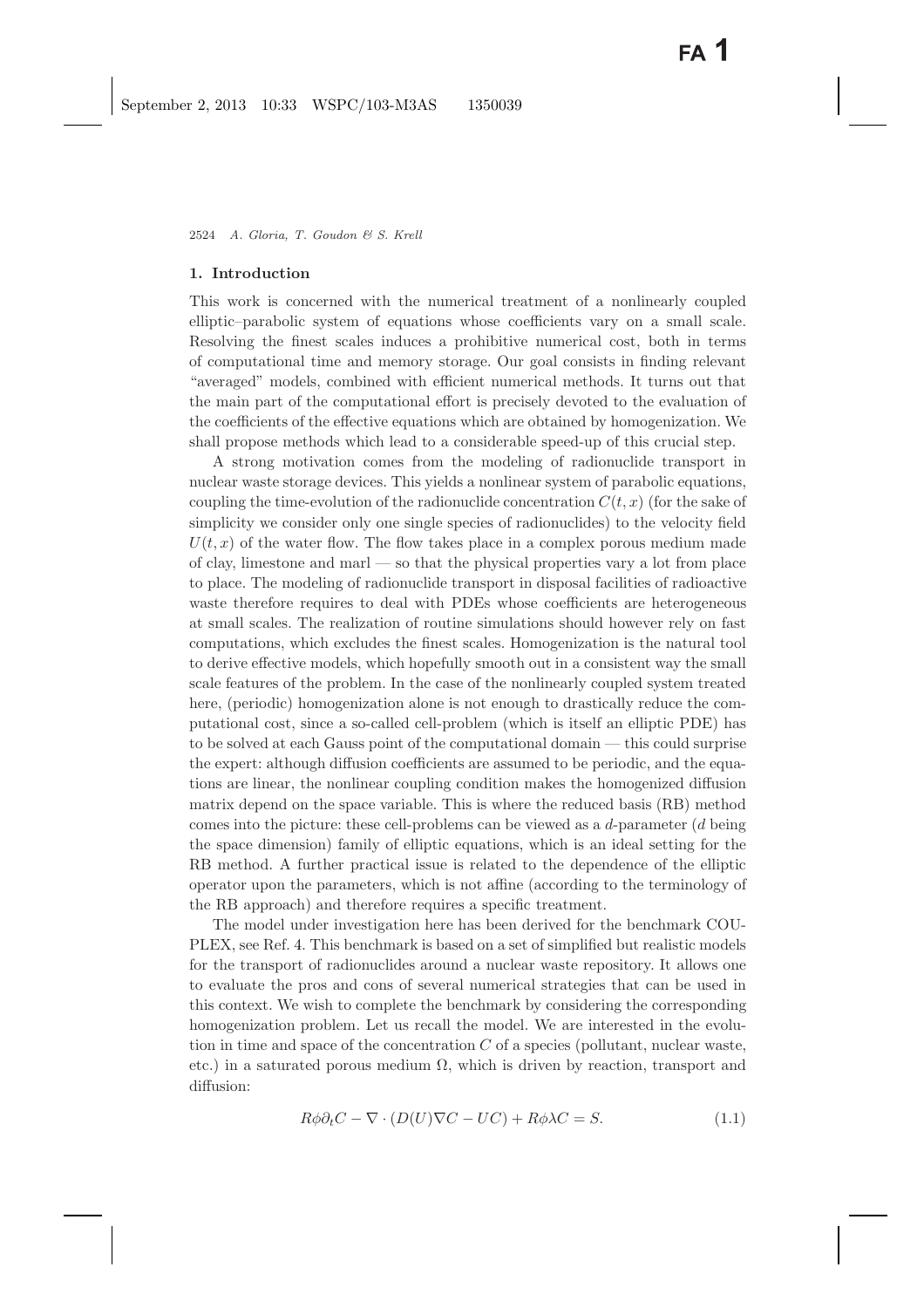This equation involves the following quantities: the fluid velocity  $U$ , a nonlinear diffusion matrix field  $D(U)$ , the porosity  $\phi > 0$ , the species-dependent latency retardation factor  $R > 0$  and degradation coefficient  $\lambda = \frac{\ln(2)}{T}$  (where T is the half-time of the species), and a source term S. The system is completed by initial and boundary conditions, which can be of Dirichlet, Neumann, or mixed type. Both the diffusion coefficients  $D(U)$  and transport term  $U \cdot \nabla C$  depend on the fluid velocity, which is itself related to the hydrodynamic load (or piezoelectric height)  $\Theta = \frac{p}{\rho g} + z$  ( $z = x_d \in \mathbb{R}$  being the height coordinate), through the formula

$$
U = -K\nabla\Theta,\t\t(1.2)
$$

<span id="page-2-1"></span>where  $K$  is the heterogeneous permeability tensor of the porous medium. In this work, we focus on the simplest situation possible where the hydraulic regime is established and governed by a mere diffusion equation relating the charge to the stationary source flow q:

$$
\nabla \cdot U = q. \tag{1.3}
$$

The diffusion coefficients satisfy  $D(U) = D_0 + D(U)$ , where  $D_0$  is a diffusion matrix field and  $D(U)$  is given by

<span id="page-2-2"></span><span id="page-2-0"></span>
$$
\mathbb{D}(U) = \alpha |U| \mathbb{I} + \beta \frac{U \otimes U}{|U|},\tag{1.4}
$$

for some  $\alpha, \beta \geq 0$ . We shall write the COUPLEX system  $(1.1)$ – $(1.4)$  in dimensionless form, and identify a small parameter  $0 < \varepsilon \ll 1$ , which is the ratio between the typical period of the heterogeneities and the characteristic length scale of  $\Omega$ . The rescaled system has the same form as  $(1.1)$ – $(1.4)$ , with however a permeability matrix of the form  $K(x/\varepsilon)$  for some periodic function K. We may consider oscillating source terms  $q$ , S and diffusion coefficient  $D_0$  as well.

This work addresses the following questions:

- (1) prove existence and uniqueness of suitable weak solutions to the COUPLEX system  $(1.1)–(1.4)$  $(1.1)–(1.4)$  $(1.1)–(1.4)$ ,
- (2) find effective equations for this model of transport of radionuclides in porous media describing the regime  $0 < \varepsilon \ll 1$ ,
- (3) design numerical methods to compute efficiently the coefficients of the effective models, without using the brutal and prohibitive method consisting of solving independently the cell-problems and computing the suitable averages at each Gauss point of the computational domain.

The first two points are considered as a preliminary to the design of a numerical solution method. Note that the COUPLEX system can be embedded into a much more general family of systems, which has been widely studied in the literature. The main difference with the existing literature is the coupling condition: in the COUPLEX system  $(1.1)$ – $(1.4)$ , C depends on  $\Theta$  but  $\Theta$  does not depend on C; this is a weak coupling. In more general models, Θ depends on C through an additional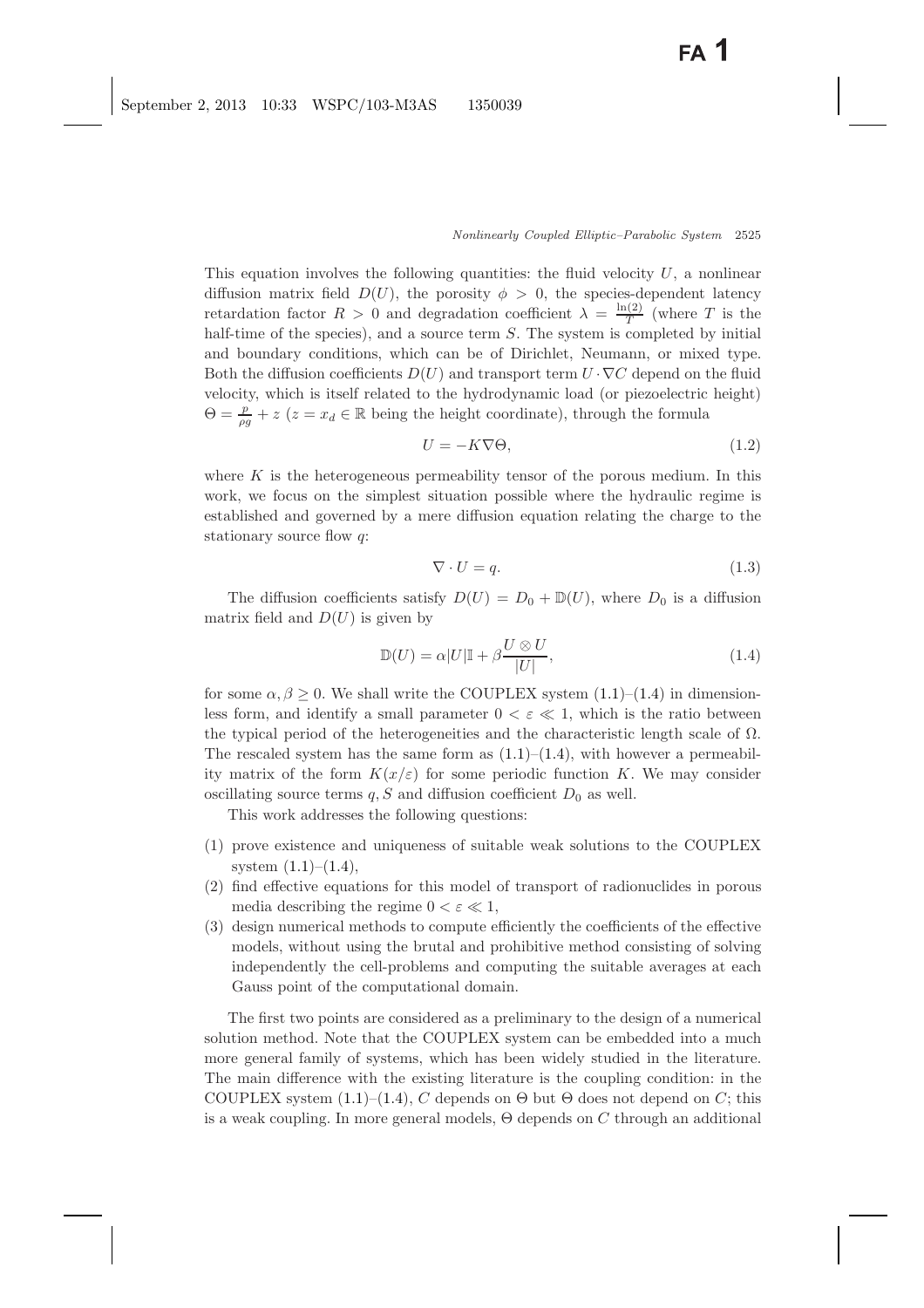viscosity term in the Darcy equation [\(1.3\)](#page-2-1); this is a strong coupling. In the latter case, existence results have been obtained in Refs. [16,](#page-36-2) [17](#page-36-3) and [10.](#page-36-4) Uniqueness of weak solutions has not been proved in general. This is a specific feature of the COUPLEX system, which we shall address in Sec. [2.](#page-4-0) The problem is not trivial since the coefficients  $D(U)$  are unbounded unless  $\nabla\Theta$  is bounded (which does not hold in general). The system with strong coupling has been homogenized by Choquet and Sili in Ref. [11.](#page-36-5) We provide a much simpler proof in the case of weak coupling, which includes in addition the uniqueness property. As will be shown in Sec. [2,](#page-4-0) the effective model in the regime  $\varepsilon \to 0$  has the form

$$
\begin{cases} \nabla \cdot U^* = q^*, \\ \partial_t C^* - \nabla \cdot (D^* \nabla C^* - U^* C^*) + \lambda C^* = S^*, \end{cases}
$$
 (1.5)

where the functions  $S^*$ ,  $q^*$  are determined by suitable "averages" of the oscillating functions S, q, while the velocity field  $U^*$  and the diffusion coefficient  $D^*$  are given by relations of the form

$$
U^* = \mathcal{U}(K, q), \quad D^* = \mathcal{D}(D_0, U^*), \tag{1.6}
$$

for some nonlinear maps  $U$  and  $D$ . The core of this paper is the numerical approximation of this homogenized system in Sec. [3.](#page-13-0) We shall see that the direct approach for the computation of the effective coefficients, which consists in solving corrector equations at each Gauss point of  $\Omega$ , remains prohibitive in terms of computational cost. We then propose a numerical strategy based on the RB method (see Ref. [21](#page-37-0) and the references therein for elliptic equations, and Ref. [5](#page-36-6) for an application to homogenization). The guideline of the RB approach is the construction of a suitable Galerkin basis "adapted" to the parametrized set of equations. We present in detail the application of the RB method to the COUPLEX system  $(1.1)$ – $(1.4)$ . Again, the fact that the diffusion coefficients are unbounded raises some interesting questions, this time not only for the analysis but also for the practical implementation of the RB method, and more specifically for the choice of the estimator. Numerical results demonstrate the ability of the method to provide accurate results with a substantial speed-up.

We shall make use of the following notation:

- $\mathbb{R}^+ = [0, +\infty);$
- $0 < T < \infty$  is a final time;
- $d \geq 1$  denotes the space dimension;
- $\mathcal{M}_d(\mathbb{R})$  is the set of  $d \times d$  real matrices, I is the identity matrix;
- $\Omega$  is an open bounded Lipschitz domain of  $\mathbb{R}^d$ ;
- For all  $p \in [1,\infty]$  and  $s \in \mathbb{N}$ ,  $L^p(\Omega)$  denotes the space of p-integrable functions on  $\Omega$ ,  $W^{s,p}(\Omega)$  denotes the Sobolev space of p-integrable functions whose s-first distributional derivatives are *p*-integrable,  $W_0^{1,p}(\Omega)$  the closure in  $W^{1,p}(\Omega)$  of the space  $C_0^{\infty}(\Omega)$  of smooth functions compactly supported in  $\Omega$ ;
- For  $p = 2$ , we denote the Hilbert spaces  $W^{1,2}(\Omega)$  and  $W_0^{1,2}(\Omega)$  by  $H^1(\Omega)$  and  $H_0^1(\Omega)$ , respectively;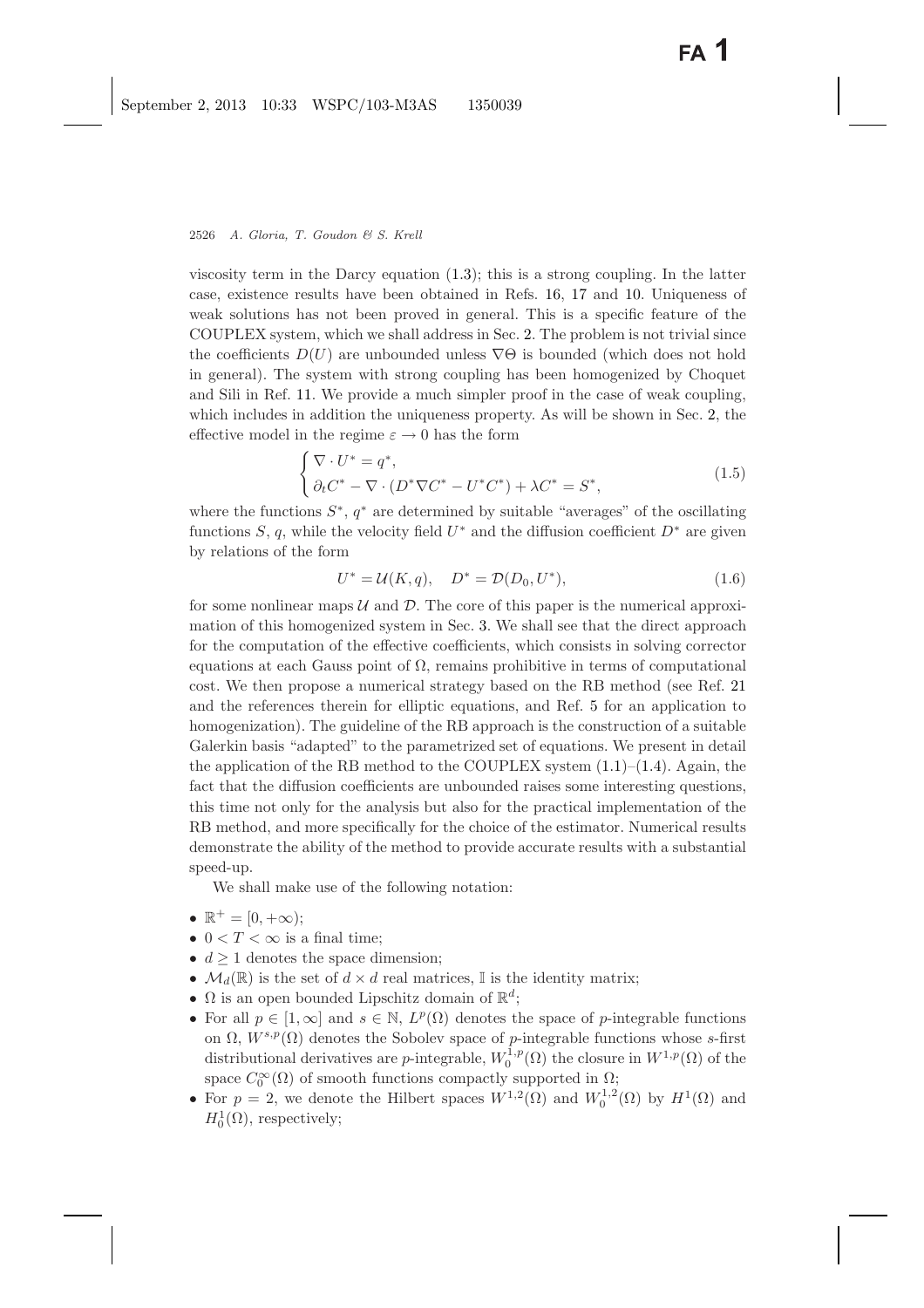•  $\mathbb{Y} = (0, 1)^d$  is the periodic cell, and  $H^1_{\#}(\mathbb{Y})$  denotes the closure of the subspace of  $C^{\infty}(\mathbb{R}^d)$  made of Y-periodic functions with vanishing mean.

#### <span id="page-4-8"></span><span id="page-4-0"></span>**2. Well-Posedness and Homogenization**

# **2.1.** *Main results*

Let  $\lambda > 0, q \in L^{\infty}(\Omega)$ , and  $S \in L^2(0,T; H^{-1}(\Omega))$ . We consider the following weakly coupled system of PDEs:

<span id="page-4-3"></span><span id="page-4-1"></span>
$$
\begin{cases}\nU = -K\nabla\Theta & \text{in } \Omega, \\
\nabla \cdot U = q & \text{in } \Omega, \\
\partial_t C - \nabla \cdot (D(U)\nabla C - UC) + \lambda C = S & \text{in } [0, T[ \times \Omega.\n\end{cases}
$$
\n(2.1)

The weak coupling condition reads

<span id="page-4-9"></span><span id="page-4-6"></span>
$$
D(U)(x) := D_0(x) + \alpha |U(x)| \mathbb{I} + \beta \frac{U(x) \otimes U(x)}{|U(x)|},
$$
\n(2.2)

for a.e.  $x \in \Omega$ , where  $\alpha > 0, \beta \geq 0$ . The functions  $x \mapsto K(x)$  and  $x \mapsto D_0(x)$  are matrix-valued; they both satisfy uniform bounds and strong ellipticity conditions: there exists  $\Lambda > 0$  such that for a.e.  $x \in \Omega$  and all  $\xi \in \mathbb{R}^d$ 

$$
|K(x)\xi| \le \Lambda |\xi|, \quad \xi \cdot K(x)\xi \ge \Lambda^{-1} |\xi|^2,
$$
  

$$
|D_0(x)\xi| \le \Lambda |\xi|, \quad \xi \cdot D_0(x)\xi \ge \Lambda^{-1} |\xi|^2.
$$

The system [\(2.1\)](#page-4-1) is complete by boundary conditions and an initial condition. For the mathematical analysis of the problem, we restrict ourselves to homogeneous Dirichlet boundary conditions; namely, we set

<span id="page-4-4"></span><span id="page-4-2"></span>
$$
\begin{cases}\n\Theta = 0 & \text{on } \partial\Omega, \\
C(0, \cdot) = C_{\text{init}} & \text{in } \Omega, \\
C = 0 & \text{on } ]0, T[ \times \partial\Omega,\n\end{cases}
$$
\n(2.3)

for some  $C_{\text{init}} \in L^2(\Omega)$ . The adaptation to more general (time-independent) boundary conditions, as treated in the numerical tests later on, could be considered without further difficulty.

We are interested in the case when K is an  $\varepsilon$ -periodic matrix, and  $\varepsilon \to 0$ . Before we turn to this problem, we first define a notion of weak solution for the coupled system  $(2.1)$ – $(2.3)$ , and give an existence and uniqueness result.

<span id="page-4-7"></span><span id="page-4-5"></span>**Definition 1.** A weak solution of  $(2.1)$ – $(2.3)$  is a pair  $(\Theta, C) \in H_0^1(\Omega) \times L^2(0, T;$  $H_0^1(\Omega) \cap C^0(0,T; L^2(\Omega))$  such that  $\partial_t C \in L^2(0,T; H^{-1}(\Omega)), \int_0^T \int_{\Omega} \nabla C \cdot D(U) \nabla C$  $\infty$  with  $U = -K\nabla\Theta$ , and which satisfies [\(2.1\)](#page-4-1)–[\(2.3\)](#page-4-2) in the following sense:

- $\Theta$  is a weak solution in  $H_0^1(\Omega)$  to  $(2.1)_{1,2}$  $(2.1)_{1,2}$  and  $(2.3)_1$  $(2.3)_1$ ;
- For all  $v \in L^2(0,T; H_0^1(\Omega)) \cap L^2(0,T; L^{\infty}(\Omega))$  such that  $\int_0^T \int_{\Omega} \nabla v \cdot D(U) \nabla v < \infty$ ,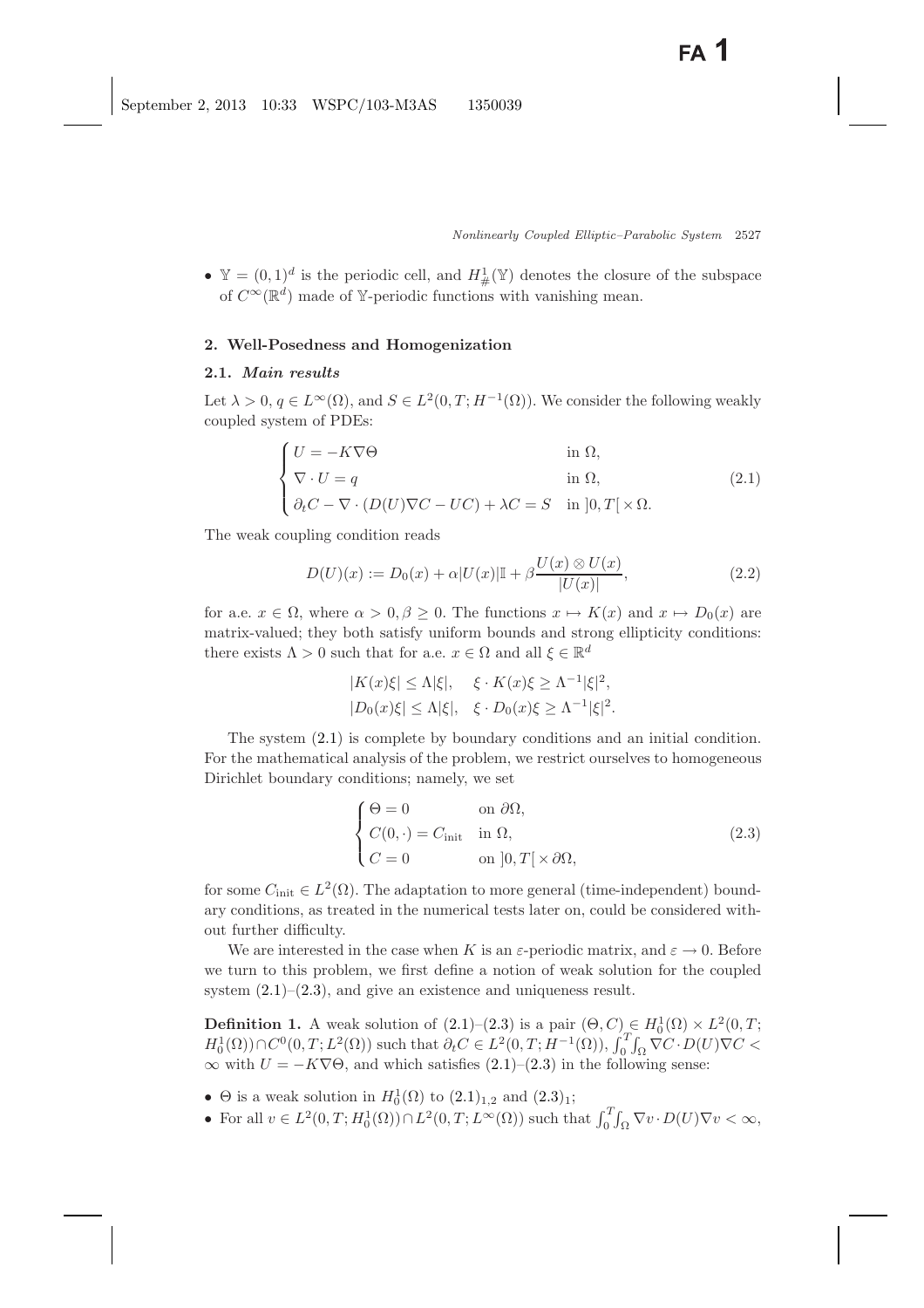2528 *A. Gloria, T. Goudon & S. Krell*

we have

$$
\int_0^T \langle \partial_t C, v \rangle_{H^{-1}, H_0^1} + \int_0^T \int_{\Omega} \nabla v \cdot D(U) \nabla C + \int_0^T \int_{\Omega} vU \cdot \nabla C + \int_0^T \int_{\Omega} C v(q + \lambda) = \int_0^T \langle S, v \rangle_{H^{-1}, H_0^1}.
$$

<span id="page-5-6"></span><span id="page-5-0"></span>The following theorem states the existence and uniqueness of such weak solutions.

**Theorem 1.** For all  $q \in L^{\infty}(\Omega)$ ,  $S \in L^{2}(0,T;H^{-1}(\Omega))$  and  $C_{\text{init}} \in L^{2}(\Omega)$ , there *exists a unique weak solution to* [\(2.1\)](#page-4-3)*–*[\(2.3\)](#page-4-4) *in the sense of Definition* [1](#page-4-5)*.*

We now turn to the periodic homogenization of  $(2.1)$ – $(2.3)$ . Let K be a Y =  $(0, 1)^d$ -periodic matrix. For all  $\varepsilon > 0$ , we consider the coupled system

<span id="page-5-5"></span><span id="page-5-1"></span>
$$
\begin{cases}\nU_{\varepsilon} = -K_{\varepsilon} \nabla \Theta_{\varepsilon} & \text{in } \Omega, \\
\nabla \cdot U_{\varepsilon} = q & \text{in } \Omega, \\
\partial_t C_{\varepsilon} - \nabla \cdot (D(U_{\varepsilon}) \nabla C_{\varepsilon} - U_{\varepsilon} C_{\varepsilon}) + \lambda C_{\varepsilon} = S & \text{in } [0, T[ \times \Omega, \\
\Theta_{\varepsilon} = 0 & \text{on } \partial \Omega, \\
C_{\varepsilon}(0, \cdot) = C_{\text{init}} & \text{in } \Omega, \\
C_{\varepsilon} = 0 & \text{on } [0, T[ \times \partial \Omega, \\
\end{cases}
$$
\n(2.4)

where q, S, C<sub>init</sub> and the function D are as above, and  $K_{\varepsilon}$  is defined by  $K_{\varepsilon}(x) :=$  $K(x/\varepsilon)$  on  $\Omega$ . Theorem [1](#page-5-0) ensures the existence and uniqueness of a weak solution  $(\Theta_{\varepsilon}, C_{\varepsilon})$  of [\(2.4\)](#page-5-1) for all  $\varepsilon > 0$ . In order to characterize the asymptotic behavior of  $(\Theta_{\varepsilon}, C_{\varepsilon})$  as  $\varepsilon \to 0$  we need to introduce a few auxiliary quantities. For all  $i \in$  $\{1,\ldots,d\}$ , we let  $\varphi_i$  denote the unique periodic weak solution in  $H^1_{\#}(\mathbb{Y})$  to the following elliptic equation

<span id="page-5-2"></span>
$$
-\nabla \cdot K(\mathbf{e}_i + \nabla \varphi_i) = 0. \tag{2.5}
$$

<span id="page-5-8"></span>We define the matrix  $K^*$  by: for all  $i, j \in \{1, \ldots, d\}$ ,

$$
\mathbf{e}_j \cdot K^* \mathbf{e}_i = \int_{\mathbb{Y}} (\mathbf{e}_j + \nabla \varphi_j) \cdot K(\mathbf{e}_i + \nabla \varphi_i). \tag{2.6}
$$

The matrix  $K^*$  defined this way is strongly elliptic. This allows one to define the unique weak solution  $\Theta_0 \in H_0^1(\Omega)$  to the elliptic equation

<span id="page-5-7"></span><span id="page-5-4"></span><span id="page-5-3"></span>
$$
-\nabla \cdot K^* \nabla \Theta_0 = q. \tag{2.7}
$$

The homogenized drift is then given by

$$
U_0 = -K^* \nabla \Theta_0. \tag{2.8}
$$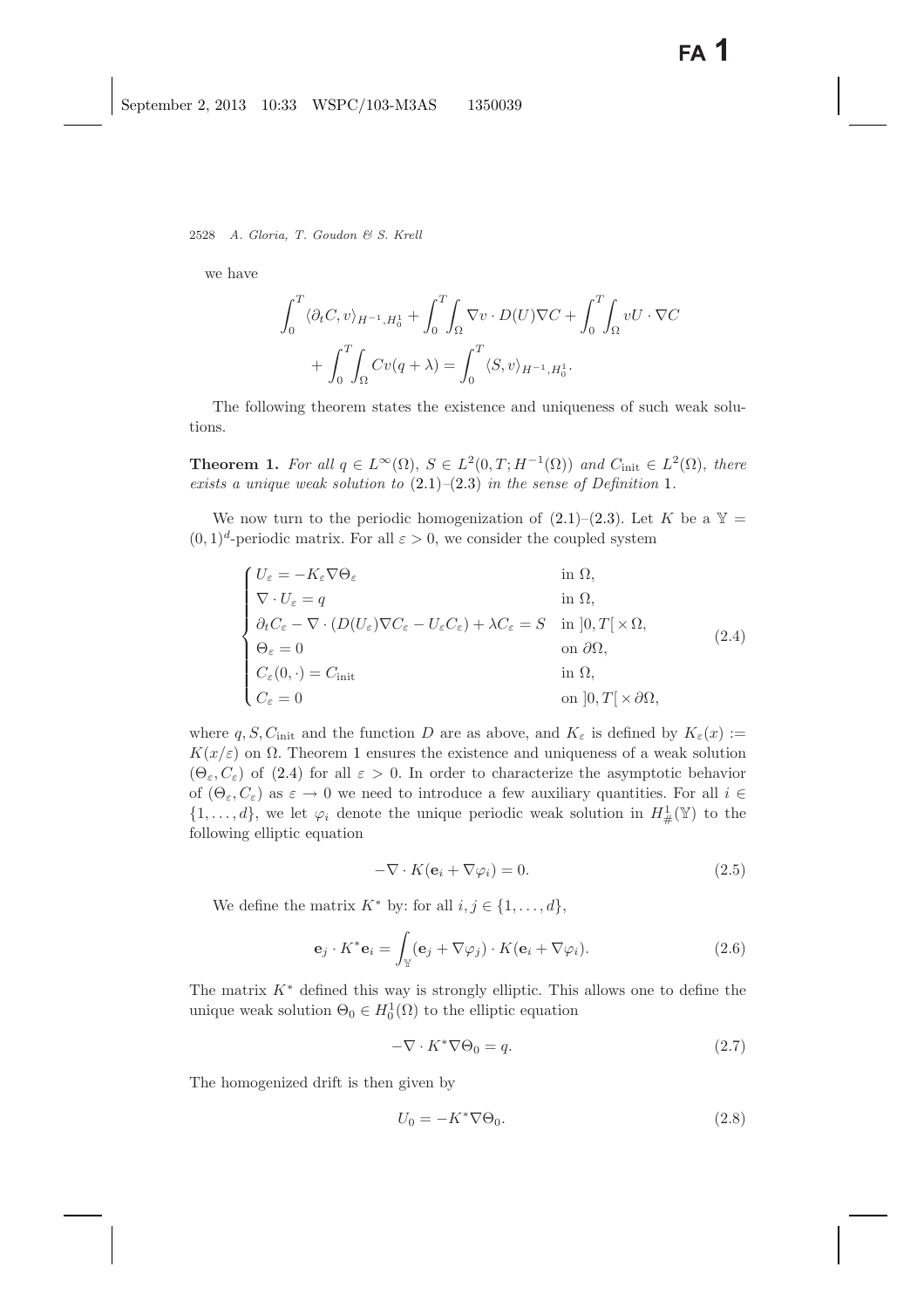<span id="page-6-6"></span><span id="page-6-5"></span>Next we have to consider two-scale functions  $\hat{U}, \hat{D}$  defined on  $\Omega \times \mathbb{Y}$  by

$$
\tilde{U}(x,y) = -K(y)(\mathbb{I} + \nabla\varphi(y))\nabla\Theta_0(x),
$$
\n(2.9)  
\n
$$
\tilde{D}(x,y) = D_0(x) + \alpha|\tilde{U}(x,y)|\mathbb{I} + \beta \frac{\tilde{U}(x,y) \otimes \tilde{U}(x,y)}{|\tilde{U}(x,y)|}
$$
\n
$$
= D_0(x) + \mathbb{D}(\tilde{U}(x,y)),
$$
\n(2.10)

where  $\varphi = (\varphi_1, \ldots, \varphi_d)$ . For all  $i \in \{1, \ldots, d\}$  and a.e.  $x \in \Omega$ , we let  $\Phi_i(x, \cdot)$  denote the unique periodic weak solution in  $H^1_{\#}(\mathbb{Y})$  to the elliptic equation parametrized by  $x$ :

$$
-\nabla_y \cdot \tilde{D}(x, y)(\mathbf{e}_i + \nabla_y \Phi_i(x, y)) = 0.
$$

<span id="page-6-7"></span><span id="page-6-0"></span>We finally define a homogenized matrix field  $D^*$  by: for all  $x \in \Omega$  and all  $i, j \in \{1, \ldots, d\},\$ 

$$
\mathbf{e}_j \cdot D^*(x)\mathbf{e}_i = \int_{\mathbb{Y}} (\mathbf{e}_j + \nabla_y \Phi_j(x, y)) \cdot \tilde{D}(x, y)(\mathbf{e}_i + \nabla_y \Phi_i(x, y)) dy.
$$
 (2.11)

We point out that, while  $K^*$  is a constant matrix,  $D^*$  is not a constant matrix field, since  $\nabla\Theta_0$  is in general not constant on  $\Omega$ . We are now in position to describe the asymptotic behavior.

<span id="page-6-3"></span><span id="page-6-1"></span>**Theorem 2.** Let  $q \in L^{\infty}(\Omega)$ ,  $S \in L^{2}(0,T;H^{-1}(\Omega))$ ,  $C_{\text{init}} \in L^{2}(\Omega)$ , D be as in [\(2.2\)](#page-4-6), and let K be a Y-periodic bounded and strongly elliptic matrix. For all  $\varepsilon > 0$ , *we set*  $K_{\varepsilon} := K(\cdot/\varepsilon)$ *. We let*  $K^*$ ,  $\Theta_0$ *, U<sub>0</sub> and*  $D^*$  *be as in* [\(2.6\)](#page-5-2), [\(2.7\)](#page-5-3), [\(2.8\)](#page-5-4) *and*  $(2.11)$ , *respectively. Then there exists a unique weak solution*  $C_0$  *to* 

<span id="page-6-4"></span><span id="page-6-2"></span>
$$
\begin{cases}\n\partial_t C_0 - \nabla \cdot (D^* \nabla C_0 - U_0 C_0) + \lambda C_0 = S & \text{in } ]0, T[ \times \Omega, \\
C_0(0, \cdot) = C_{\text{init}} & \text{in } \Omega, \\
C_0 = 0 & \text{on } ]0, T[ \times \partial \Omega,\n\end{cases}
$$
\n(2.12)

*in the sense of Definition* [1](#page-4-7) (*with*  $D^*$  *in place of*  $D(U)$ *)*, *and the unique weak solution*  $(\Theta_{\varepsilon}, C_{\varepsilon})$  *to* [\(2.4\)](#page-5-5) *converges to*  $(\Theta_0, C_0)$  *strongly in*  $L^2(\Omega)$  *and*  $L^2((0, T) \times$  $\Omega$ ), and weakly in  $H^1(\Omega)$  and  $L^2(0,T;H^1(\Omega))$ ; *in addition*  $C_{\varepsilon}$  *converges in*  $C^0([0,T], L^2(\Omega)$ -weak) to  $C_0$ .

Although the diffusion  $D^*$  is not of the form  $(2.2)$ , for all  $x \in \Omega$ ,  $D^*(x)$  only depends on  $\nabla \Theta_0(x)$ , and  $D^* \in L^2(\Omega)$ . Hence existence and uniqueness of weak solutions for the homogenized system can be proved the same way as for Theorem [1,](#page-5-6) and we leave the details to the reader. From the homogenization point of view, Theorem [2](#page-6-1) is a rather direct application of two-scale convergence and Theo-rem [1.](#page-5-6) Although  $D(U)$  is unbounded, it is square-integrable and the homogenized system remains elliptic-parabolic (for the homogenization of elliptic equations with unbounded coefficients which are not equi-integrable, nonlocal effects may appear,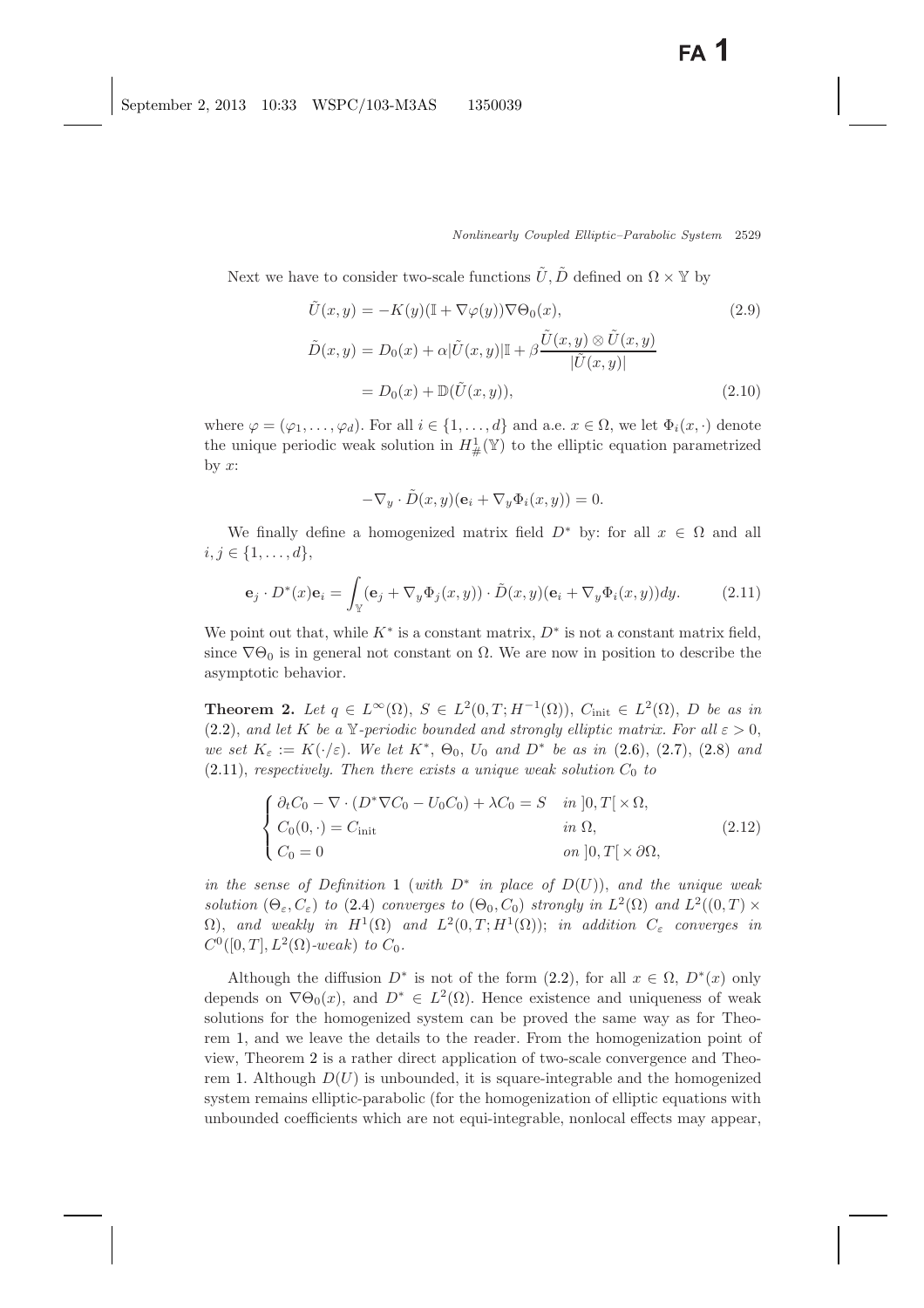and we refer the reader to Refs. [2](#page-36-7) and [6\)](#page-36-8). In the case of strong coupling (that is when the equation for U depends on  $C$  through a nonconstant viscosity term), homogenization has been proved in Ref. [11.](#page-36-5) Yet Ref. [11](#page-36-5) is an overkill for the problem under consideration (uniqueness is not discussed in Ref. [11](#page-36-5) though), and we display the main arguments of a simpler proof in [Appendix A.](#page-34-0)

<span id="page-7-1"></span>**Remark 1.** In this statement we have considered only the case of a periodic oscillating matrix K. Note that, even in this simple case, the matrix  $D$  depends on both the slow variable  $x \in \Omega$  and the fast variable  $y \in \mathbb{Y}$ . The result generalizes readily to the case of a locally periodic fields of the form  $K(x, x/\varepsilon)$ . Similarly, oscillating source terms and diffusion coefficients  $D_0$ , depending on x and  $x/\varepsilon$ , can be considered.

Since the specific feature of the coupled model under investigation is the uniqueness of weak solutions, we prove Theorem [1](#page-5-0) in detail in the following subsection.

## **2.2.** *Proof of Theorem* **[1](#page-5-0)**

The difference with respect to previous contributions on the strongly coupled system is the fact that weak solutions can be proved to be unique for the weakly coupled system. The only subtle feature of the system is the integrability condition on D and U, which are square-integrable but not necessarily essentially bounded. The proof is based on standard regularization and compactness arguments. We shall only prove the uniqueness of weak solutions in detail.

For the reader convenience we quickly sketch the proof of existence of weak solutions as well. We divide the proof into six steps, and proceed by regularization. In the first step we recall a classical result essentially due to J.-L. Lions. In the second step we introduce the regularizations for U and  $D(U)$ . In the third step we apply Step 1 and derive *a priori* estimates. In Step 4 we deduce from these *a priori* estimates, by compactness and Aubin-Simon's arguments, that the weakly coupled system admits a distributional solution. We then show in Step 5 that this solution satisfies a weak formulation of the equation. We prove uniqueness of weak solutions in Step 6.

**Step 1.** Case of bounded coefficients and drifts.

Let  $D : \Omega \to \mathcal{M}_d(\mathbb{R})$  be uniformly bounded and strongly elliptic, and  $U \in$  $L^{\infty}(\Omega,\mathbb{R}^d)$ . We consider the equation

<span id="page-7-0"></span>
$$
\begin{cases}\n\partial_t C - \nabla \cdot (D \nabla C - UC) + \lambda C = S & \text{in } ]0, T[ \times \Omega, \\
C(0, \cdot) = C_{\text{init}} & \text{in } \Omega, \\
C = 0 & \text{on } ]0, T[ \times \partial \Omega.\n\end{cases}
$$
\n(2.13)

Then for all  $S \in L^2(0,T; H^{-1}(\Omega))$  and  $C_{\text{init}} \in L^2(\Omega)$  there exists a unique function  $C \in L^2(0,T; H_0^1(\Omega)) \cap C^0(0,T; L^2(\Omega))$  such that  $\partial_t C \in L^2(0,T; H^{-1}(\Omega))$ , which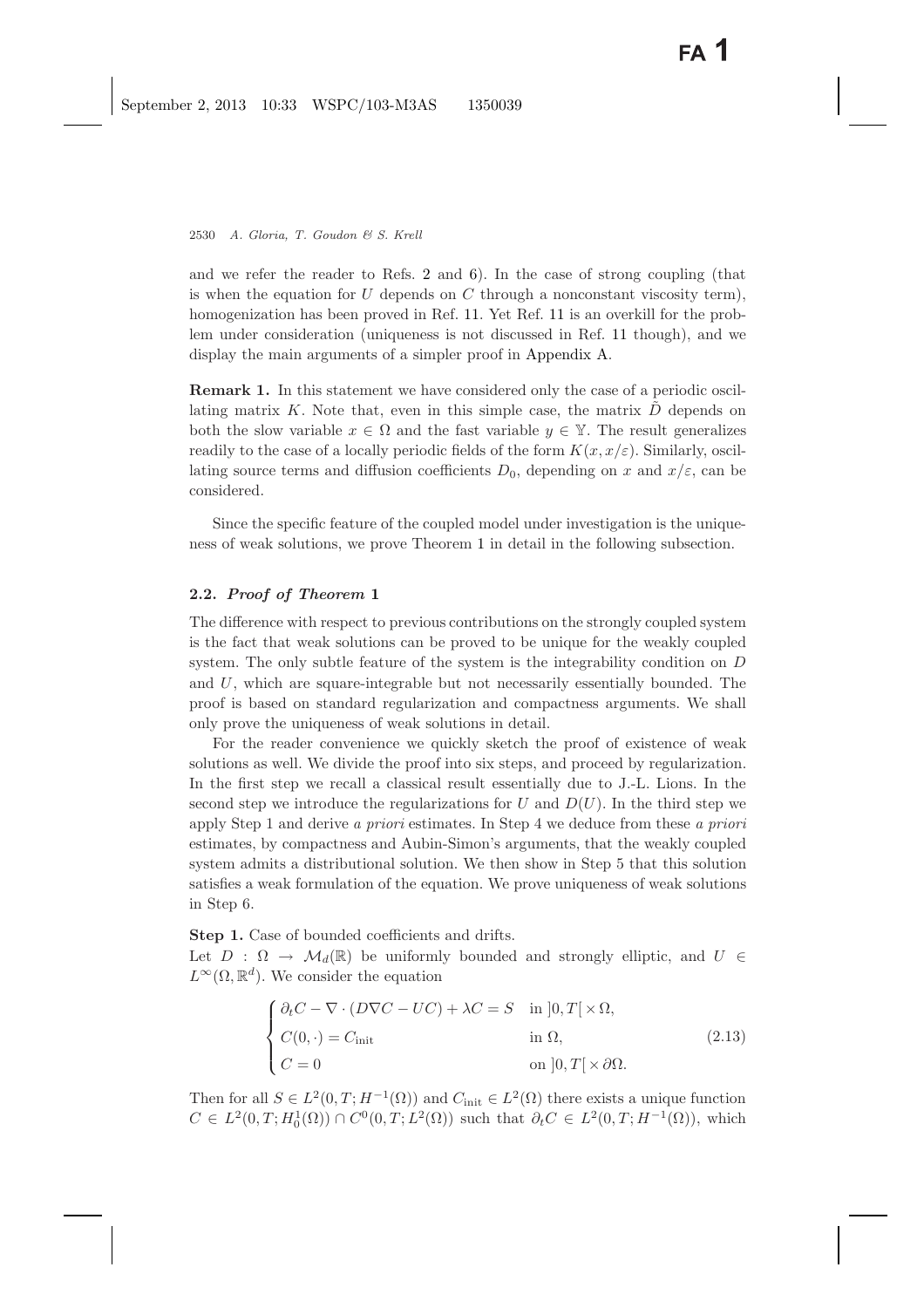satisfies the weak form of [\(2.13\)](#page-7-0): for all  $v \in L^2(0,T; H_0^1(\Omega))$  and all  $T > 0$ ,

$$
\begin{split} \int_0^T \langle \partial_t C, v \rangle_{H^{-1}, H_0^1} + \int_0^T \!\! \int_{\Omega} \nabla v \cdot D \nabla C - \int_0^T \!\! \int_{\Omega} C U \cdot \nabla v + \lambda \int_0^T \!\! \int_{\Omega} C v \\ = \int_0^T \langle S, v \rangle_{H^{-1}, H_0^1}. \end{split}
$$

Note that by an exponential change of time, one may assume  $\lambda$  to be as large as desired (which then ensures the coercivity of the bilinear form). We refer the reader to Ref. [23](#page-37-1) for details. In the sequel we shall use the following equivalent weak formulation: for all  $v \in L^2(0,T; H_0^1(\Omega))$  and all  $t > 0$ ,

$$
\int_0^t \langle \partial_t C, v \rangle_{H^{-1}, H_0^1} + \int_0^t \int_{\Omega} \nabla v \cdot D \nabla C + \int_0^t \int_{\Omega} \nabla C \cdot U v + \int_0^t \int_{\Omega} (q + \lambda) C v
$$
  
= 
$$
\int_0^t \langle S, v \rangle_{H^{-1}, H_0^1},
$$
 (2.14)

<span id="page-8-1"></span>which we obtain by using the divergence theorem and the identity  $\nabla \cdot U = q$ .

# **Step 2.** Regularizations.

First note that the elliptic part of the system

$$
\begin{cases}\nU = -K\nabla\Theta & \text{in } \Omega, \\
\nabla \cdot U = q & \text{in } \Omega, \\
\Theta = 0 & \text{on } \partial\Omega,\n\end{cases}
$$
\n(2.15)

admits a unique weak solution  $\Theta \in H_0^1(\Omega)$ . The associated drift  $U = -K\nabla\Theta$  is not essentially bounded, but square-integrable. Likewise the associated diffusion coefficients  $D(U)$  are not essentially bounded, but square-integrable. In particular, the advection–diffusion equation

<span id="page-8-2"></span><span id="page-8-0"></span>
$$
\begin{cases}\n\partial_t C - \nabla \cdot (D(U) \nabla C - UC) + \lambda C = S & \text{in } [0, T] \times \Omega, \\
C(0, \cdot) = C_{\text{init}} & \text{in } \Omega, \\
C = 0 & \text{on } [0, T] \times \partial \Omega,\n\end{cases}
$$
\n(2.16)

does not satisfy the assumptions of Step 1. We regularize  $D(U)$  and  $U$ , and begin with the diffusion coefficients. Since  $D(U)$  is a symmetric matrix, for a.e.  $x \in \Omega$ there exist  $\alpha_1(x), \ldots, \alpha_d(x) \geq 0$ , and a unitary matrix  $P(x)$  such that  $D(U)(x) =$  $P^{T}(x)$ diag $(\alpha_1(x),\ldots,\alpha_d(x))P(x)$ . For all  $M > 0$  and a.e.  $x \in \Omega$ , we define  $D^{M}(x)$ as follows:

$$
D^{M}(x) := P^{T}(x) \operatorname{diag}(\min\{\alpha_1(x), M\}, \dots, \min\{\alpha_d(x), M\}) P(x).
$$

In particular,  $D^M$  converges monotonically to  $D(U)$  in  $L^2(\Omega)$  as  $M \to \infty$ . For the regularization of U, we prefer to regularize the defining equation  $\nabla \cdot U = q$ rather than using truncations. We consider  $K^M$  and  $q^M$  two sequences of smooth functions such that  $K^M$  and  $q^M$  are bounded in  $L^{\infty}(\Omega)$  and converge to K and q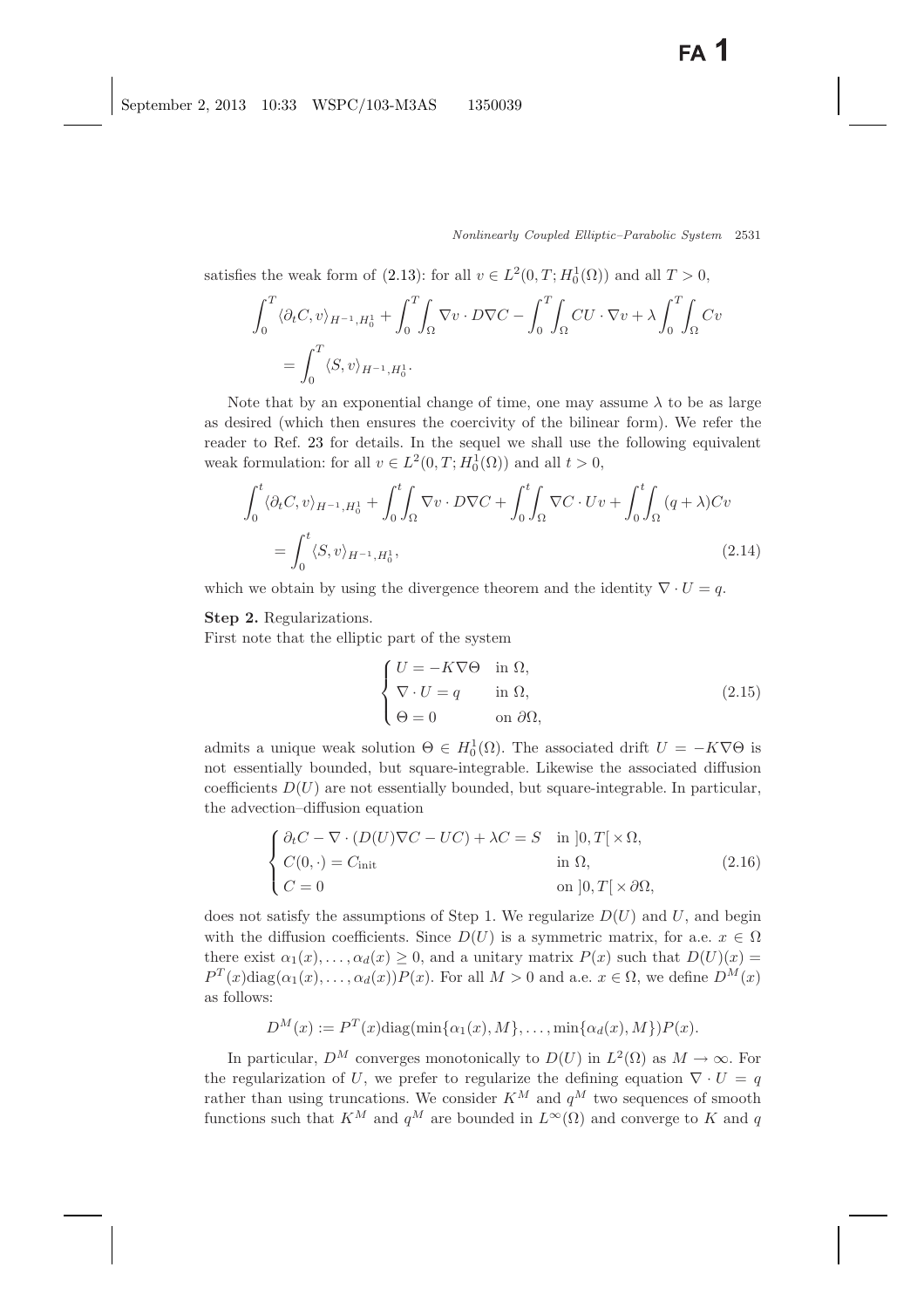in  $L^r(\Omega)$  for all  $r < \infty$ , respectively. We define  $\Theta^M$  as the unique weak solution in  $H_0^1(\Omega)$  to

$$
-\nabla \cdot (K^M \nabla \Theta^M) = q^M
$$

and set  $U^M := -K^M \nabla \Theta^M$ . By elliptic regularity,  $U^M$  belongs to  $L^{\infty}(\Omega)$ . Furthermore,  $U^M$  converges to U in  $L^2(\Omega)$  (the argument relies on Meyers' estimate, which implies that  $\nabla \Theta^M$  converges to  $\nabla \Theta$  in  $L^p(\Omega)$  for some  $p > 2$  depending only on the constant  $\Lambda$ , whereas  $K^M$  converges in  $L^{p'}(\Omega)$  to K, with  $1/p + 1/p' = 1$ .

Hence, for all  $M > 0$ , Step 1 implies there exists a unique weak solution  $C^M \in L^2(0,T;H_0^1(\Omega)) \cap C^0(0,T;L^2(\Omega))$  such that  $\partial_t C^M \in L^2(0,T;H^{-1}(\Omega))$  to the regularized equation

<span id="page-9-0"></span>
$$
\begin{cases} \partial_t C^M - \nabla \cdot (D^M \nabla C^M - U^M C^M) + \lambda C^M = S & \text{in } ]0, T[ \times \Omega, \\ C^M(0, \cdot) = C_{\text{init}} & \text{in } \Omega, \\ C^M = 0 & \text{on } ]0, T[ \times \partial \Omega. \end{cases}
$$
(2.17)

It remains to pass to the limit as  $M \to \infty$ .

**Step 3.** *A priori* estimates.

The weak form of [\(2.17\)](#page-9-0) with test-function  $C^M$  itself yields for all  $0 < t \leq T$ ,

$$
\int_0^t \langle \partial_t C^M, C^M \rangle_{H^{-1}, H_0^1} + \int_0^t \int_{\Omega} \nabla C^M \cdot D^M \nabla C^M - \int_0^t \int_{\Omega} C^M U^M \cdot \nabla C^M
$$

$$
+ \lambda \int_0^t \int_{\Omega} (C^M)^2 = \int_0^t \langle S, C^M \rangle_{H^{-1}, H_0^1}.
$$

Since  $\nabla \cdot U^M = q^M$ , we have by the divergence theorem

$$
-\int_0^t \int_{\Omega} C^M U^M \cdot \nabla C^M = -\frac{1}{2} \int_0^t \int_{\Omega} U^M \cdot \nabla (C^M)^2 = \frac{1}{2} \int_0^t \int_{\Omega} q (C^M)^2,
$$

so that the weak form turns into

$$
\frac{1}{2} \int_{\Omega} (C^M(\cdot, t))^2 + \int_0^t \int_{\Omega} \nabla C^M \cdot D^M \nabla C^M + \int_0^t \int_{\Omega} (C^M)^2 \left( \frac{1}{2} q^M + \lambda \right)
$$

$$
= \frac{1}{2} \int_{\Omega} C_{\text{init}}^2 + \int_0^t \langle S, C^M \rangle_{H^{-1}, H_0^1}.
$$

Recalling that one may take  $\lambda$  such that  $\frac{1}{2}$  inf  $q^M + \lambda \ge -\frac{1}{2} \sup_M ||q^M||_{L^{\infty}(\Omega)} +$  $\lambda = \lambda^* > 0$ , we finally deduce by coercivity of  $D^M$  (and arbitrariness of t):

$$
\frac{1}{2} \sup_{0 < t \le T} \int_{\Omega} (C^M(\cdot, t))^2 + \Lambda^{-1} \|\nabla C^M\|_{L^2(0, T; L^2(\Omega))}^2 + \lambda^* \|C^M\|_{L^2(0, T; L^2(\Omega))}^2
$$
\n
$$
\le \|S\|_{L^2(0, T; H^{-1}(\Omega))} \|C^M\|_{L^2(0, T; H_0^1(\Omega))} + \frac{1}{2} \|C_{\text{init}}\|_{L^2(\Omega)}^2.
$$

Using this estimate, Young's inequality, and the equation again, we finally obtain that  $C^M$  is bounded in  $L^2(0,T; H_0^1(\Omega)) \cap L^{\infty}(0,T; L^2(\Omega))$  and that  $\partial_t C^M$  is bounded in  $L^2(0,T;H^{-1}(\Omega))$ , uniformly in M.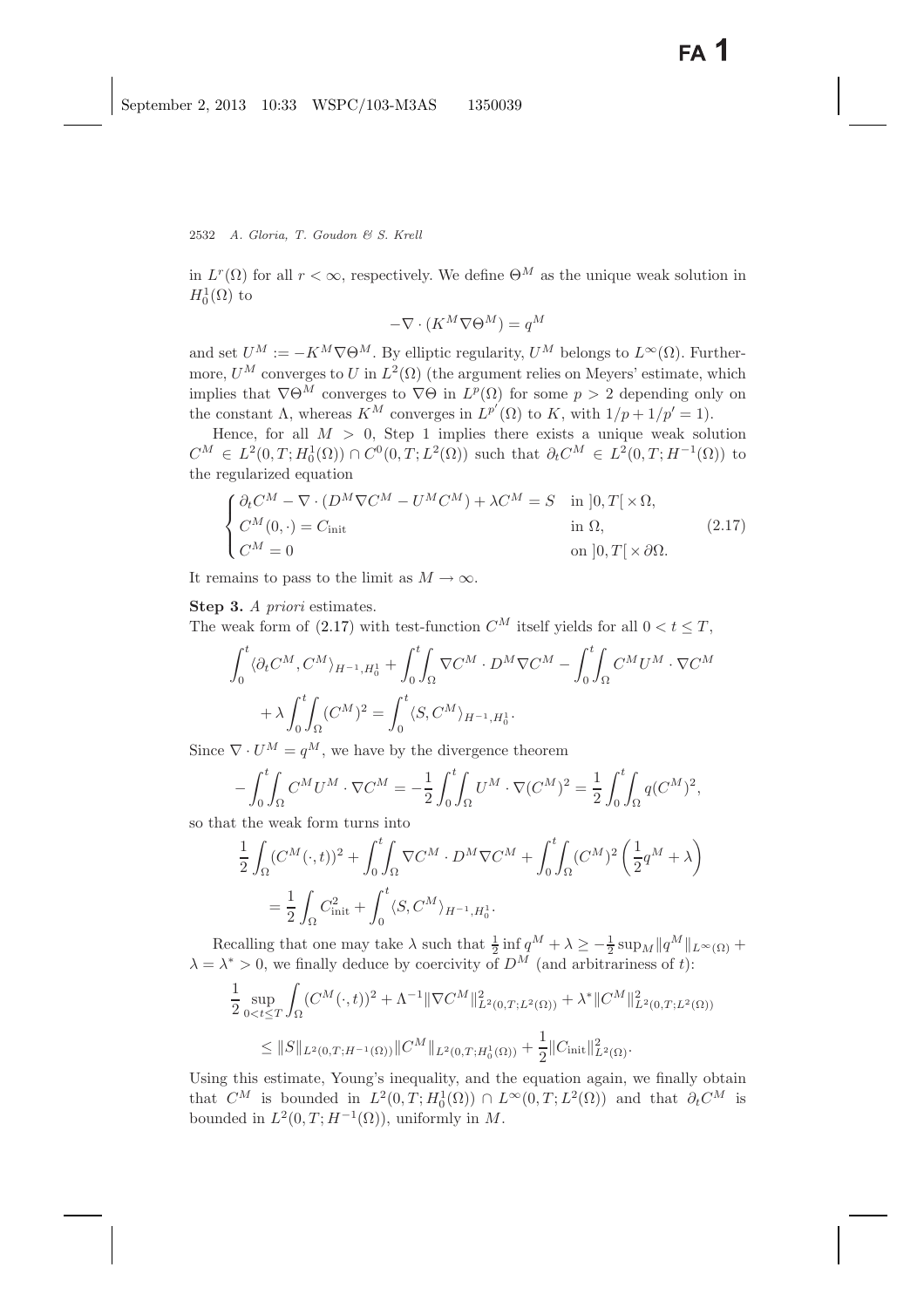**Step 4.** Compactness and existence of distributional solutions.

By weak compactness and Aubin-Simon's theorem (see Ref. [25\)](#page-37-2), there exists a function  $C \in L^2(0,T; H_0^1(\Omega)) \cap C^0(0,T; L^2(\Omega))$  with  $\partial_t C \in L^2(0,T; H^{-1}(\Omega))$  such that  $C^M$  converges weakly to C in  $L^2(0,T;H_0^1(\Omega))$ , strongly in  $L^2(0,T;L^2(\Omega))$ , and such that  $\partial_t C^M$  converges weakly to  $\partial_t C$  in  $L^2(0,T;H^{-1}(\Omega))$ .

It is easy to check that  $C$  solves  $(2.16)$  in the sense of distributions, and satisfies the initial condition as a continuous function in time taking values in  $L^2(\Omega)$ .

**Step 5.** Weak formulation of the system.

In this step, we shall prove that  $(\Theta, C)$  is a weak solution of  $(2.1)$ – $(2.3)$  in the sense of Definition [1.](#page-4-7) We start by showing that  $\int_0^T \int_{\Omega} \nabla C \cdot D(U) \nabla C < \infty$ , which is not obvious *a priori* since  $\nabla C \in L^2(\Omega)$  and  $D(U) \in L^2(\Omega)$ . Let  $M' > 0$  be fixed. By weak lower-semicontinuity, since  $\nabla C^M$  converges weakly to  $\nabla C$  in  $L^2(0,T;L^2(\Omega))$ ,

$$
\int_0^T\!\!\int_\Omega \nabla C\cdot D^{M'}\nabla C\leq \liminf_{M\to\infty}\int_0^T\!\!\int_\Omega \nabla C^M\cdot D^{M'}\nabla C^M.
$$

Since  $M \mapsto D^M$  is an increasing function in the sense of symmetric matrices, the *a priori* estimate of Step 3 implies for all  $M \geq M'$ ,

$$
\int_0^T \int_{\Omega} \nabla C^M \cdot D^{M'} \nabla C^M \le \int_0^T \int_{\Omega} \nabla C^M \cdot D^M \nabla C^M
$$
  

$$
\le ||C_{\text{init}}||_{L^2(\Omega)}^2 + ||S||_{L^2(0,T;H^{-1}(\Omega))}^2.
$$

Hence,

$$
\int_0^T \int_{\Omega} \nabla C \cdot D^{M'} \nabla C \le ||C_{\rm init}||^2_{L^2(\Omega)} + ||S||^2_{L^2(0,T;H^{-1}(\Omega))}
$$

and the desired estimate

$$
\int_0^T \int_{\Omega} \nabla C \cdot D(U) \nabla C \leq ||C_{\rm init}||_{L^2(\Omega)}^2 + ||S||_{L^2(0,T;H^{-1}(\Omega))}^2,
$$

follows from the monotone convergence theorem as  $M' \to \infty$ , using again the monotonicity of  $M \mapsto D^M$ .

Let  $v \in L^2(0,T;H_0^1(\Omega)) \cap L^2(0,T;L^{\infty}(\Omega))$  be such that  $\int_0^T \int_{\Omega} \nabla v \cdot D(U) \nabla v <$  $\infty$ . In order to prove that C is a weak solution, we need to pass to the limit as  $M \to \infty$  in the weak formulation [\(2.14\)](#page-8-1) for  $C^M$ , i.e.

$$
\int_0^t \langle \partial_t C^M, v \rangle_{H^{-1}, H_0^1} + \int_0^t \int_{\Omega} \nabla v \cdot D^M \nabla C^M + \int_0^t \int_{\Omega} \nabla C^M \cdot U^M v + \int_0^t \int_{\Omega} (q + \lambda) C^M v = \int_0^t \langle S, v \rangle_{H^{-1}, H_0^1}.
$$

In view of the regularity of v, the convergence of  $U^M$  to U in  $L^2(\Omega)$ , and the weak compactness of  $C_M$  obtained in Step 4, the only nontrivial term to treat is the second-order term, and we shall prove that

$$
\lim_{M \to \infty} \int_0^T \int_{\Omega} \nabla v \cdot D^M \nabla C^M = \int_0^T \int_{\Omega} \nabla v \cdot D(U) \nabla C.
$$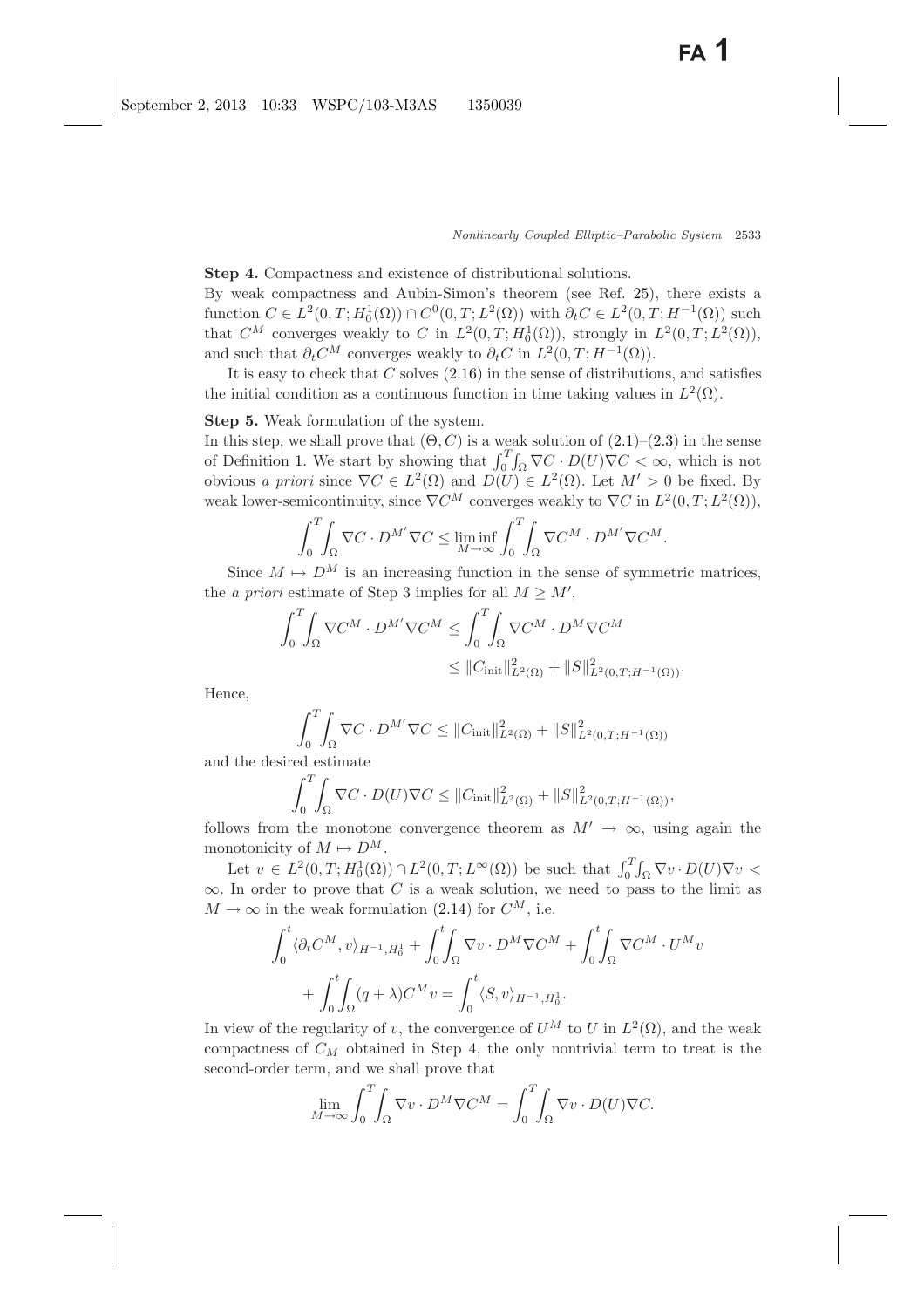2534 *A. Gloria, T. Goudon & S. Krell*

<span id="page-11-0"></span>Let  $M' > 0$  be fixed. We rewrite the above term as

$$
\int_0^T \int_{\Omega} \nabla v \cdot D^M \nabla C^M
$$
  
= 
$$
\int_0^T \int_{\Omega} \nabla v \cdot (D^M - D^M') \nabla C^M + \int_0^T \int_{\Omega} \nabla v \cdot D^M' \nabla C^M.
$$
 (2.18)

We focus on the second term of the R.H.S. and first take the limit as  $M \to \infty$ . Since  $D^{M'}$  is bounded, this yields

$$
\lim_{M \to \infty} \int_0^T \int_{\Omega} \nabla v \cdot D^{M'} \nabla C^M = \int_0^T \int_{\Omega} \nabla v \cdot D^{M'} \nabla C.
$$

We conclude by the dominated convergence theorem that

$$
\lim_{M' \to \infty} \lim_{M \to \infty} \int_0^T \int_{\Omega} \nabla v \cdot D^{M'} \nabla C^M = \int_0^T \int_{\Omega} \nabla v \cdot D(U) \nabla C,
$$

since by Young's inequality and monotonicity of  $M \mapsto D^M$ ,

$$
|\nabla v \cdot D^{M'} \nabla C| \leq \frac{1}{2} (\nabla v \cdot D(U) \nabla v + \nabla C \cdot D(U) \nabla C),
$$

which is integrable.

It remains to prove that the first term of the R.H.S. of  $(2.18)$  vanishes as  $M'$  and M go to infinity. By Cauchy–Schwarz inequality and monotonicity of  $M \mapsto D^M$ . we have

$$
\left| \int_0^T \int_{\Omega} \nabla v \cdot (D^M - D^{M'}) \nabla C^M \right|
$$
  
\$\leq \left( \int\_0^T \int\_{\Omega} \nabla v \cdot (D - D^{M'}) \nabla v \right)^{1/2} \left( \int\_0^T \int\_{\Omega} \nabla C^M \cdot D^M \nabla C^M \right)^{1/2}\$.

The second factor of the R.H.S. is bounded by Step 3 uniformly in M. We therefore focus on the first factor. Since  $D - D^{M'} \leq D$  in the sense of symmetric matrices and  $\nabla v \cdot D\nabla v \in L^1(\Omega)$ , the dominated convergence theorem yields

$$
\lim_{M' \to \infty} \int_0^T \int_{\Omega} \nabla v \cdot (D - D^{M'}) \nabla v = 0
$$

and therefore

$$
\lim_{M' \to \infty} \limsup_{M \to \infty} \left| \int_0^T \int_{\Omega} \nabla v \cdot (D^M - D^{M'}) \nabla C^M \right| = 0,
$$

which concludes the proof of this step.

### **Step 6.** Uniqueness of weak solutions.

Since Eq.  $(2.16)$  is linear with respect to C, uniqueness follows formally from the weak formulation tested with the solution  $C$  itself. However, we cannot directly proceed this way since  $C \notin L^2(0,T;L^{\infty}(\Omega))$  *a priori* and it is not clear whether it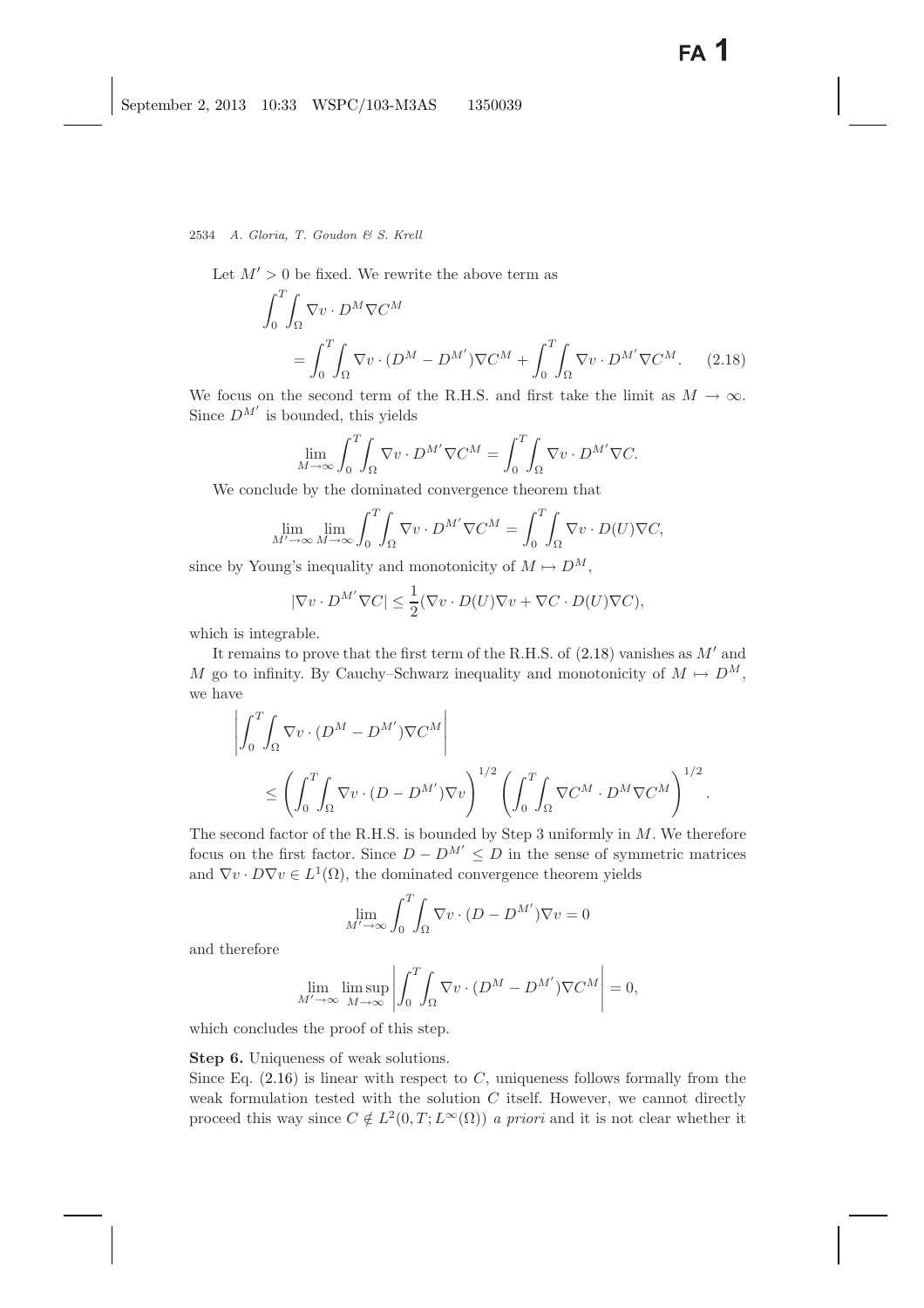can be used as an admissible test function. Instead we use a standard truncation argument: for all  $N > 0$  we define a function  $\varphi_N : \mathbb{R} \to \mathbb{R}$  as

$$
\varphi_N(x) := \begin{cases}\n-N & \text{for } x < -N, \\
x & \text{for } |x| \le N, \\
N & \text{for } x > N\n\end{cases}
$$

<span id="page-12-0"></span>and we test the weak formulation of  $(2.16)$  with  $C_N := \varphi_N(C) \in L^2(0,T; H_0^1(\Omega)) \cap$  $L^{\infty}((0,T)\times\Omega)$ . This yields

$$
\int_0^T \langle \partial_t C, C_N \rangle_{H^{-1}, H_0^1} + \int_0^T \int_{\Omega} \nabla C_N \cdot D(U) \nabla C + \int_0^T \int_{\Omega} C_N U \cdot \nabla C + \int_0^T \int_{\Omega} C C_N (q + \lambda) = \int_0^T \langle S, C_N \rangle_{H^{-1}, H_0^1}.
$$
\n(2.19)

It is easy to prove that  $C_N \to C$  in  $L^2(0,T;H^1(\Omega))$  as  $N \to \infty$  so that we can pass to the limit in the first and last terms of the L.H.S. and in the R.H.S. of [\(2.19\)](#page-12-0). It remains to treat the last two terms. We begin with the Dirichlet form. By definition of  $\varphi_N$  and  $C_N$ ,

$$
\nabla C_N \cdot D(U) \nabla C = \nabla C \cdot D(U) \nabla C \mathbf{1}_{|C| \leq N} \leq \nabla C \cdot D(U) \nabla C.
$$

Hence, the dominated convergence theorem yields

$$
\lim_{N \to \infty} \int_0^T \int_{\Omega} \nabla C_N \cdot D(U) \nabla C = \int_0^T \int_{\Omega} \nabla C \cdot D(U) \nabla C.
$$

We now turn to the third term of the L.H.S. of [\(2.19\)](#page-12-0), which we treat together with the term involving q. In particular since  $\nabla \cdot U = q$ , the divergence theorem yields

$$
\int_0^T \int_{\Omega} C_N U \cdot \nabla C + \int_0^T \int_{\Omega} C C_N q = - \int_0^T \int_{\Omega} C U \cdot \nabla C_N.
$$

Note that by definition of  $\varphi_N$  and  $C_N$  we can rewrite this identity as

$$
\int_0^T \int_{\Omega} C_N U \cdot \nabla C + \int_0^T \int_{\Omega} C C_N q = - \int_0^T \int_{\Omega} C_N U \cdot \nabla C_N.
$$

Using that  $\nabla \cdot U = q$  and the divergence theorem again, this turns into

$$
\int_0^T \int_{\Omega} C_N U \cdot \nabla C + \int_0^T \int_{\Omega} C C_N q = -\int_0^T \int_{\Omega} C_N U \cdot \nabla C_N
$$

$$
= -\frac{1}{2} \int_0^T \int_{\Omega} U \cdot \nabla C_N^2
$$

$$
= \frac{1}{2} \int_0^T \int_{\Omega} q C_N^2.
$$

Passing to the limit in the last identity yields

$$
\lim_{N \to \infty} \left( \int_0^T \int_{\Omega} C_N U \cdot \nabla C + \int_0^T \int_{\Omega} C C_N q \right) = \frac{1}{2} \int_0^T \int_{\Omega} q C^2.
$$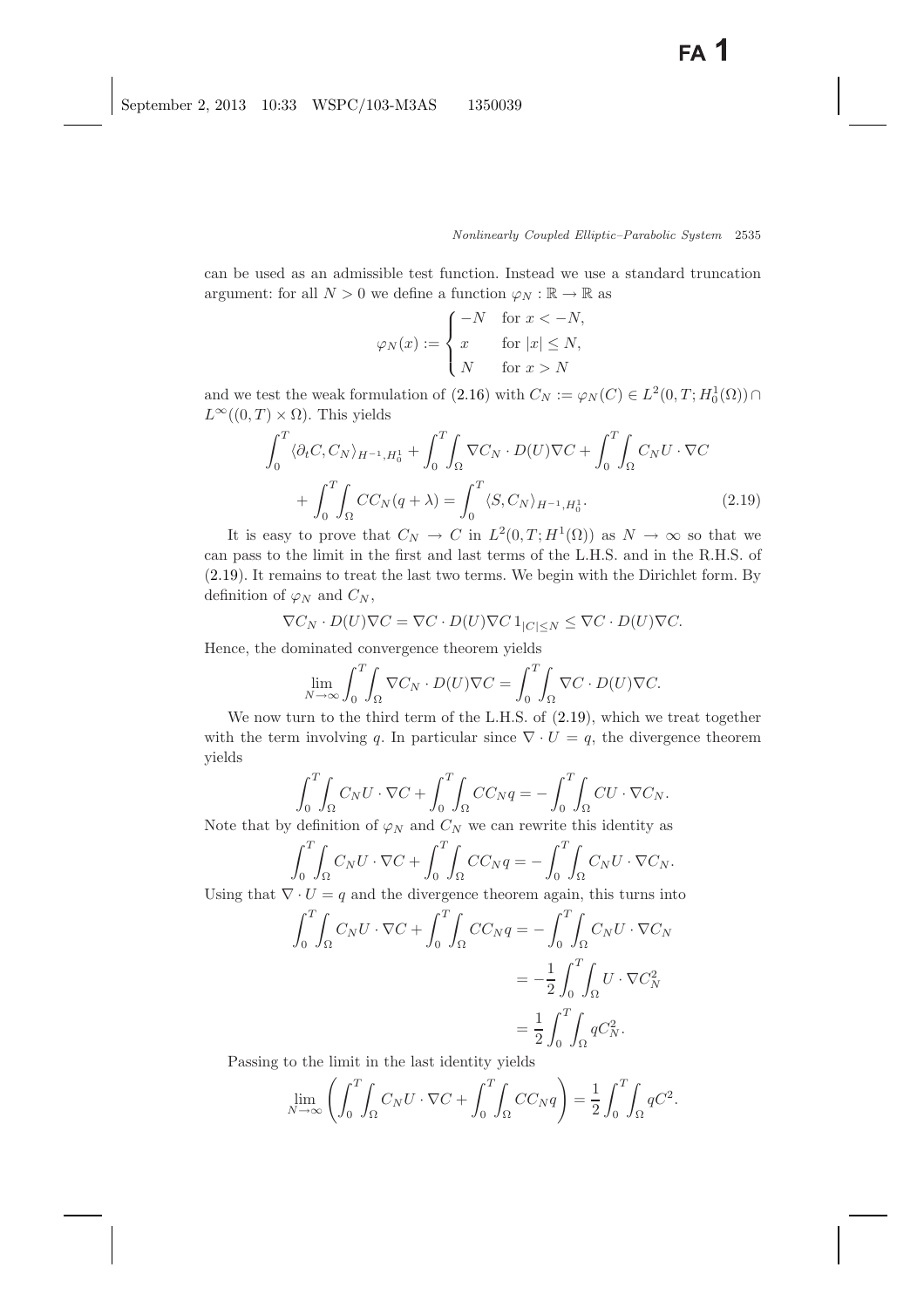2536 *A. Gloria, T. Goudon & S. Krell*

Gathering the results of this step, we obtain the following identity:

$$
\frac{1}{2} \int_{\Omega} C^2(T, \cdot) + \int_0^T \int_{\Omega} \nabla C \cdot D(U) \nabla C + \int_0^T \int_{\Omega} C^2 \left( \frac{1}{2} q + \lambda \right)
$$

$$
= \int_0^T \langle S, C \rangle_{H^{-1}, H_0^1} + \frac{1}{2} \int_{\Omega} C_{\text{init}}^2,
$$

since  $\int_0^T \langle \partial_t C, C \rangle_{H^{-1}, H_0^1} = \frac{1}{2} \int_{\Omega} C^2(T, \cdot) - \frac{1}{2} \int_{\Omega} C^2(0, \cdot)$ . This implies uniqueness of weak solutions, and concludes the proof of Theorem [1.](#page-5-0)

#### <span id="page-13-0"></span>**3. Numerical Approximation of the Homogenized System**

In this section we propose a numerical strategy to approximate the weak solution to the homogenized system  $(2.7)$ – $(2.12)$ . There are essentially three steps to solve  $(2.7)$ – $(2.12)$ :

- (1) The computation of  $K^*$  and the approximation of  $\Theta_0$ . The latter is solution of a standard elliptic equation once  $K^*$  is known, see [\(2.7\)](#page-5-7).
- (2) The approximation of  $D^*(x)$  at every Gauss point x of  $\Omega$ . This requires to solve a family of elliptic equations on the periodic cell Y, parametrized by the Gauss points x via  $\nabla \Theta_0(x)$ .
- (3) The numerical solution of the advection–diffusion equation [\(2.12\)](#page-6-2).

As we shall see, the bottleneck of the numerical approximation of  $(2.7)$ – $(2.12)$  in terms of computational cost is the approximation of  $D^*$  in the second step. A large part of this section is dedicated to this problem, and we shall use a reduced basis approach to drastically reduce this computational cost. We have chosen not to focus on the numerical strategy to solve the advection–diffusion equation [\(2.12\)](#page-6-2) since the equation is rather "standard" once  $D^*$  is known. In particular, for the numerical tests of the coupled system we use a naive  $\mathbb{P}_1$ -finite element method in space combined with the implicit Euler method in time. For more efficient and modern methods, we refer the reader to Refs. [24,](#page-37-3) [14,](#page-36-9) [15,](#page-36-10) [26,](#page-37-4) [27,](#page-37-5) [8](#page-36-11) and [9.](#page-36-12) The main contribution of this section (a numerical method for the computation of  $D^*$ ) can indeed be combined with any strategy to solve the advection–diffusion equation [\(2.12\)](#page-6-2).

In the first subsection we present a direct approach to solve  $(2.7)-(2.12)$  $(2.7)-(2.12)$  $(2.7)-(2.12)$ , and complement the homogenization result of Theorem [2](#page-6-3) by numerical tests showing the rate of convergence of  $(\Theta_{\varepsilon}, C_{\varepsilon})$  towards  $(\Theta_0, C_0)$ . As expected, the computational time to approximate  $D^*$  becomes rapidly prohibitive as the number of discretization points increases. In the second subsection we turn to the RB method. We first quickly recall the rationale of the approach, and discuss what can be expected in terms of convergence. We then turn to the practical implementation of the method, propose an *a posteriori* estimator adapted to homogenization problems (but not limited to the specific one treated here), and present an original and effective way of fast-assembling of the RB matrix, which is the major difficulty encountered in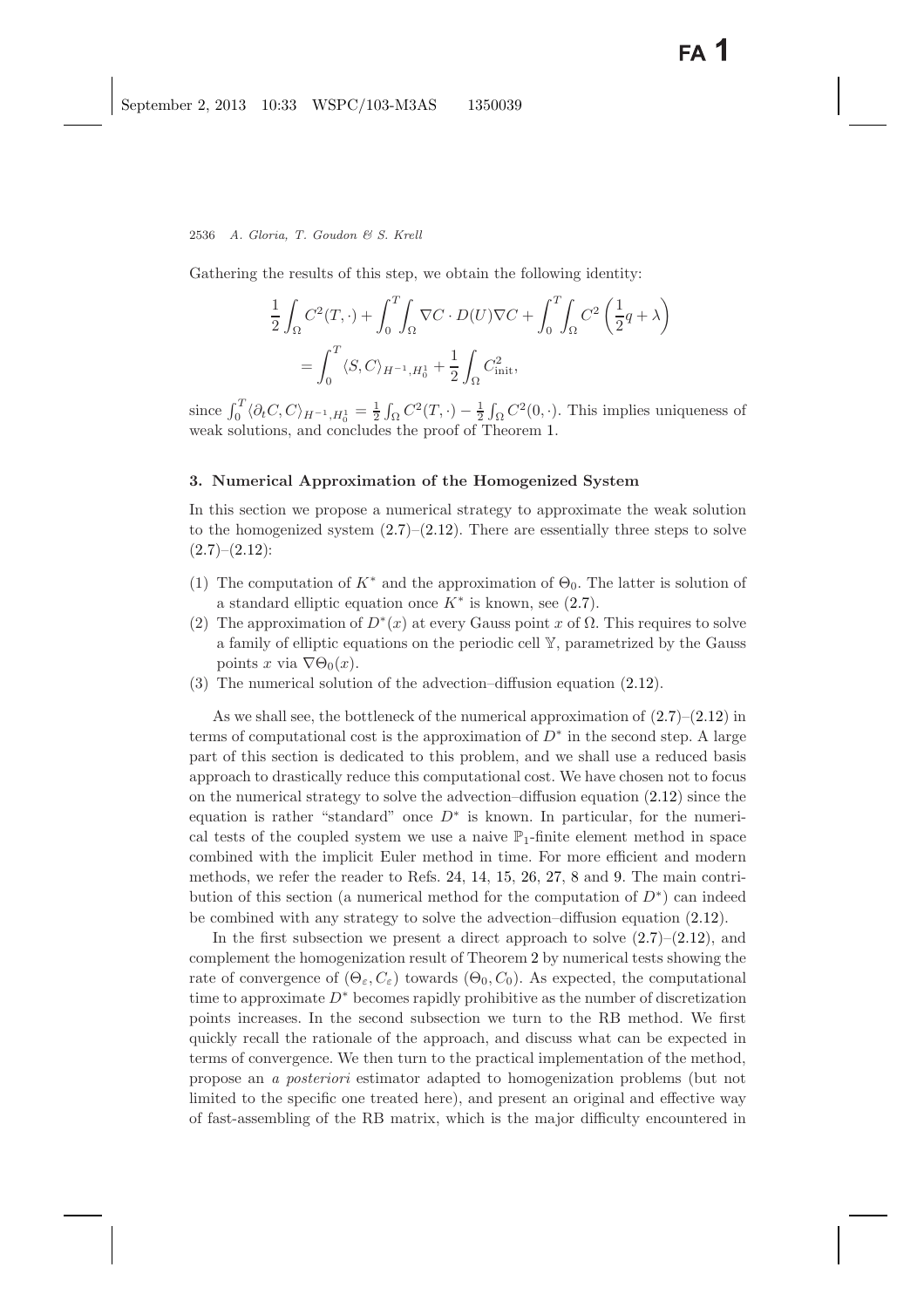the RB method when the dependence of the diffusion matrix upon the parameter is not affine — as it is the case here.

Before we turn to the core of this section let us point out that, as the attentive reader may have already noticed, it is not clear *a priori* that the finite element method converges since the diffusion matrix in [\(2.12\)](#page-6-4) is unbounded. The method does indeed converge to the expected solution. This property can be proved along the lines of the existence-uniqueness theory developed in Sec. [2.](#page-4-8)

#### **3.1.** *Direct approach*

# 3.1.1. *Space and time discretizations*

We discretize the homogenized problem  $(2.7)$ – $(2.12)$  with a finite element method in space and the implicit Euler scheme in time. Let  $T_{\Omega,h_0}$  and  $T_{\mathbb{Y},h_1}, T_{\mathbb{Y},\overline{h}_1}$  be regular tessellations of  $\Omega$  and of Y, respectively, into d-simplices of meshsizes  $h_0, h_1, \overline{h}_1 > 0$ . We denote by  $\mathcal{V}_{\Omega,\mathsf{h}_0}^k$  the space of  $\mathbb{P}_k$  finite elements associated with  $\mathrm{T}_{\Omega,\mathsf{h}_0}$  for  $k=0$ and 1 (for  $k = 1$ , we only consider functions which vanish on the boundary), and by  $\mathcal{V}_{\mathbb{Y},h_1}^1, \mathcal{V}_{\mathbb{Y},h_1}^1$  (respectively  $\mathcal{V}_{\mathbb{Y},h_1}^0$ ) the subspaces of  $H^1_{\#}(\mathbb{Y})$  (respectively  $L^2(\mathbb{Y})$ ) made of  $\mathbb{P}_1$ -periodic (respectively  $\mathbb{P}_0$ ) finite elements associated with  $T_{\mathbb{Y},h_1}, T_{\mathbb{Y},\overline{h}_1}$ . As quickly mentioned above, a natural strategy to solve  $(2.7)$ – $(2.12)$  is as follows:

<span id="page-14-2"></span><span id="page-14-1"></span><span id="page-14-0"></span>**Algorithm 1.** (1) Numerical approximation  $K^*_{\overline{h}_1}$  of  $K^*$ : compute for all  $k \in$  $\{1,\ldots,d\}$  Galerkin approximations  $\varphi_k^{h_1}$  of  $\varphi_k$  in  $\mathcal{V}_{\mathbb{Y},\overline{h}_1}^1$  defined by: For all  $\psi \in \mathcal{V}_{\mathbb{Y},\overline{h}_1}^1$ 

$$
\int_{\mathbb{Y}} \nabla \psi \cdot K(\mathbf{e}_k + \nabla \varphi_k^{\overline{\mathfrak{h}}_1}) = 0.
$$
\n(3.1)

Define then for all  $k, l \in \{1, ..., d\}$ ,

$$
\mathbf{e}_{l} \cdot K_{\overline{\mathbf{h}}_{1}}^* \mathbf{e}_{k} = \int_{\mathbb{Y}} (\mathbf{e}_{l} + \nabla \varphi_{l}^{\overline{\mathbf{h}}_{1}}) \cdot K(\mathbf{e}_{k} + \nabla \varphi_{k}^{\overline{\mathbf{h}}_{1}}).
$$

For future reference, we set  $\varphi^{\overline{h}_1} = (\varphi_1^{h_1}, \dots, \varphi_d^{h_1}) \in H^1_{\#}(\mathbb{Y}, \mathbb{R}^d)$ .

(2) Compute the Galerkin approximation  $\Theta_0^{h_0} \in V_{\Omega,h_0}^1$  of the solution to [\(2.7\)](#page-5-3) with  $K_{\overline{\mathsf{h}}_1}^*$  in place of  $K^*$ , unique solution in  $\mathcal{V}_{\Omega,\mathsf{h}_0}^1$  to: for all  $w \in \mathcal{V}_{\Omega,\mathsf{h}_0}^1$ ,

$$
\int_{\Omega} \nabla w \cdot K^*_{\overline{\mathsf{h}}_1} \nabla \Theta_0^{\mathsf{h}_0} = \int_{\Omega} q w.
$$

It defines  $U_0^{\mathsf{h}_0} = -K_{\overline{\mathsf{h}}_1}^* \nabla \Theta_0^{\mathsf{h}_0}$ , too.

(3) Approximation  $D_{h_0}^* \in V^0_{\Omega,h_0}$  (each entry of the matrix is piecewise constant on  $T_{\Omega, h_0}$ ) of the homogenized diffusion  $D^*$ . Let  $\Pi_{\mathcal{V}_{\Omega, h_0}^0}$  denote the  $L^2$ -projection onto  $\mathcal{V}_{\Omega,h_0}^0$ . For every element T of the tessellation  $T_{\Omega,h_0}$ ,  $\nabla\Theta_0^{h_0}|_T$  is constant, and we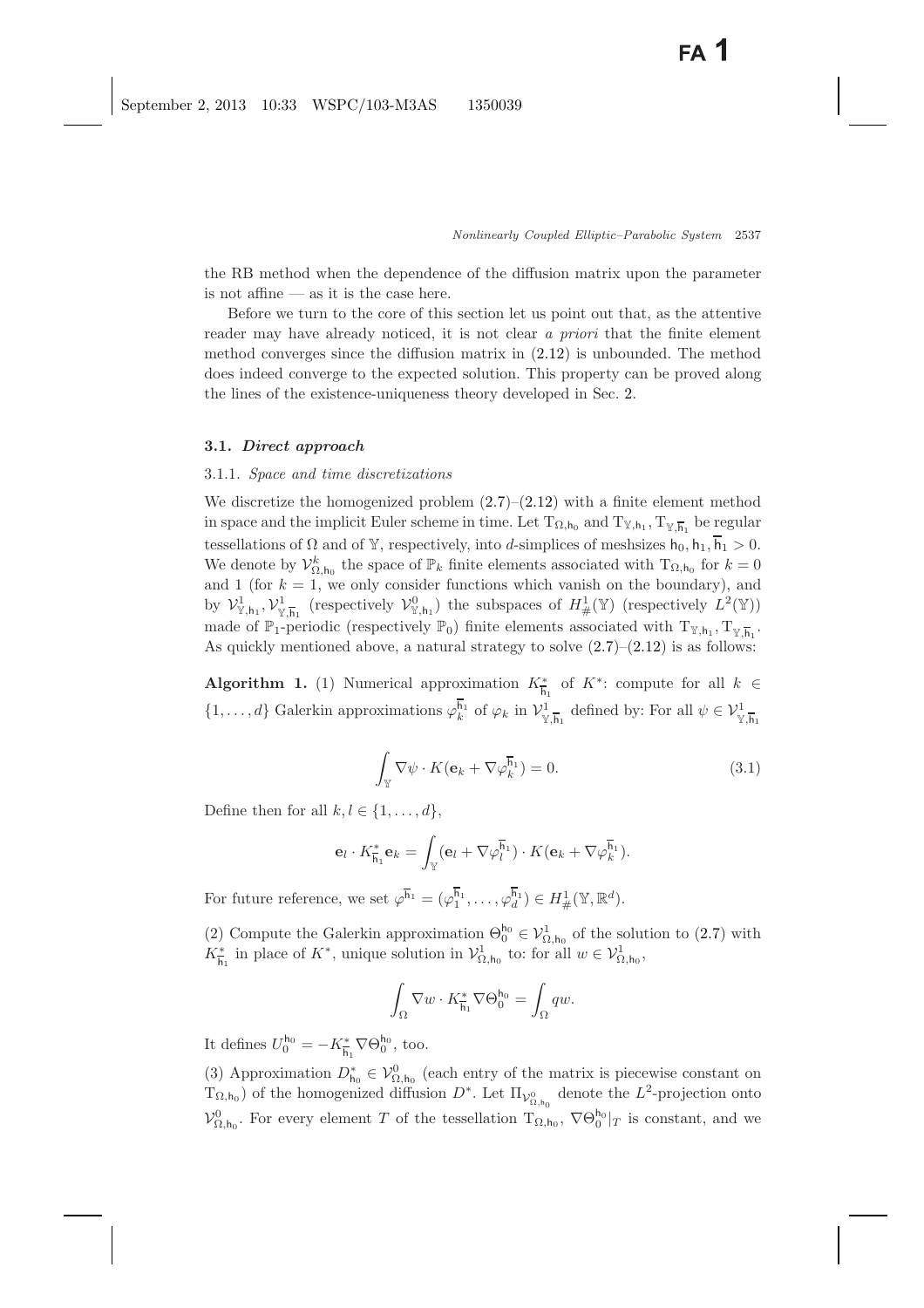2538 *A. Gloria, T. Goudon & S. Krell*

define  $D_{h_0}^*|_T$  as follows: for all  $k, l \in \{1, ..., d\}$ ,

$$
\mathbf{e}_{l} \cdot D_{\mathsf{h}_{0}}^{*} \vert_{T} \mathbf{e}_{k} = \int_{\mathbb{Y}} (\mathbf{e}_{l} + \nabla \Phi_{l}^{\mathsf{h}_{1}} \vert_{T}) \cdot \tilde{D}^{\overline{\mathsf{h}}_{1}} \vert_{T} (\mathbf{e}_{k} + \nabla \Phi_{k}^{\mathsf{h}_{1}} \vert_{T}),
$$

where

$$
\tilde{D}^{\overline{h}_1}|_{T}(y) := \Pi_{\mathcal{V}_{\Omega, h_0}^0} D_0|_{T} + \mathbb{D}(\tilde{U}^{\overline{h}_1}|_{T}(y)),
$$
  

$$
\tilde{U}^{\overline{h}_1}|_{T}(y) := -K(y)(\mathbb{I} + \nabla \varphi^{\overline{h}_1}(y))\nabla \Theta_0^{h_0}|_{T}
$$

and  $\Phi_k^{h_1}|_T \in \mathcal{V}_{\mathbb{Y},h_1}^1$  is the unique periodic weak solution to: for all  $\Psi \in \mathcal{V}_{\mathbb{Y},h_1}^1$ ,

<span id="page-15-0"></span>
$$
\int_{\mathbb{Y}} \nabla \Psi \cdot \tilde{D}^{\overline{\mathsf{h}}_1}|_{T}(\mathbf{e}_k + \nabla \Phi_k^{\mathsf{h}_1}|_{T}) = 0.
$$
\n(3.2)

(4) Approximation of  $C_0$ . Let  $N \in \mathbb{N}^*$ . The time interval  $[0, T]$  is uniformly discretized with a fixed time step  $\Delta t = \frac{T}{N}$ . For all  $n \in \{0, ..., N\}$ , we set  $t_n = n\Delta t$ , and define the approximation  $C_0^{h_0,n} \in V^1_{\Omega,h_0}$  of  $C_0(t_n, \cdot)$  by induction as the unique solution to: for all  $v \in \mathcal{V}_{\Omega,\mathsf{h}_0}^1$ ,

$$
\int_{\Omega} \frac{C_0^{h_0, n+1} - C_0^{h_0, n}}{\Delta t} + \int_{\Omega} \nabla v \cdot (D_{h_0}^* \nabla C_0^{h_0, n+1} - U_0^{h_0} C_0^{h_0, n+1}) + \int_{\Omega} \lambda C_0^{h_0, n+1} v = \int_{\Omega} S^{n+1} v.
$$

Since we use an implicit time discretization, there is no CFL condition — note that we could have used a semi-implicit scheme as well (see for instance Ref. [23\)](#page-37-6).

In this algorithm we have used two different discretizations  $\mathcal{V}_{\mathbb{Y},h_1}^1$  and  $\mathcal{V}_{\mathbb{Y},\overline{h}_1}^1$  of  $H^1_{\#}(\mathbb{Y})$ . Indeed, Eq. [\(3.2\)](#page-15-0) is an elliptic equation whose diffusion coefficients vary *a priori* at scale  $\overline{h}_1$ , and it is reasonable to approximate its solutions with a finer discretization parameter  $h_1 \n\t\leq \overline{h}_1$ .

#### 3.1.2. *Numerical tests*

To illustrate Theorem [2](#page-6-3) when the homogenized system is solved using the direct approach of Algorithm [1,](#page-14-0) we consider [a](#page-15-1) numerical test suggested by ANDRA.<sup>a</sup> We take  $d = 2$  and let  $\Omega = [0, 2]^2$  be a square domain, and  $[0, T]$  be the time interval with  $T = 1$ . The permeability is defined on the domain  $\mathbb{Y} = [0, 1]^2$  by:

$$
\forall y = (y_1, y_2) \in \mathbb{Y}, \quad \forall y_1 \in \left]0, 1\right], \quad K(y_1, y_2) = \begin{cases} 4.94064, & \text{if } y_2 \ge 0.5, \\ 0.57816, & \text{if } y_2 < 0.5. \end{cases}
$$

<span id="page-15-1"></span><sup>a</sup>Agence nationale pour la gestion des déchets radioactifs — http://www.andra.fr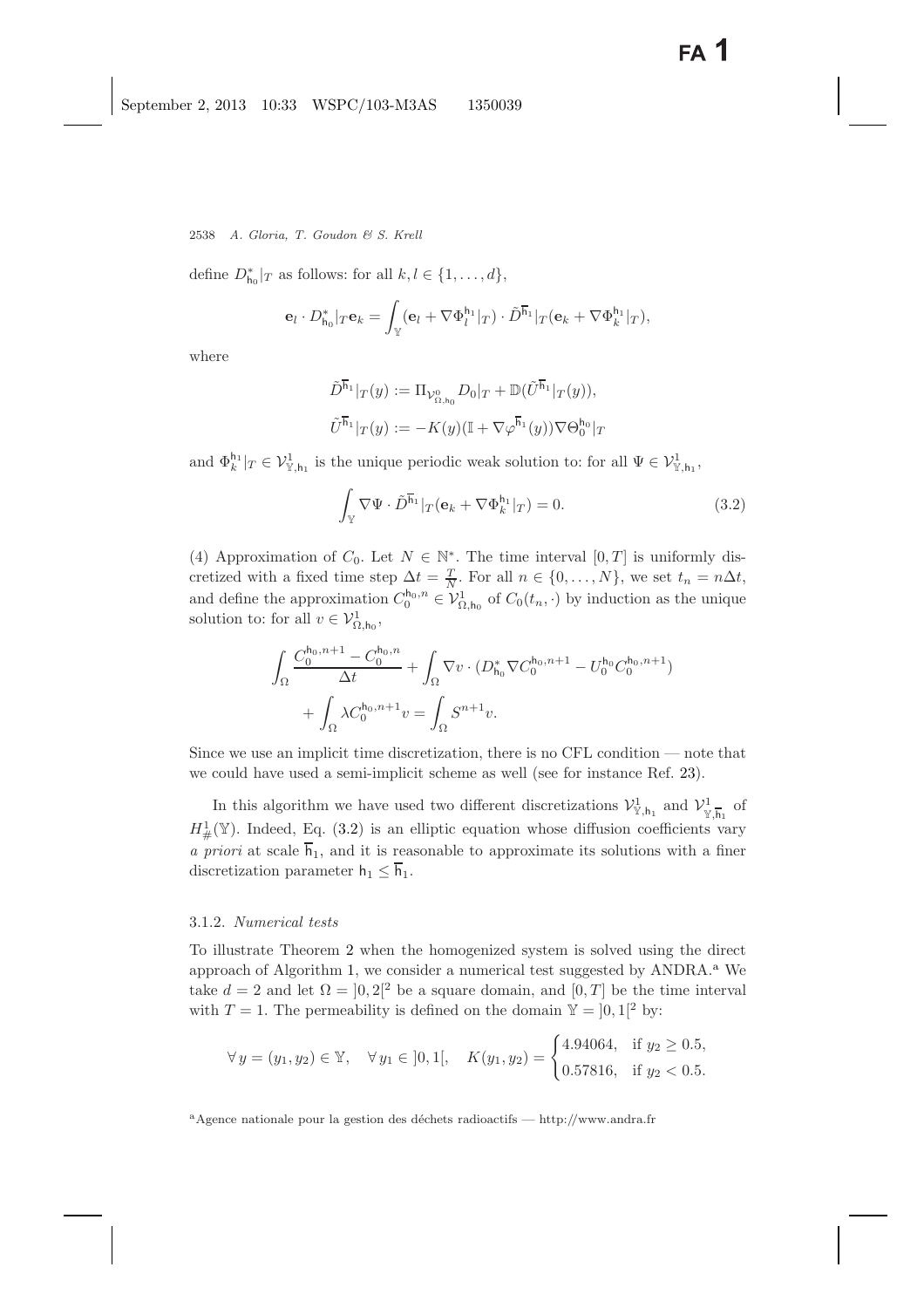

Fig. 1. Laminate structure.

It has a laminate structure (see Fig. [1\)](#page-16-0). We consider boundary conditions which are slightly different from those in Theorem [2](#page-6-1) and Algorithm [1](#page-14-1) — note that the adaptations are straightforward in both cases:

> <span id="page-16-0"></span> $\sqrt{ }$ Dirichlet boundary conditions: Let  $x = (x_1, x_2) \in \partial \Omega$ .

From the standard differential equation, we have:

\n
$$
\begin{aligned}\n\text{For } x_1 \in (0, 2), \quad h_0(x_1, x_2) = \begin{cases}\n\frac{5}{3}, & \text{if } x_2 = 2, \\
\frac{5}{3} + 0.5, & \text{if } x_2 = 0.\n\end{cases}\n\end{aligned}
$$
\nFor  $x_2 \in (0, 2), \quad C_0(x_1, x_2) = \begin{cases}\n1, & \text{if } x_1 = 0, \\
0, & \text{if } x_1 = 2.\n\end{cases}$ 

\nHomogeneous Neumann boundary conditions elsewhere.

Homogeneous Neumann boundary conditions elsewhere.

The parameters used in the numerical tests are gathered in Table [1.](#page-16-1) As a consequence of the laminate structure, the correctors  $\varphi_1$  and  $\varphi_2$  and  $\Phi_1$  and  $\Phi_2$  belong to the finite element space  $\mathcal{V}_{\mathbb{Y},h_1}^1$  provided the geometry of  $T_{\mathbb{Y},h_1}$  matches the lam-inate structure of Fig. [1.](#page-16-0) In this case, one can therefore take  $h_1 = \overline{h}_1$ . In Table [2](#page-16-2) we compare the approximations  $(\Theta_{\varepsilon}^{\varepsilon h_1}, C_{\varepsilon}^{\varepsilon h_1})$  of the solutions to the heterogeneous

<span id="page-16-4"></span><span id="page-16-1"></span>

| $T = 1$ $D_0 = 4.38$ $\mathbb{I}$ $\alpha = \frac{2}{10}$ $\beta = \frac{2}{100}$ $\lambda = \frac{\ln(2)}{1.57}$ $\Delta t = 10^{-3}$ |  |  |
|----------------------------------------------------------------------------------------------------------------------------------------|--|--|
|----------------------------------------------------------------------------------------------------------------------------------------|--|--|

#### <span id="page-16-3"></span>Table 2. Error in function of  $\varepsilon$ .

<span id="page-16-2"></span>

| ε     | r <sub>L</sub><br>$\parallel$ r 2 | Rate | $-C_{\varepsilon}^{\varepsilon h_1} \Vert_{L^2(L^2)}$<br>$  C_0^{h_0}  $<br>$L^2(L^2)$ | Rate |
|-------|-----------------------------------|------|----------------------------------------------------------------------------------------|------|
| 0.2   | $1.667e-3$                        |      | 5.528e-4                                                                               |      |
| 0.1   | 8.095e-4                          | 1.04 | $2.525e-4$                                                                             | 1.13 |
| 0.05  | $3.992e-4$                        | 1.02 | 1.270e-4                                                                               | 0.99 |
| 0.025 | 1.983e-4                          | 1.01 | $6.704e-5$                                                                             | 0.92 |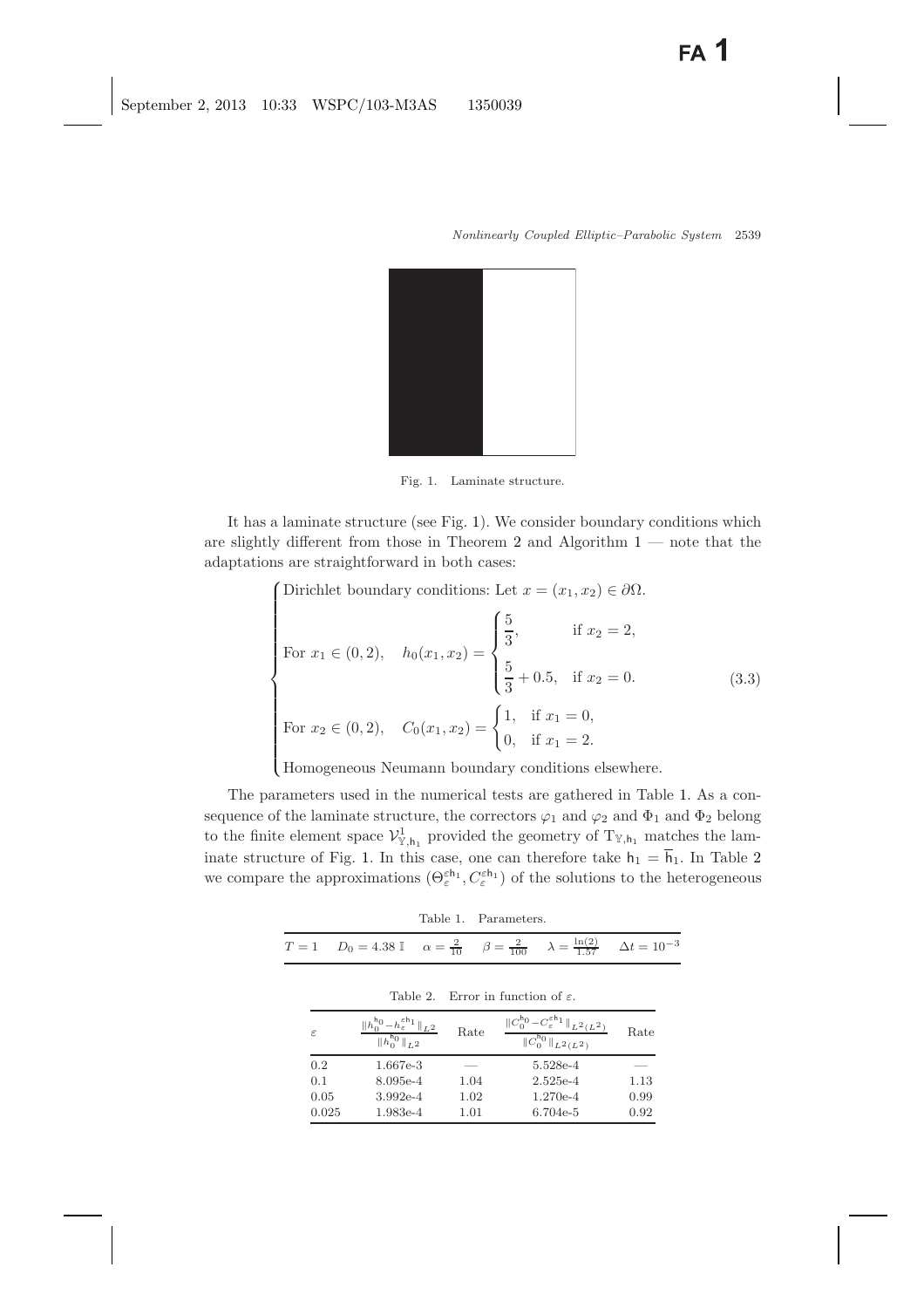system [\(2.4\)](#page-5-1) to the approximation  $(\Theta_0^{\mathsf{h}_0}, C_0^{\mathsf{h}_0})$  of the solution to the homogenized system  $(2.7)$ – $(2.12)$ , for several values of  $\varepsilon$  (the discretization parameters  $h_1$  and  $h_0$ being fixed). The periodic cell Y is discretized with eight elements per dimension, and the macroscopic domain  $\Omega$  is discretized using  $2 \times 8/\varepsilon$  elements per dimension to compute  $(\Theta_{\varepsilon}^{\varepsilon h_1}, C_{\varepsilon}^{\varepsilon h_1})$ . For the approximation of  $(\Theta_0^{h_0}, C_0^{h_0})$ , we take  $h_0 = 1/100$ . This yields

- $\mathcal{V}_{\mathbb{Y},h_1}^1$  has dimension 81;
- $\mathcal{V}_{\Omega,\mathsf{h}_0}^1$  has dimension ~40,000;
- $\mathcal{V}_{\Omega,h_0,\varepsilon}^1$  has dimension  $\sim 256\varepsilon^{-2}$ .

We display in Table [2](#page-16-3) the  $L^2(\Omega)$  norm of the error  $\Theta_0^{h_0} - \Theta_{\varepsilon}^{\varepsilon h_1}$  and the  $L^2(\Omega \times ]0,T[$ )-norm of the error  $C_0^{\mathsf{h}_0} - C_{\varepsilon}^{\mathsf{h}_1}$  for  $\varepsilon \in \{0.2, 0.1, 0.05, 0.025\}$ , that is, we compare solutions of the homogenized problems to approximations of the solution resolving the  $\varepsilon$ -scale (the case  $\varepsilon = 0.025$  is already borderline in terms of computational cost). These results have been obtained using FreeFem++ (see Ref. [19\)](#page-36-13). The linear systems are solved with a direct solver. We obtain a first order of convergence for both errors.

As can be seen in Table [2](#page-16-3) the apparent convergence rates are of order 1, which is consistent with a formal two-scale expansion, and shows the interest of replacing  $(\Theta_{\varepsilon}, C_{\varepsilon})$  by its homogenized counterpart  $(h_0, C_0)$ . Although the computational time for the approximation of  $(\Theta_0, C_0)$  is much smaller than the computational time for the approximation of  $(\Theta_{\varepsilon}, C_{\varepsilon})$  when  $\varepsilon$  is small, this method rapidly becomes prohibitive when the tessellation of Y gets finer since the approximation of  $D^*$  then becomes quite expensive.

The last part of this paper is devoted to the speed up of the approximation of  $D^*$ , with a numerical cost which should ideally be independent of the meshsize  $h_1$ of  $T_{Y,h_1}$ . From now on we assume D in [\(2.10\)](#page-6-5) to be a symmetric matrix (that is, we assume  $D^0$  to be symmetric).

### **3.2.** *Reduced basis method for homogenization problems*

In this section we describe how to apply the reduced basis method to the homogenized problem under consideration, assuming in addition that  $D_0$  in [\(2.2\)](#page-4-9) is a constant matrix.

### 3.2.1. *General presentation*

The reduced basis method was introduced for the accurate online evaluation of (outputs of) solutions to a parameter-dependent family of elliptic PDEs. The basis of the method and further references can be found in Ref. [21.](#page-37-0) The application to the homogenization of elliptic equations is discussed in Ref. [5.](#page-36-6) Abstractly, it can be viewed as a method to determine a "good" N-dimensional space  $S_N$  to be used in approximating the elements of a set  $\mathcal{F} = \{(\overline{\Phi}_1(\xi), \ldots, \overline{\Phi}_d(\xi)), \xi \in \mathcal{P}\}\$  of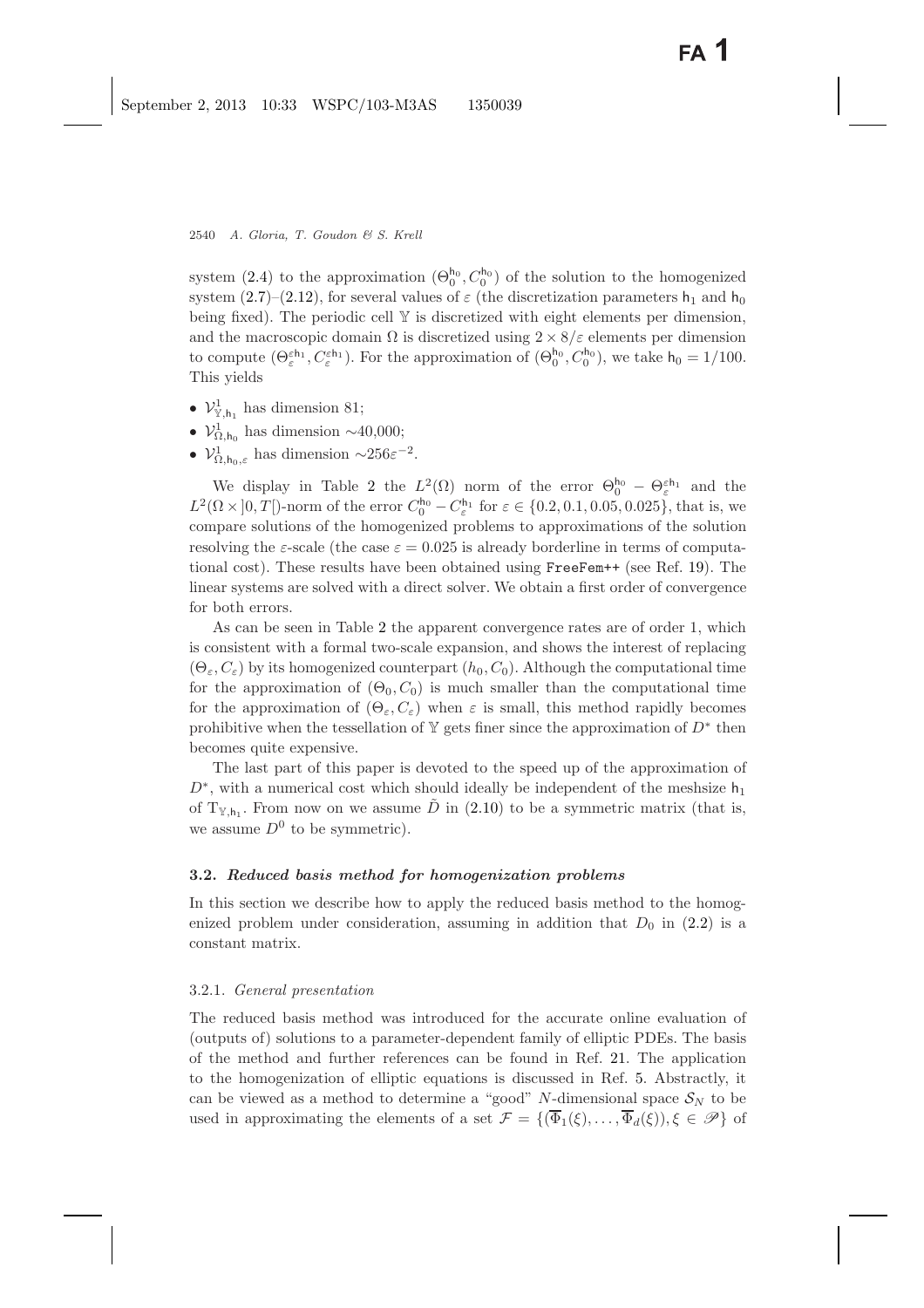parametrized elements lying in a Hilbert space  $S$ , the parameter  $\xi$  ranging a certain subset  $\mathscr{P} \subset \mathbb{R}^n$ .

Let us describe how the computation of the effective coefficients we are concerned with belongs to such a framework. First of all, the auxiliary function  $\Theta_0$  is simply determined by solving the problem [\(2.7\)](#page-5-3), with effective coefficients obtained by solving the cell equations [\(2.5\)](#page-5-8). There is no difficulty in this step and  $\nabla_x\Theta_0$  can be considered as given in this discussion. Then, we write the effective coefficient  $(2.10)$  for the concentration equation  $(2.12)$  as follows:

<span id="page-18-1"></span><span id="page-18-0"></span>
$$
\tilde{D}(x,y) = \widehat{\mathscr{D}}(\nabla_x \Theta_0(x))(y),
$$

where  $\xi \in \mathbb{R}^d \mapsto \widehat{\mathscr{D}}(\xi) \in L^\infty(\mathbb{Y}, \mathcal{M}_d(\mathbb{R}))$  is defined by

$$
\widehat{\mathscr{D}}(\xi)(y) = D_0 + \alpha |M(y)\xi|\mathbb{I} + \beta \frac{M(y)\xi \otimes M(y)\xi}{|M(y)\xi|} = D_0 + \mathbb{D}(M(y)\xi),
$$
  
\n
$$
M(y) = K(y)(\mathbb{I} + \nabla \varphi(y)),
$$
  
\n
$$
\varphi = (\varphi_1, \dots, \varphi_d) \quad \text{solutions of (2.5).}
$$
\n(3.4)

We recall that  $\alpha, \beta \geq 0$ , and  $D_0$  is a positive-definite symmetric matrix while  $M : \mathbb{Y} \to \mathcal{M}_d(\mathbb{R})$  is a square-integrable function. We are interested in the solution  $\overline{\Phi}_k(\xi) \in H^1_{\#}(\mathbb{Y})$  to the problem: for all  $\overline{\Psi} \in H^1_{\#}(\mathbb{Y}),$ 

$$
\int_{\mathbb{Y}} \nabla \overline{\Psi}(y) \cdot \widehat{\mathscr{D}}(\xi)(y)(\mathbf{e}_k + \nabla \overline{\Phi}_k(\xi)(y)) \, dy = 0.
$$

In the present context,  $S = H^1_{\#}(\mathbb{Y})$  and we wish to find a convenient finitedimensional approximation space  $\mathcal{S}_N$  which allows one to describe the set  $\mathcal F$  of solutions. In the rest of this section we particularize the standard RB method to homogenization problems, by choosing a specific error estimator and orthogonalization procedure. To avoid further heavy notation, we do not display the variable y in what follows.

Let  $n \geq 1$  and let  $\mathscr{D}: \mathbb{R}^n \to L^{\infty}(\mathbb{Y}, \mathcal{M}_d(\mathbb{R}))$  be a function taking values in a set of (y  $\in \mathbb{Y}$ )-dependent  $d \times d$  symmetric real matrices, satisfying uniform bounds and elliptic estimates. We suppose that  $\mathscr{D}(\xi)$  depends continuously on the parameter  $\xi \in \mathbb{R}^n$ . Given a compact subset  $\overline{\mathcal{K}}$  of  $\mathbb{R}^n$ , we set  $\mathcal{F}_{\overline{\mathcal{K}}} = \{(\overline{\Phi}_1(\xi), \ldots, \overline{\Phi}_d(\xi)), \xi \in \overline{\mathcal{K}}\},\$ where  $\overline{\Phi}_k(\xi) \in H^1_{\#}(\mathbb{Y})$  denotes the unique periodic weak solution to the problem: for all  $\overline{\Psi} \in H^1_{\#}(\mathbb{Y})$ , and for all  $k \in \{1, \ldots, d\}$ ,

$$
\int_{\mathbb{Y}} \nabla \overline{\Psi}(\xi) \cdot \mathscr{D}(\xi)(\mathbf{e}_k + \nabla \overline{\Phi}_k(\xi)) = 0.
$$

The set  $\mathcal{F}_{\overline{\mathcal{K}}}$  is therefore compact in  $H^1_{\#}(\mathbb{Y})$ .

To construct the N-finite-dimensional space  $S_N$  intended to approximate  $\mathcal{F}_{\overline{K}}$ , we proceed by induction using a greedy algorithm. To this aim we need a reliable estimator which measures the error between  $\overline{\Phi}_k(\xi)$  for some  $\xi \in \overline{\mathcal{K}}$  and its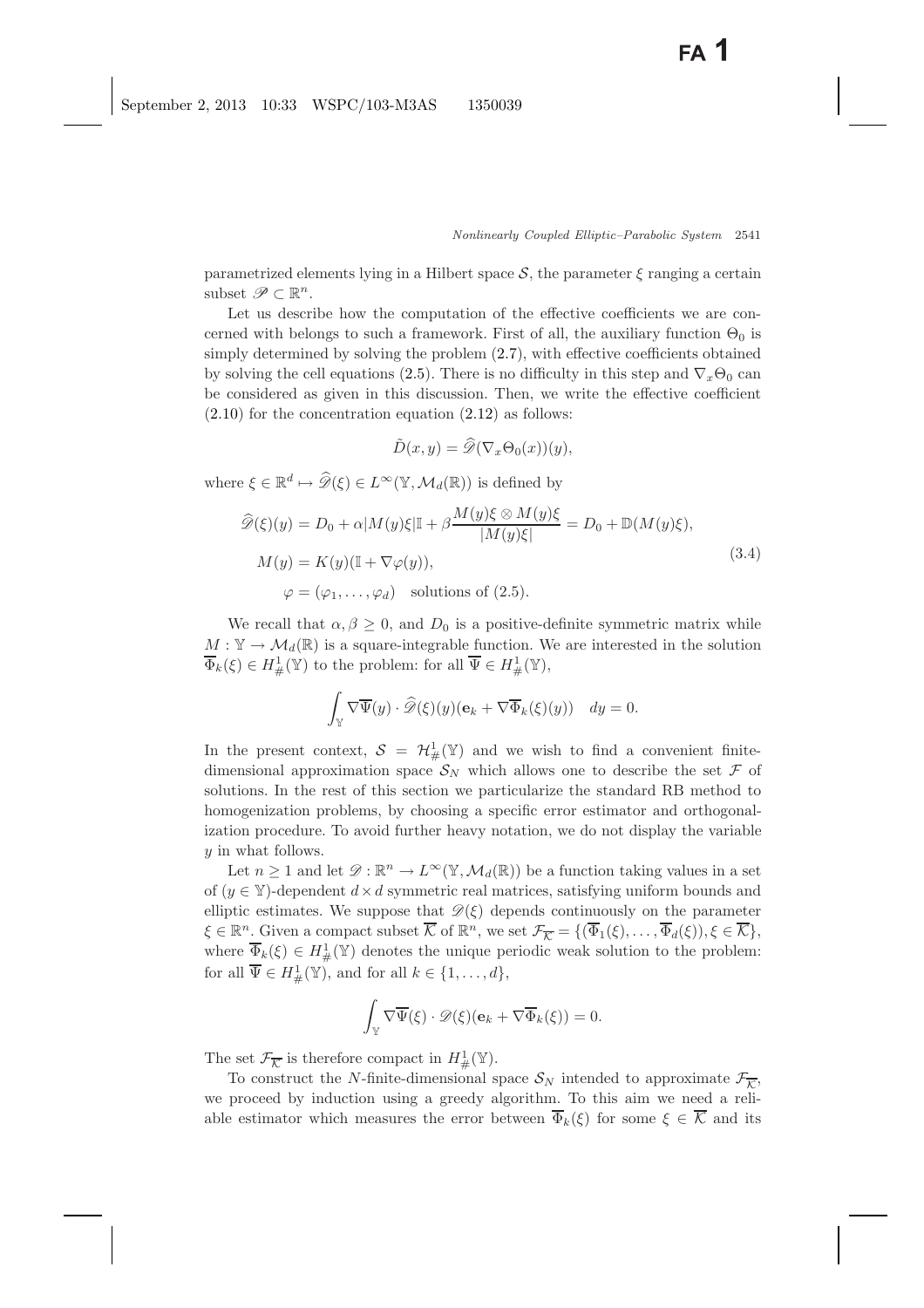2542 *A. Gloria, T. Goudon & S. Krell*

approximation  $\overline{\Phi}_k^j(\xi)$  in  $\mathcal{S}_j$  for  $0 \leq j \leq N$ , which is defined as the unique weak solution  $\overline{\Phi}_k^j(\xi) \in \mathcal{S}_j$  to: for all  $\overline{\Psi}^j \in \mathcal{S}_j$ ,

<span id="page-19-0"></span>
$$
\int_{\mathbb{Y}} \nabla \overline{\Psi}^{j}(\xi) \cdot \mathscr{D}(\xi)(\mathbf{e}_{k} + \nabla \overline{\Phi}_{k}^{j}(\xi)) = 0.
$$
\n(3.5)

Recalling that we are dealing with a homogenization problem, the quantity of interest is the symmetric homogenized matrix  $\overline{D}^*(\xi)$  defined for all  $k, l \in \{1, ..., d\}$  by (see [\(2.11\)](#page-6-7))

$$
\mathbf{e}_l \cdot \overline{D}^*(\xi) \mathbf{e}_k = \int_{\mathbb{Y}} (\mathbf{e}_l + \nabla \overline{\Phi}_l(\xi)) \cdot \mathscr{D}(\xi) (\mathbf{e}_k + \nabla \overline{\Phi}_k(\xi)).
$$

We denote by  $\overline{D}^{*,j}(\xi)$  the approximation of  $\overline{D}^{*}(\xi)$  using  $\mathcal{S}_i$ , that is for all  $k,l \in$  $\{1,\ldots,d\}$ 

$$
\mathbf{e}_l \cdot \overline{D}^{*,j}(\xi) \mathbf{e}_k = \int_{\mathbb{Y}} (\mathbf{e}_l + \nabla \overline{\Phi}_l^j(\xi)) \cdot \mathscr{D}(\xi) (\mathbf{e}_k + \nabla \overline{\Phi}_k^j(\xi)).
$$

A standard calculation using [\(3.5\)](#page-19-0) and the symmetry of *D* yields

$$
\mathbf{e}_l \cdot (\overline{D}^*(\xi) - \overline{D}^{*,j}(\xi)) \mathbf{e}_k = \int_{\mathbb{Y}} (\nabla \overline{\Phi}_l(\xi) - \nabla \overline{\Phi}_l^j(\xi)) \cdot \mathscr{D}(\xi) (\nabla \overline{\Phi}_k(\xi) - \nabla \overline{\Phi}_k^j(\xi)).
$$

This shows that the error on the homogenized matrix is a suitable estimator of the error at the level of the  $\overline{\Phi}_k$ . We thus define the estimator  $\overline{\mathfrak{E}}^j : \overline{\mathcal{K}} \times \{1, \ldots, d\} \to$  $\mathbb{R}^+$  by

$$
\overline{\mathfrak{E}}^{j}(\xi,k)=\sqrt{\frac{|\mathbf{e}_{k}\cdot(\overline{D}^{*}(\xi)-\overline{D}^{*,j}(\xi))\mathbf{e}_{k}|}{\mathbf{e}_{k}\cdot\overline{D}^{*}(\xi)\mathbf{e}_{k}}}
$$

<span id="page-19-1"></span>So defined, and recalling that  $\mathscr D$  is assumed to take values in the set of uniformly elliptic symmetric matrices (say with ellipticity constants  $0 < \nu \leq \overline{\nu} < \infty$ ), the estimator is such that there exist  $C_1, C_2 > 0$  verifying for all suitable j, k,  $\xi$  the inequality

$$
C_1 \overline{\mathfrak{E}}^j(\xi, k) \leq \|\nabla \overline{\Phi}_k(\xi) - \nabla \overline{\Phi}_k^j(\xi)\|_{L^2(\mathbb{Y})} \leq C_2 \overline{\mathfrak{E}}^j(\xi, k). \tag{3.6}
$$

The induction procedure is then as follows. For all  $j \in \{0, \ldots, N-1\}$ , choose  $\xi_{j+1} \in \overline{\mathcal{K}}$  and  $k_{j+1} \in \{1, \ldots, d\}$  such that

$$
(\xi_{j+1}, k_{j+1}) = \underset{\overline{\mathcal{K}}, \{1, \ldots, d\}}{\arg \max} \overline{\mathfrak{E}}^j,
$$

define

$$
\overline{\Psi}_{j+1} = \frac{\overline{\Phi}_{k_{j+1}}(\xi_{j+1}) - \overline{\Phi}_{k_{j+1}}^j(\xi_{j+1})}{\|\nabla \overline{\Phi}_{k_{j+1}}(\xi_{j+1}) - \nabla \overline{\Phi}_{k_{j+1}}^j(\xi_{j+1})\|_{L^2(\mathbb{Y})}}
$$

and set

$$
\mathcal{S}_{j+1} := \mathrm{span}\,\{\overline{\Psi}_1,\ldots,\overline{\Psi}_{j+1}\}.
$$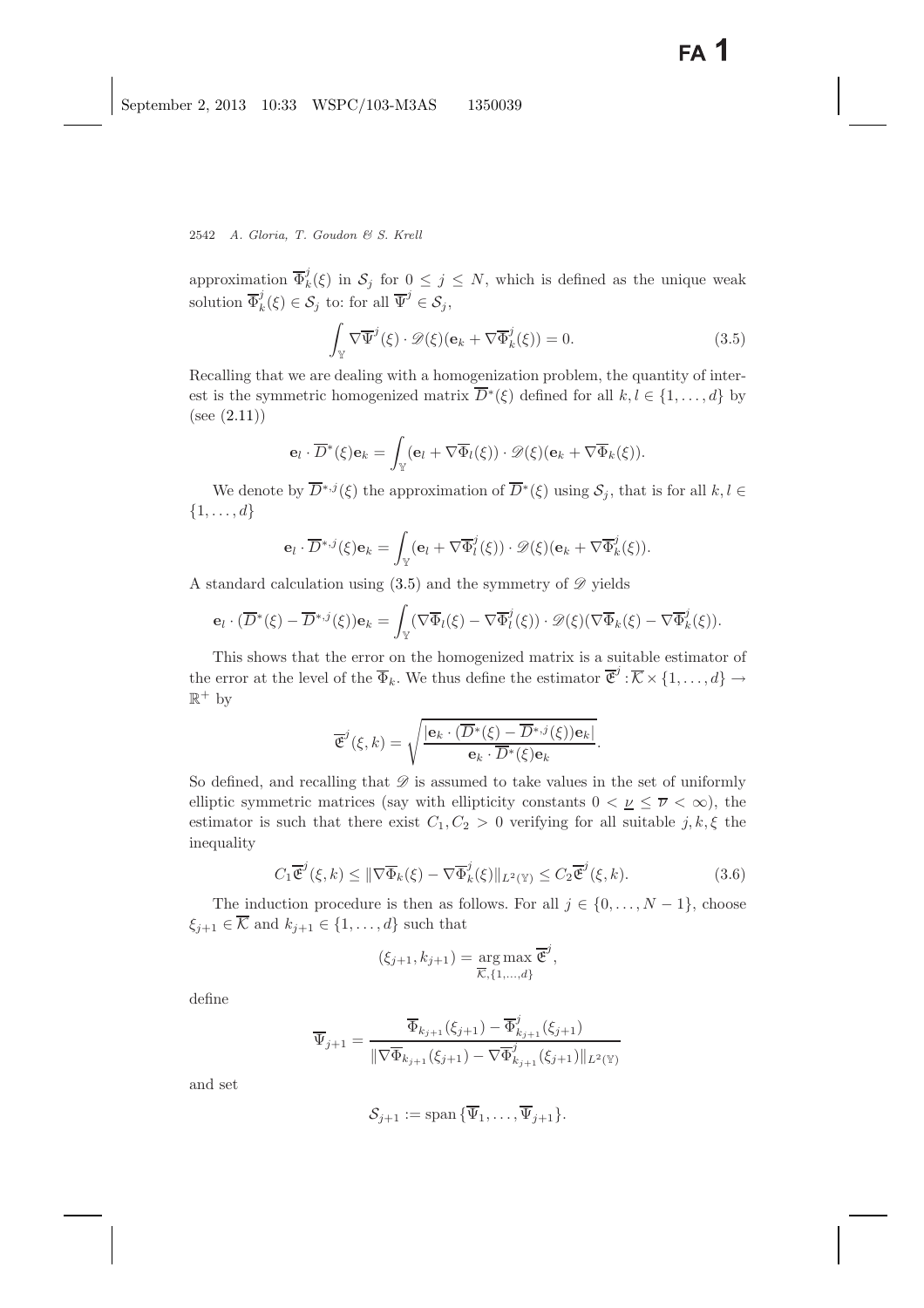By induction, for all  $j \in \{0, ..., N\}$ ,  $\dim S_{j+1} = j+1$ , since by construction  $\overline{\Psi}_{j+1}$  is orthogonal to  $\mathcal{S}_j$  for the following scalar product of  $H^1_{\#}(\mathbb{Y})$ 

<span id="page-20-0"></span>
$$
(\overline{\Psi}_1, \overline{\Psi}_2) \mapsto \int_{\mathbb{Y}} \nabla \overline{\Psi}_1 \cdot \mathscr{D}(\xi_{j+1}) \nabla \overline{\Psi}_2.
$$
 (3.7)

Note that usually, in the RB literature, the vectors  $\overline{\Psi}_i$  are orthogonalized using the same scalar product for all j (whereas here, the scalar product depends on j). The choice made here makes the computation of the reduced basis simpler (and the generated space  $S_{i+1}$  is the same). The influence of this choice in practice is investigated numerically in Sec. [3.3.3.](#page-28-0)

What convergence rate can be expected in terms of  $N$ ? In the case when  $n = 1$ and  $\mathscr{D}$  has a dependence of the form  $\mathscr{D}(\xi) = D_0 + \xi D_1$  (that is  $\mathscr{D}$  is an affine function on the real line, and  $\overline{\mathcal{K}}$  is just a segment), the combination of results from Ref. [21](#page-37-7) (and also the more general case treated in Ref. [12\)](#page-36-14) and of Ref. [3](#page-36-15) (see also Ref. [7\)](#page-36-16) shows that there exist  $c, C > 0$  such that for all  $N \geq 1$ ,

$$
\sup_{\overline{\mathcal{K}}, \{1,\dots,d\}} \overline{\mathfrak{E}}^N \leq C \exp(-cN).
$$

The convergence being exponential in  $N$ , the reduced basis method is expected to yield accurate results for moderate  $N$  (say for  $N$  which is much smaller than the dimension of the finite element space  $\mathcal{V}_{\mathbb{Y},h_1}^1$  for instance). Note that this yields a complete control of the error on the homogenized coefficients since for all  $k, l \in$  $\{1,\ldots,d\}$  by Cauchy–Schwarz's inequality and definition of the estimator,

$$
\begin{split} |\mathbf{e}_{l} \cdot (\overline{D}^{*}(\xi) - \overline{D}^{*,N}(\xi))\mathbf{e}_{k}| &= \left| \int_{\mathbb{Y}} (\nabla \overline{\Phi}_{l}(\xi) - \nabla \overline{\Phi}_{l}^{N}(\xi)) \cdot \mathscr{D}(\xi)(\nabla \overline{\Phi}_{k}(\xi) - \nabla \overline{\Phi}_{k}^{N}(\xi)) \right| \\ &\leq \sqrt{(\mathbf{e}_{l} \cdot \overline{D}^{*}(\xi)\mathbf{e}_{l})(\mathbf{e}_{k} \cdot \overline{D}^{*}(\xi)\mathbf{e}_{k})} \overline{\mathfrak{E}}^{N}(\xi, k) \overline{\mathfrak{E}}^{N}(\xi, l) \\ &\leq \tilde{C} \exp(-2cN), \end{split}
$$

for some constant  $\tilde{C}$  depending only on C and  $d, \underline{\nu}, \overline{\nu}$ .

In the case under consideration here,  $\mathscr D$  is replaced by  $\widehat{\mathscr D}$  defined in [\(3.4\)](#page-18-0). Things are more complex than in Refs. [21](#page-37-7) and [3](#page-36-15) for the following three reasons:

- the parameter  $\xi$  is in  $\mathbb{R}^d$  (i.e.  $n = d > 1$  in the case of interest);
- *a priori*  $\overline{\mathcal{K}} = \mathbb{R}^d$ , which is not a compact set;
- the function  $\xi \mapsto \widehat{\mathscr{D}}(\xi)$  is nonlinear.

More generally, our working plan faces the following technical difficulties:

- The parameter  $\xi$  ranges over the whole  $\mathbb{R}^d$  while the method is designed to deal with parameters lying in a compact set.
- The method simplifies significantly when the dependence of  $\mathscr{D}$  upon  $\xi$  is affine. In such a case it is described and analyzed in full details, whereas here the dependence with respect to the parameter is more intricate. The implementation of the method will require additional devices.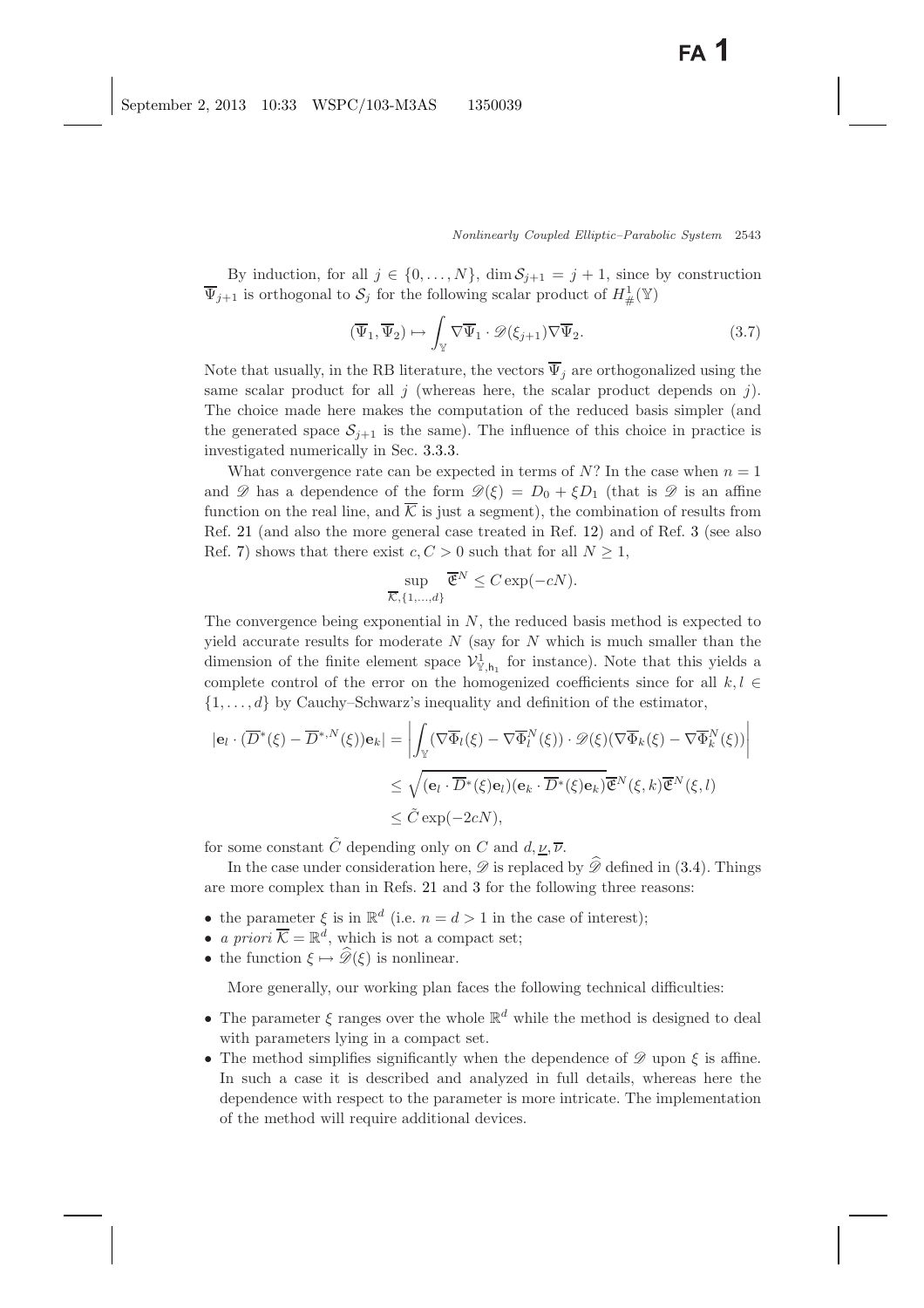• The matrix M arising in the definition  $(3.4)$  of  $\widehat{\mathscr{D}}$  is not essentially bounded as a function of  $y \in \mathbb{Y}$ , but square-integrable only. Therefore the available results that could be used to analyze the method simply do not apply.

The algorithm described in this paragraph is not of any practical use yet since in order to choose  $\xi_{j+1}$  and  $k_{j+1}$ , one needs to know  $\overline{\mathfrak{E}}^j(\xi, k)$  for all  $\xi$  and k. In the following paragraph we describe the standard way to proceed in practice.

# 3.2.2. *Practical reduced basis method*

In practice we do not have access to  $\{ \overline{\mathfrak{E}}^j(\xi, k), \xi \in \overline{\mathcal{K}}, k \in \{1, \ldots, k\} \}$  since:

- the corrector  $\overline{\Phi}_k(\xi)$  has to be approximated in a finite-dimensional subspace  $\mathcal V$ of  $H^1_{\#}(\mathbb{Y})$ , so that  $\overline{\mathfrak{E}}^j$  is approximated by some  $\mathfrak{E}^j$ ,
- the space  $\overline{\mathcal{K}}$  has to be replaced by some finite set  $\mathcal{K}$ .

<span id="page-21-1"></span><span id="page-21-0"></span>The construction of the reduced basis is then as follows.

**Algorithm 2.** Let  $N \in \mathbb{N}$ ,  $p \geq N$ ,  $\mathcal{K} = {\{\xi_m, m \in \{1, ..., p\}\}}$  be a finite subset of  $\overline{\mathcal{K}}$ , and  $\mathcal{V}$  be a finite-dimensional subspace of  $H^1_{\#}(\mathbb{Y})$ .

(1) For all  $m \in \{1, ..., p\}$  and  $k \in \{1, ..., d\}$ , let  $\Phi_k(\xi_m) \in \mathcal{V}$  be an approximation of the corrector  $\overline{\Phi}_k(\xi_m)$  in  $\mathcal V$ , that is the unique element of  $\mathcal V$  such that for all  $\Psi \in \mathcal{V},$ 

$$
\int_{\mathbb{Y}} \nabla \Psi \cdot \mathscr{D}(\xi_m)(\mathbf{e}_k + \nabla \Phi_k(\xi_m)) = 0
$$

and let  $D_{kk}^*(\xi_m)$  be the approximation of  $\mathbf{e}_k \cdot \overline{D}^*(\xi_m) \mathbf{e}_k$  given by

$$
D_{kk}^*(\xi_m) = \int_{\mathbb{Y}} (\mathbf{e}_k + \nabla \Phi_k(\xi_m)) \cdot \mathscr{D}(\xi_m)(\mathbf{e}_k + \nabla \Phi_k(\xi_m)).
$$

(2) Set  $\mathcal{V}_0 = \{0\}.$ 

- (3) While  $0 \leq j \leq N$ :
	- (a) For all  $m \in \{1, ..., p\}$  and  $k \in \{1, ..., d\}$ , let  $\Phi_k^j(\xi_m) \in \mathcal{V}$  be an approximation of the corrector  $\Phi_k(\xi_m)$  in  $\mathcal{V}_j$ , that is the unique element of  $\mathcal{V}_j$  such that for all  $\Psi^j \in \mathcal{V}_j$

$$
\int_{\mathbb{Y}} \nabla \Psi^{j} \cdot \mathscr{D}(\xi_{m}) (\mathbf{e}_{k} + \nabla \Phi_{k}^{j}(\xi_{m})) = 0
$$

and let  $D_{kk}^{*,j}(\xi_m)$  be the approximation of  $D_{kk}^{*}(\xi_m)$  given by

$$
D_{kk}^{*,j}(\xi_m) = \int_{\mathbb{Y}} (\mathbf{e}_k + \nabla \Phi_k^j(\xi_m)) \cdot \mathscr{D}(\xi_m) (\mathbf{e}_k + \nabla \Phi_k^j(\xi_m)).
$$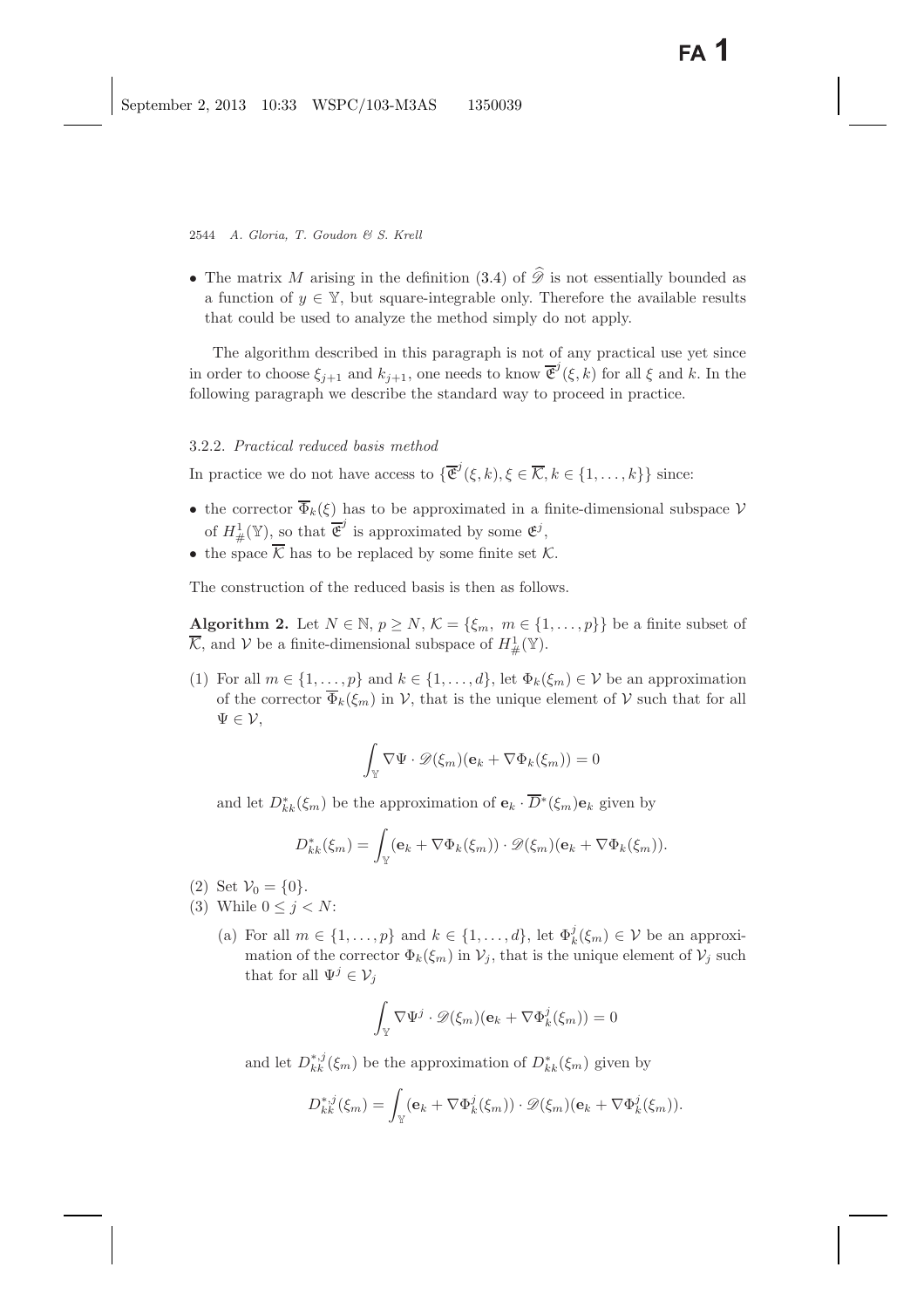(b) For all  $m \in \{1, ..., p\}$  and  $k \in \{1, ..., d\}$ , define the estimator  $\mathfrak{E}^j(m, k)$  as

$$
\mathfrak{E}^{j}(m,k) = \sqrt{\frac{|\mathbf{e}_k \cdot D^*(\xi_m)\mathbf{e}_k - D_{kk}^{*,j}(\xi_m)|}{\mathbf{e}_k \cdot D^*(\xi_m)\mathbf{e}_k}}
$$

and set

$$
(m_j, k_j) = \underset{\mathcal{K}, \{1, \ldots, d\}}{\arg \max} \mathfrak{E}^j(m, k).
$$

(c) Define

$$
\Psi_{j+1} := \frac{\Phi_{k_j}(\xi^m) - \Phi_{k_j}^j(\xi^m)}{\|\nabla \Phi_{k_j}(\xi^m) - \nabla \Phi_{k_j}^j(\xi^m)\|_{L^2(\mathbb{Y})}}
$$

and set

$$
\mathcal{V}_{j+1} = \text{span}\,\{\Psi_i, 1 \le i \le j+1\}.
$$

(d)  $j = j + 1$ .

Provided  $p$  is chosen large enough and  $V$  has dimension larger than  $N$ , one has as in the previous paragraph dim  $\mathcal{V}_N = N$ .

What convergence rate can be expected in terms of  $N$ ? Going back to the example mentioned in the previous paragraph, that is for  $\mathscr{D}(\xi) = D_0 + \xi D_1$  and  $\overline{\mathcal{K}}$  a segment, the answer is given in Ref. [3.](#page-36-15) In particular it is proved that the exponential estimate is stable in the sense that if the reduced basis  $\mathcal{V}_N$  is constructed starting from approximations of the correctors  $\{\overline{\Phi}_k(\xi), \xi \in \overline{\mathcal{K}}, k \in \{1,\ldots,d\}\}\$  within an error e, then the error estimate is of the form

$$
\sup_{\overline{\mathcal{K}}, \{1,\ldots,d\}} \overline{\mathfrak{E}}^N \le C \exp(-cN) + Ce.
$$

In Algorithm [2](#page-21-0) there are two origins for the error e:

- The fact that  $H^1_{\#}(\mathbb{Y})$  is replaced by a finite-dimensional space  $\mathcal{V}$ , so that for all  $\xi \in \mathcal{K}$  and  $k \in \{1, ..., d\}$ ,  $\Phi_k(\xi)$  is a finite-dimensional approximation of  $\overline{\Phi}_k$ .
- The fact that for the greedy algorithm, the argmax of the estimator is taken in  $\mathcal K$  and not in  $\overline{\mathcal K}$ .

The first source of error is standard and can be controlled by *a priori* or *a posteriori* estimates. In the affine case above, the second source of error can also be estimated. Indeed, as proved in Ref. [13,](#page-36-17) the maps  $\overline{\Phi}_k : \overline{\mathcal{K}} \to H^1_{\#}(\mathbb{Y}), \xi \mapsto$  $\overline{\Phi}_k(\xi)$  are analytic for all  $k \in \{1,\ldots,d\}$ . In particular, if K is a sampling of  $\overline{\mathcal{K}}$ with "meshsize" h, for all  $\xi \in \overline{\mathcal{K}}, \overline{\Phi}_k(\xi)$  can be approximated by interpolation in  ${\{\overline{\Phi}_k(\xi_m), m \in \{1,\ldots,p\}\}\}\$  within an error of order  $h^q$  for any  $q \in \mathbb{N}$ . Hence the practical reduced basis method remains efficient in this specific case. However, this analysis is restricted to the affine case and it does not apply in our context.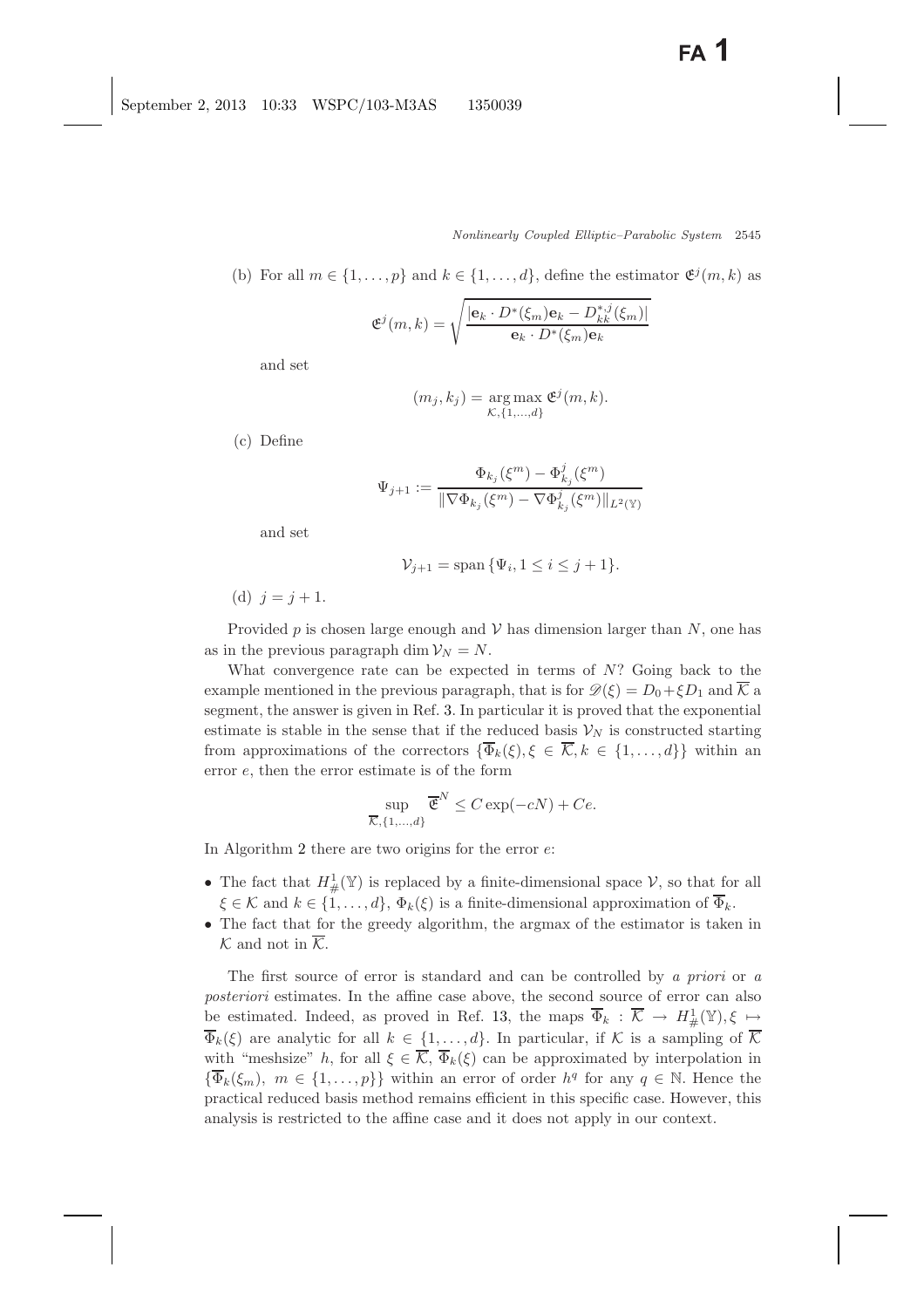#### 2546 *A. Gloria, T. Goudon & S. Krell*

#### 3.2.3. *Fast-assemby of the matrix*

Let  $\overline{\mathcal{K}}, \mathcal{K}$  and  $N \in \mathbb{N}$  and  $\mathcal{V}_N$  be as in Algorithm [2.](#page-21-1) For all  $\xi \in \overline{\mathcal{K}}$  and  $k \in \{1, \ldots, d\}$ , the approximation of  $\overline{\Phi}_k(\xi)$  in the reduced basis  $\mathcal{V}_N$  is given by the unique function  $\Phi_k^N(\xi) \in \mathcal{V}_N$  such that for all  $\Psi^N \in \mathcal{V}_N$ ,

<span id="page-23-0"></span>
$$
\int_{\mathbb{Y}} \nabla \Psi^{N} \cdot \mathscr{D}(\xi)(\mathbf{e}_{k} + \nabla \Phi_{k}^{N}(\xi)) = 0.
$$
\n(3.8)

Expanding  $\Phi_k^N(\xi)$  in the basis  $\mathcal{V}_N$  as  $\Phi_k^N(\xi) = \sum_{j=1}^N u_j(\xi) \Psi_j$ , the above equation is equivalent to the linear system

$$
\mathbb{M}(\xi)U = B(\xi, k),
$$

where for all  $j \in \{1, ..., N\}$ ,  $U_j = u_j(\xi)$  and  $B(\xi, k)_j = -\int_{\mathbb{Y}} \nabla \Psi_j \cdot \mathscr{D}(\xi) \mathbf{e}_k$ , and the  $N \times N$  matrix  $\mathbb{M}(\xi)$  is given by its entries  $\mathbb{M}(\xi)_{j_1j_2} = \int_{\mathbb{Y}} \overline{\nabla} \Psi_{j_1} \cdot \mathscr{D}(\xi) \nabla \Psi_{j_2}$  for all  $1 \leq j_1, j_2 \leq N$ . In particular, in order to compute  $\Phi_k^N(\xi)$ , one needs to solve  $(3.8)$ , and therefore construct the matrix  $M(\xi)$  and the R.H.S.  $B(\xi, k)$ .

Without further assumptions on the function  $\xi \mapsto \mathscr{D}(\xi)$ , the exact calculation of  $\mathbb{M}(\xi)$  and  $B(\xi, k)$  requires:

- the storage of the coordinates of each vector  $\Psi_i$  of the reduced basis  $V_N$  in the finite-dimensional space  $\mathcal{V}$ ;
- the computation of integrals over  $\mathbb{Y}$ .

Both the information to be stored and the computational cost to construct  $\mathbb{M}(\mathcal{E})$ and  $B(\xi, k)$  scale like the dimension dim(V) of the finite-dimensional space V (which can be prohibitively large). Yet, if  $\xi \mapsto \mathscr{D}(\xi)$  has specific structural properties, the information to be stored and the computational cost can be drastically reduced. This is the case when  $\xi \mapsto \mathcal{D}(\xi)$  is affine. Let us go back to the example of  $\mathcal{D}(\xi)$  =  $D_0 + \xi D_1$ . Then, the entries of the matrix  $M(\xi)$  and of the R.H.S.  $B(\xi, j)$  take the form: for all  $1 \leq j, j_1, j_2 \leq N$ ,

$$
\mathbb{M}(\xi)_{j_1 j_2} = \int_{\mathbb{Y}} \nabla \Psi_{j_1} \cdot D_0 \nabla \Psi_{j_2} + \xi \int_{\mathbb{Y}} \nabla \Psi_{j_1} \cdot D_1 \nabla \Psi_{j_2},
$$
  

$$
B(\xi, k)_j = \int_{\mathbb{Y}} \nabla \Psi_j \cdot D_0 \mathbf{e}_k + \xi \int_{\mathbb{Y}} \nabla \Psi_j \cdot D_1 \mathbf{e}_k.
$$

In particular, provided we store the following two  $N \times N$  matrices  $M_1$  and  $M_2$ , and the following two  $d \times N$  matrices  $B_1$  and  $B_2$  defined by: for all  $1 \leq j, j_1, j_2 \leq N$ and  $k \in \{1,\ldots,d\},\$ 

$$
(M_1)_{j_1j_2} = \int_{\mathbb{Y}} \nabla \Psi_{j_1} \cdot D_0 \nabla \Psi_{j_2}, \quad (M_2)_{j_1j_2} = \int_{\mathbb{Y}} \nabla \Psi_{j_1} \cdot D_1 \nabla \Psi_{j_2},
$$

$$
(B_1)_{kj} = \int_{\mathbb{Y}} \nabla \Psi_j \cdot D_0 \mathbf{e}_k, \quad (B_2)_{kj} = \int_{\mathbb{Y}} \nabla \Psi_j \cdot D_1 \mathbf{e}_k,
$$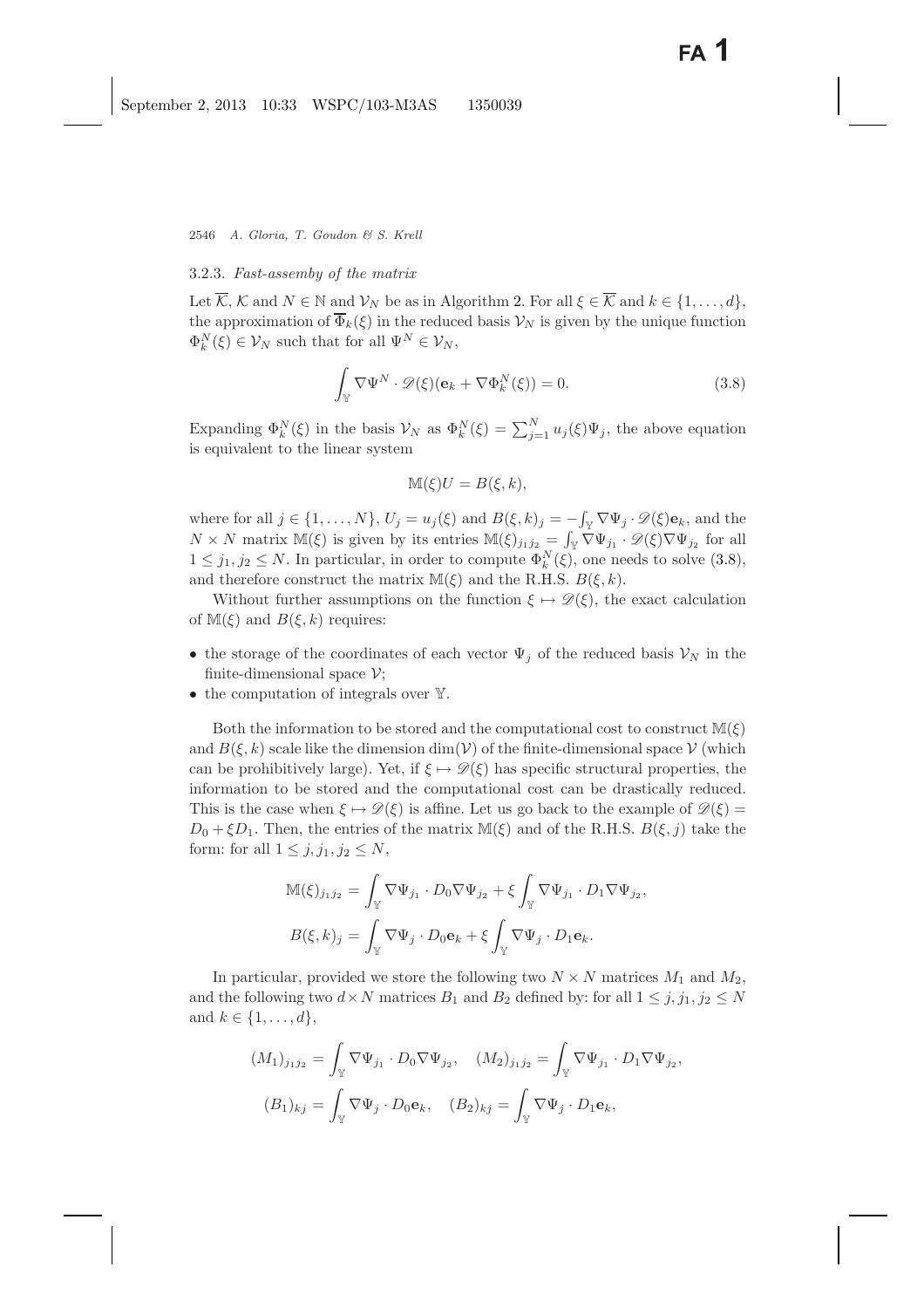one may reconstruct  $\mathbb{M}(\xi)$  and  $B(\xi, k)$  by the simple formulas

$$
M(\xi) = M_1 + \xi M_2, \quad B(\xi, k) = (B_1)_k + \xi (B_2)_k,
$$

where  $(B_1)_k$  and  $(B_2)_k$  are the kth column of  $B_1$  and  $B_2$ , respectively. The gain is twofold:

- the dimension of the information to store is  $2N^2 + 2dN$ , which is independent of  $\dim(V);$
- the computation of  $\mathbb{M}(\xi)$  and  $B(\xi, k)$  only requires  $N^2 + N$  multiplications and  $N^2 + N$  additions, and not the computation of  $N^2 + N$  integrals on Y (using an integration rule which should be exact for functions of  $V$ ).

The same strategy allows one to easily compute the approximation  $D^{*,N}(\xi)$  of the homogenized matrix  $\overline{D}^*(\xi)$ , via the formula: for all  $k, l \in \{1, \ldots, d\}$ ,

$$
\mathbf{e}_{k} \cdot D^{*,N}(\xi) \mathbf{e}_{l} = \int_{\mathbb{Y}} (\mathbf{e}_{k} + \nabla \Phi_{k}^{N}(\xi)) \cdot \mathscr{D}(\xi) (\mathbf{e}_{l} + \nabla \Phi_{l}^{N}(\xi))
$$
  

$$
= \mathbf{e}_{k} \left( \int_{\mathbb{Y}} D_{0} + \xi \int_{\mathbb{Y}} D_{1} \right) \mathbf{e}_{l}
$$
  

$$
+ \sum_{j=1}^{N} u_{j}(\xi) \mathbf{e}_{k} \cdot \left( \int_{\mathbb{Y}} D_{0} \nabla \Psi_{j} + \xi \int_{\mathbb{Y}} D_{1} \nabla \Psi_{j} \right),
$$

so that one has to store  $2d^2+2dN$  real numbers only, to compute the approximation of the homogenized matrix.

This fast-assembly method is very convenient and efficient, but requires the diffusion matrix  $\mathscr{D}(\xi)$  to be affine with respect to  $\xi$ .

# **3.3.** *Application of the reduced basis method to the homogenized system*

As said above, the evaluation of the effective coefficients for the homogenized problem involves the parametrized matrices  $\widehat{\mathscr{D}}$  defined in [\(3.4\)](#page-18-0) where the parameter  $\xi$  ranges the unbounded set  $\mathbb{R}^d$ . In the following paragraph we shall rewrite the problem in an equivalent form which allows one to work with a compact set of parameters. We address the issue of fast assembly in the second paragraph, bearing in mind that the dependence with respect to the parameter is not affine. We provide with a numerical study of the method in the last paragraph.

# 3.3.1. *Rewriting of the problem*

The starting point to rewrite the problem is the following observation: for all  $\xi \in \mathbb{R}^d$ and all  $k \in \{1, ..., d\}$ , the corrector  $\overline{\Phi}_k(\xi) \in H^1_{\#}(\mathbb{Y})$  is solution to

<span id="page-24-0"></span>
$$
-\nabla \cdot \frac{\widehat{\mathscr{D}}(\xi)}{1+|\xi|} (\mathbf{e}_k + \nabla \overline{\Phi}_k(\xi)) = 0.
$$
 (3.9)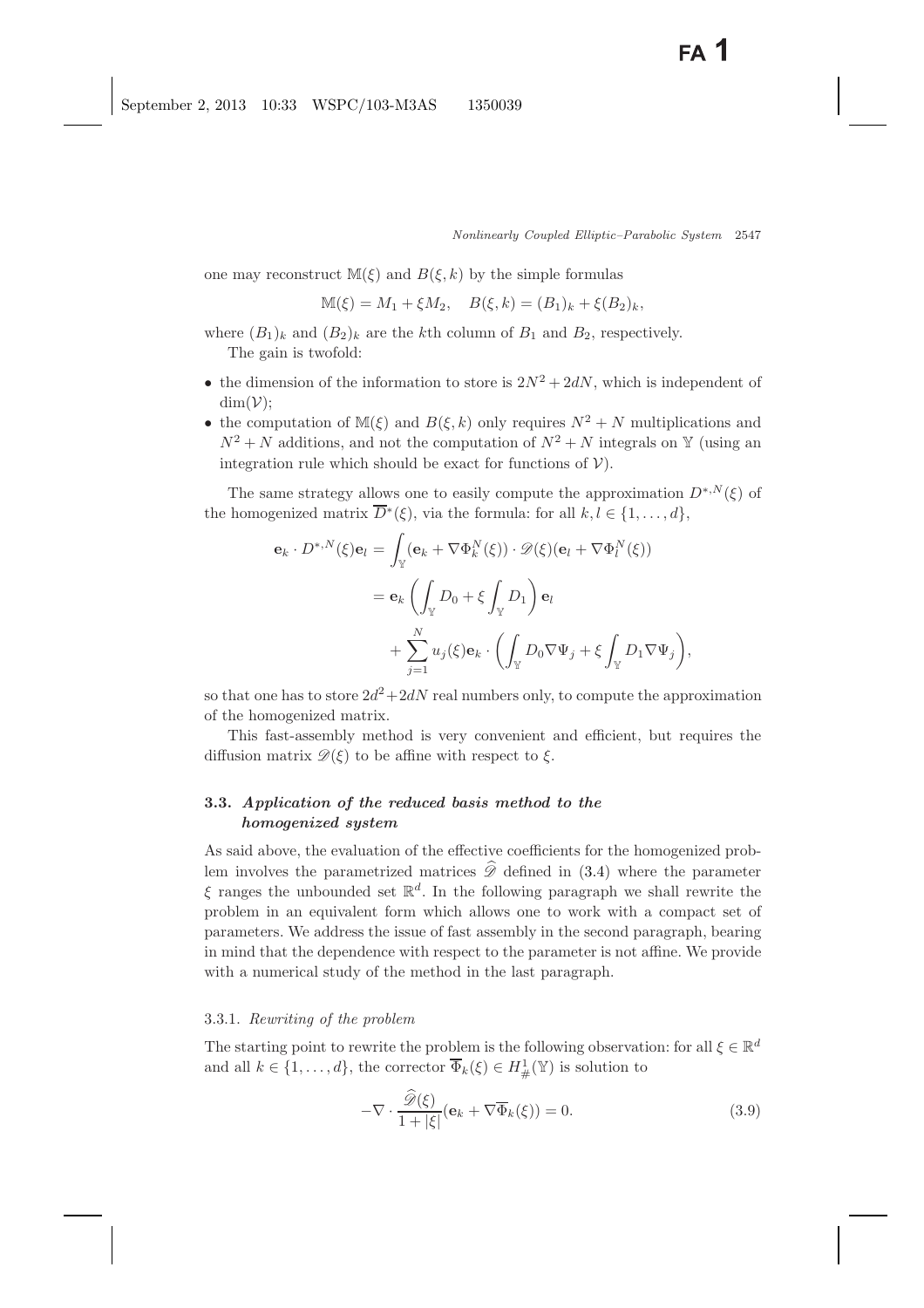2548 *A. Gloria, T. Goudon & S. Krell*

Let  $S^{d-1}$  denote the unit hypersphere in dimension d. Define

$$
\mathscr{D} : [0,1] \times S^{d-1} \to L^2(\mathbb{Y}, \mathcal{M}_d(\mathbb{R})),
$$
  

$$
(\rho, X) \mapsto \mathscr{D}(\rho, X)
$$

<span id="page-25-2"></span>by

$$
\mathscr{D}(\rho, X): y \mapsto (1 - \rho)D_0 + \rho \left( \alpha |M(y)X| \mathbb{I} + \beta \frac{M(y)X \otimes M(y)X}{|M(y)X|} \right). \tag{3.10}
$$

For all  $(\rho, X) \in [0, 1] \times S^{d-1}$  and  $k \in \{1, ..., d\}$ , we let  $\overline{\Phi}_k(\rho, X)$  be the unique weak solution in  $H^1_{\#}(\mathbb{Y})$  to

<span id="page-25-0"></span>
$$
-\nabla \cdot \mathscr{D}(\rho, X)(\mathbf{e}_k + \nabla \overline{\Phi}_k(\rho, X)) = 0.
$$
 (3.11)

Let  $\xi \in \mathbb{R}^d$ , and set

$$
\rho = \frac{|\xi|}{1 + |\xi|}, \quad X = \frac{\xi}{|\xi|},
$$

so that

$$
\frac{\widehat{\mathscr{D}}(\xi)}{1+|\xi|} = \mathscr{D}(\rho, X),
$$

the identities [\(3.9\)](#page-24-0) and [\(3.11\)](#page-25-0) imply that

$$
\overline{\Phi}_k(\xi) \equiv \overline{\Phi}_k(\rho, X)
$$

by uniqueness of correctors. In particular, this shows that

$$
\{\overline{\Phi}_k(\xi), \xi \in \mathbb{R}^d, k \in \{1, ..., d\}\}\
$$
  
=  $\{\overline{\Phi}_k(\rho, X), (\rho, X) \in [0, 1) \times S^{d-1}, k \in \{1, ..., d\}\}.$ 

What we gain by applying the reduced basis method on this new formulation is that the parameters now belong to closed unit ball  $[0, 1] \times S^{d-1}$ .

<span id="page-25-1"></span>To complete the description of the RB method, we need to choose an estimator. We shall make use of the estimator defined in the previous subsection. Let  $j \in \mathbb{N}$ and let  $\mathcal{V}_j$  be a subspace of  $H^1_{\#}(\mathbb{Y})$  of dimension j. Set for all  $(\rho, X) \in [0, 1] \times S^{d-1}$ and  $k \in \{1, ..., d\},\$ 

<span id="page-25-3"></span>
$$
\overline{\mathbf{E}}^{j}(\rho, X, k) = \sqrt{\frac{|\mathbf{e}_k \cdot (\overline{D}^*(\rho, X) - \overline{D}^{*,j}(\rho, X)) \mathbf{e}_k|}{\mathbf{e}_k \cdot \overline{D}^*(\rho, X) \mathbf{e}_k}},
$$
(3.12)

where, denoting by  $\overline{\Phi}_k^j(\rho, X)$  the approximation of  $\overline{\Phi}_k(\rho, X)$  in  $\mathcal{V}_j$ , we have

$$
\mathbf{e}_{k} \cdot \overline{D}^{*}(\rho, X) \mathbf{e}_{k} = \int_{\mathbb{Y}} (\mathbf{e}_{k} + \nabla \overline{\Phi}_{k}(\rho, X)) \cdot \mathscr{D}(\rho, X) (\mathbf{e}_{k} + \nabla \overline{\Phi}_{k}(\rho, X)),
$$
  
\n
$$
\mathbf{e}_{k} \cdot \overline{D}^{*,j}(\rho, X) \mathbf{e}_{k} = \int_{\mathbb{Y}} (\mathbf{e}_{k} + \nabla \overline{\Phi}_{k}^{j}(\rho, X)) \cdot \mathscr{D}(\rho, X) (\mathbf{e}_{k} + \nabla \overline{\Phi}_{k}^{j}(\rho, X)).
$$
\n(3.13)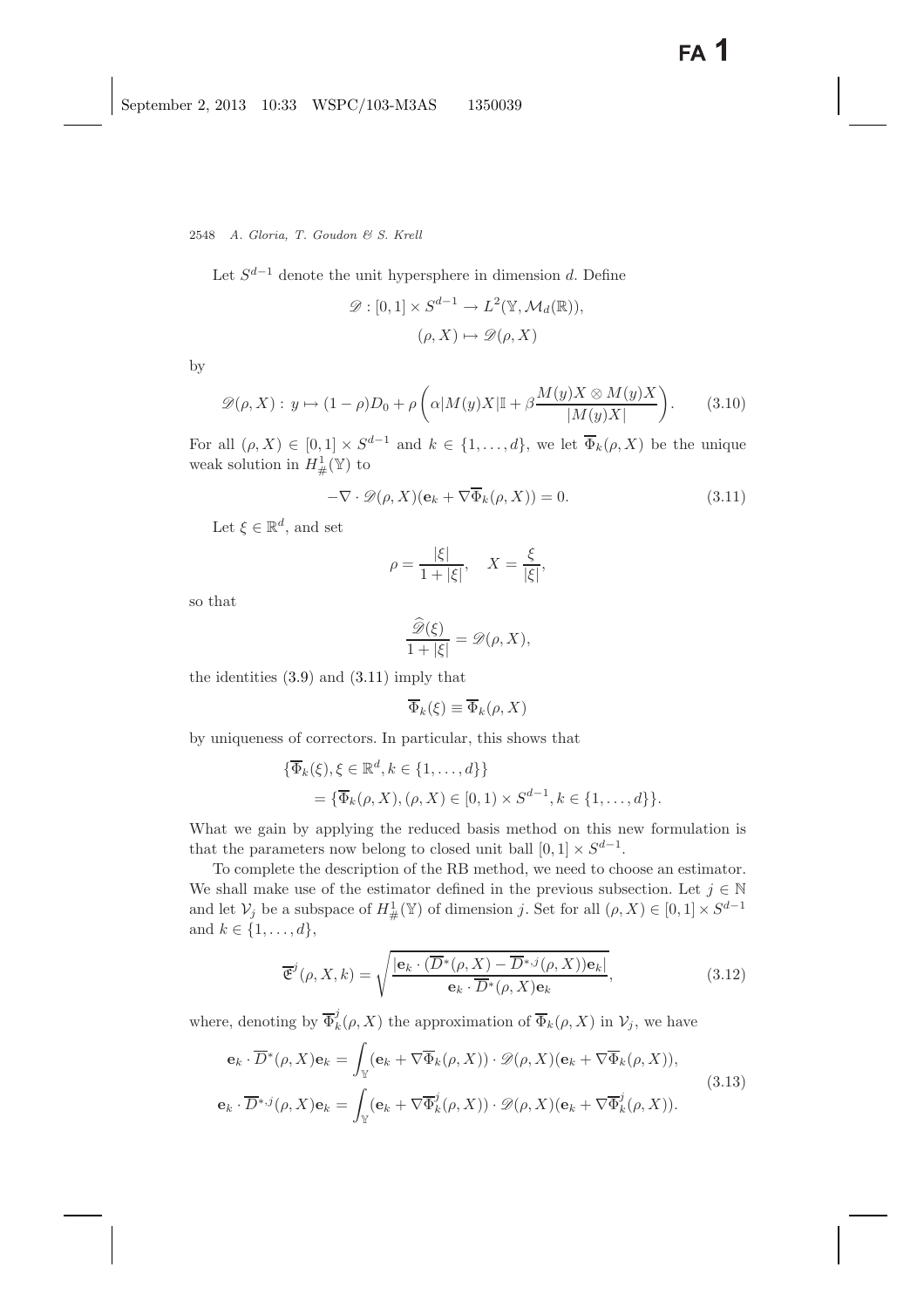Note that this estimator is consistent with the estimator associated with  $\widehat{\mathscr{D}}$  since we have for all  $\xi \in \mathbb{R}^d$ ,

$$
\overline{\widehat{\mathfrak{E}}^j}(\xi,k) = \overline{\mathfrak{E}}^j(\rho,X,k)
$$

for  $\rho = \frac{|\xi|}{1+|\xi|}$  and  $X = \frac{\xi}{|\xi|}$ , the estimator  $\hat{\mathfrak{E}}^j(\xi, k)$  (and the matrices  $\widehat{D}^*(\xi), \widehat{D}^{*,j}(\xi)$ ) being defined with the matrix  $\widehat{\mathscr{D}}(\xi)$ . Since we also have for all  $\xi \in \mathbb{R}^d$ 

$$
\overline{D}^*(\rho, X) = \frac{1}{1 + |\xi|} \overline{\widehat{D}}^*(\xi),
$$
  

$$
\overline{D}^{*,j}(\rho, X) = \frac{1}{1 + |\xi|} \overline{\widehat{D}}^{*,j}(\xi),
$$

for  $\rho = \frac{|\xi|}{1+|\xi|}$  and  $X = \frac{\xi}{|\xi|}$ , it is equivalent to approximate  $\overline{D}^*$  and  $\widehat{D}^*$ . We will focus on the former in what follows.

Before we turn to fast-assembly, let us make a comment of the RB method used here. The estimator  $(3.12)$  satisfies the second inequality of  $(3.6)$ , namely there exists  $C_2 > 0$  such that for all  $j \in \mathbb{N}$ ,  $(\rho, X) \in [0, 1] \times S^{d-1}$ , and  $k \in \{1, \ldots, d\}$ ,

$$
\|\nabla \overline{\Phi}_k(\rho, X) - \nabla \overline{\Phi}_k^j(\rho, X)\|_{L^2(\mathbb{Y})} \le C_2 \overline{\mathfrak{E}}^j(\rho, X, k).
$$

Yet the converse inequality only holds in a weaker sense. In particular, using that  $\overline{D}^*(\rho, X)$  and  $\overline{D}^{*,j}(\rho, X)$  can be defined as

$$
\mathbf{e}_k \cdot \overline{D}^*(\rho, X)\mathbf{e}_k = \int_{\mathbb{Y}} \mathbf{e}_k \cdot \mathscr{D}(\rho, X)(\mathbf{e}_k + \nabla \overline{\Phi}_k(\rho, X)),
$$

$$
\mathbf{e}_k \cdot \overline{D}^{*,j}(\rho, X)\mathbf{e}_k = \int_{\mathbb{Y}} \mathbf{e}_k \cdot \mathscr{D}(\rho, X)(\mathbf{e}_k + \nabla \overline{\Phi}_k^j(\rho, X)),
$$

if  $M \in L^2(\mathbb{Y}, \mathcal{M}_d(\mathbb{R}))$  is square-integrable but not *essentially bounded*, we end up with

$$
C_1 \overline{\mathfrak{E}}^j(\rho, X, k) \leq \|\nabla \overline{\Phi}_k(\rho, X) - \nabla \overline{\Phi}_k^j(\rho, X)\|_{L^2(\mathbb{Y})}^{1/2},
$$

for some  $C_1 > 0$ , a weaker estimate than the first inequality of [\(3.6\)](#page-19-1). As a consequence, the convergence of the RB method and of the greedy algorithm in this case does not follow from Refs. [7,](#page-36-16) [12,](#page-36-14) [13](#page-36-17) and [3.](#page-36-15) Filling the gap in the analysis for such unbounded coefficients is beyond the scope of the present work. Nevertheless, the numerical experiments show the efficiency of the algorithm to treat this case.

# 3.3.2. *Fast-assembly procedure*

In this section, we restrict our discussion to  $d = 2$  for notational convenience. The case  $d > 2$  can be treated similarly. In dimension 2, the unit sphere  $S<sup>1</sup>$  is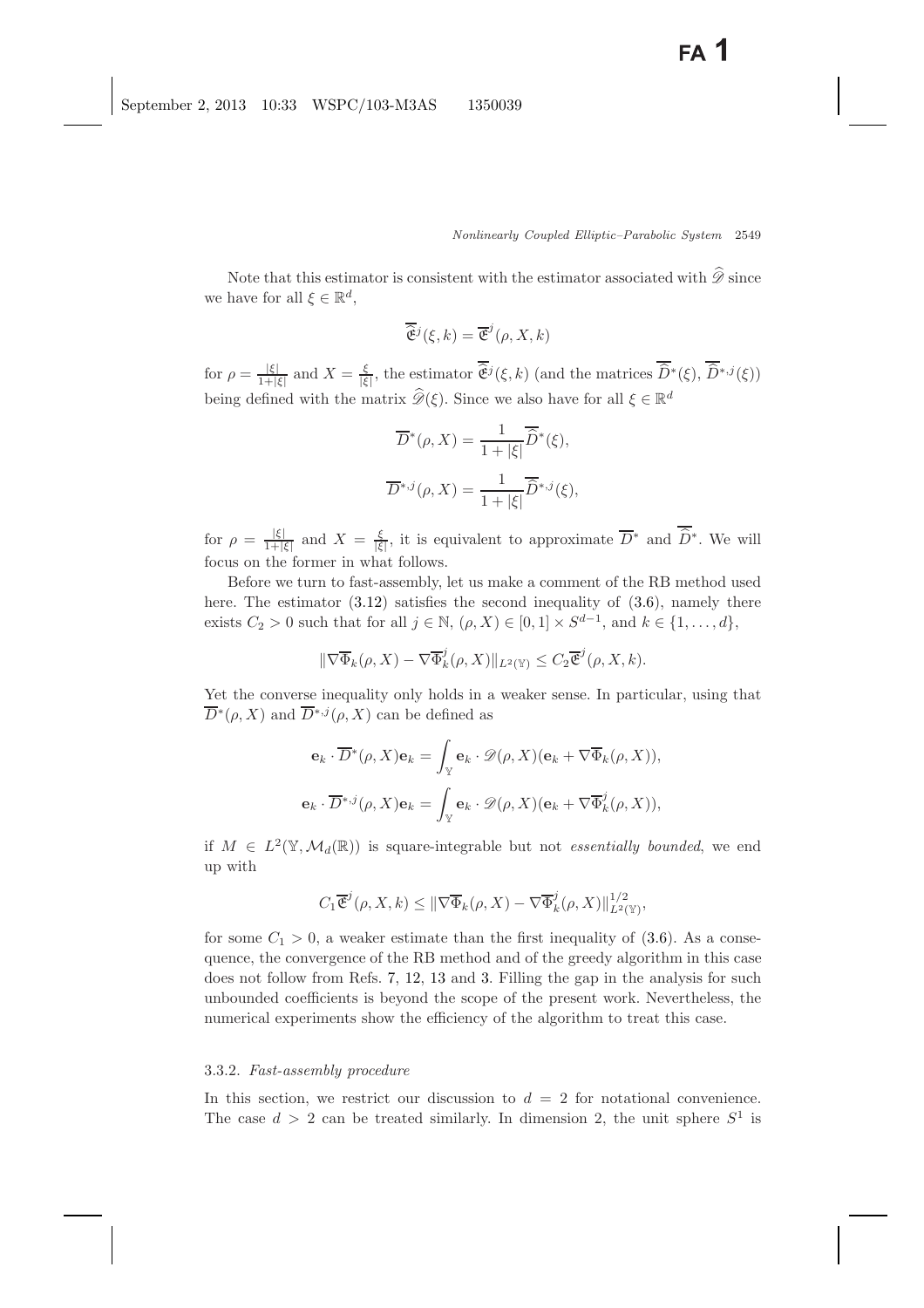parametrized by  $[0, 2\pi]$ , so that from now on, we write the element of  $S^1$  as

<span id="page-27-0"></span>
$$
X = \mathbf{e}(\theta) = \cos(\theta)\mathbf{e}_1 + \sin(\theta)\mathbf{e}_2 \tag{3.14}
$$

and consider  $\mathscr D$  as a function of  $\rho$  and  $\theta$  (instead of  $\rho$  and X). The diffusion matrix  $\mathscr{D}: [0,1] \times [0,2\pi] \to L^2(\mathbb{Y},\mathcal{M}_d(\mathbb{R}))$  given by [\(3.10\)](#page-25-2), i.e.

$$
\mathscr{D}(\rho,\theta): y \mapsto (1-\rho)D_0 + \rho \left( \alpha | M(y) \mathbf{e}(\theta) | \mathbb{I} + \beta \frac{M(y) \mathbf{e}(\theta) \otimes M(y) \mathbf{e}(\theta)}{|M(y) \mathbf{e}(\theta)|} \right),
$$

is affine with respect to  $\rho$ , but not with respect to  $\theta \in [0, 2\pi]$ . The empirical interpolation technique has been successfully developed to deal with such problems, see, for instance, Ref. [20.](#page-36-18) It amounts to constructing iteratively and adaptively a basis and interpolation points (called magic points) using a greedy algorithm. Yet the efficiency of this method heavily rests on the regularity of the coefficients with respect to both the space variable and the parameter. In the case under investigation here, the coefficients are not smooth in space, not even continuous (the coefficients are piecewise constant). As a direct consequence, the number of magic points to be considered grows at least linearly with the number of elements where the coefficients are constant. This is not a desired scaling property since its cost would increase with mesh refinement. This is observed in practice, even on an elementary one-dimensional example.

To circumvent this difficulty we use a partial Fourier series expansion in the  $\theta$ -variable, and write:

$$
\mathscr{D}(\rho,\theta)(y) = (1-\rho)D_0 + \rho \left( \frac{a_0(y)}{2} + \sum_{n=1}^{\infty} (a_n(y)\cos(n\theta) + b_n(y)\sin(n\theta)) \right),
$$

where the functions  $y \mapsto a_n(y)$  and  $y \mapsto b_n(y)$  are matrix fields which depend only on  $y \mapsto M(y)$ .

Given a finite-dimensional space  $V_N = \text{span}\{\Psi_1,\ldots,\Psi_N\}$  of dimension  $N \geq$ 1, and some parameters  $(\rho, \theta) \in [0, 1] \times [0, 2\pi]$  and  $k \in \{1, ..., d\}$ , in order to approximate the corrector  $\overline{\Phi}_k$  in  $\mathcal{V}_N$ , it is enough to solve the linear system

$$
\mathbb{M}(\rho,\theta)U = B(\rho,\theta,k),
$$

where U is the vector of coordinates of  $\overline{\Phi}_k$  in  $V_N$ ,  $\mathbb{M}(\rho,\theta)$  is the  $N \times N$ -matrix given for all  $1 \leq j_1, j_2 \leq N$  by

$$
\mathbb{M}(\rho,\theta)_{j_1j_2} = (1-\rho) \int_{\mathbb{Y}} \nabla \Psi_{j_1} \cdot D_0 \nabla \Psi_{j_2} + \rho \int_{\mathbb{Y}} \nabla \Psi_{j_1} \cdot \frac{a_0}{2} \nabla \Psi_{j_2}
$$

$$
+ \sum_{n=1}^{\infty} \rho \cos(n\theta) \int_{\mathbb{Y}} \nabla \Psi_{j_1} \cdot a_n \nabla \Psi_{j_2}
$$

$$
+ \sum_{n=1}^{\infty} \rho \sin(n\theta) \int_{\mathbb{Y}} \nabla \Psi_{j_1} \cdot b_n \nabla \Psi_{j_2}
$$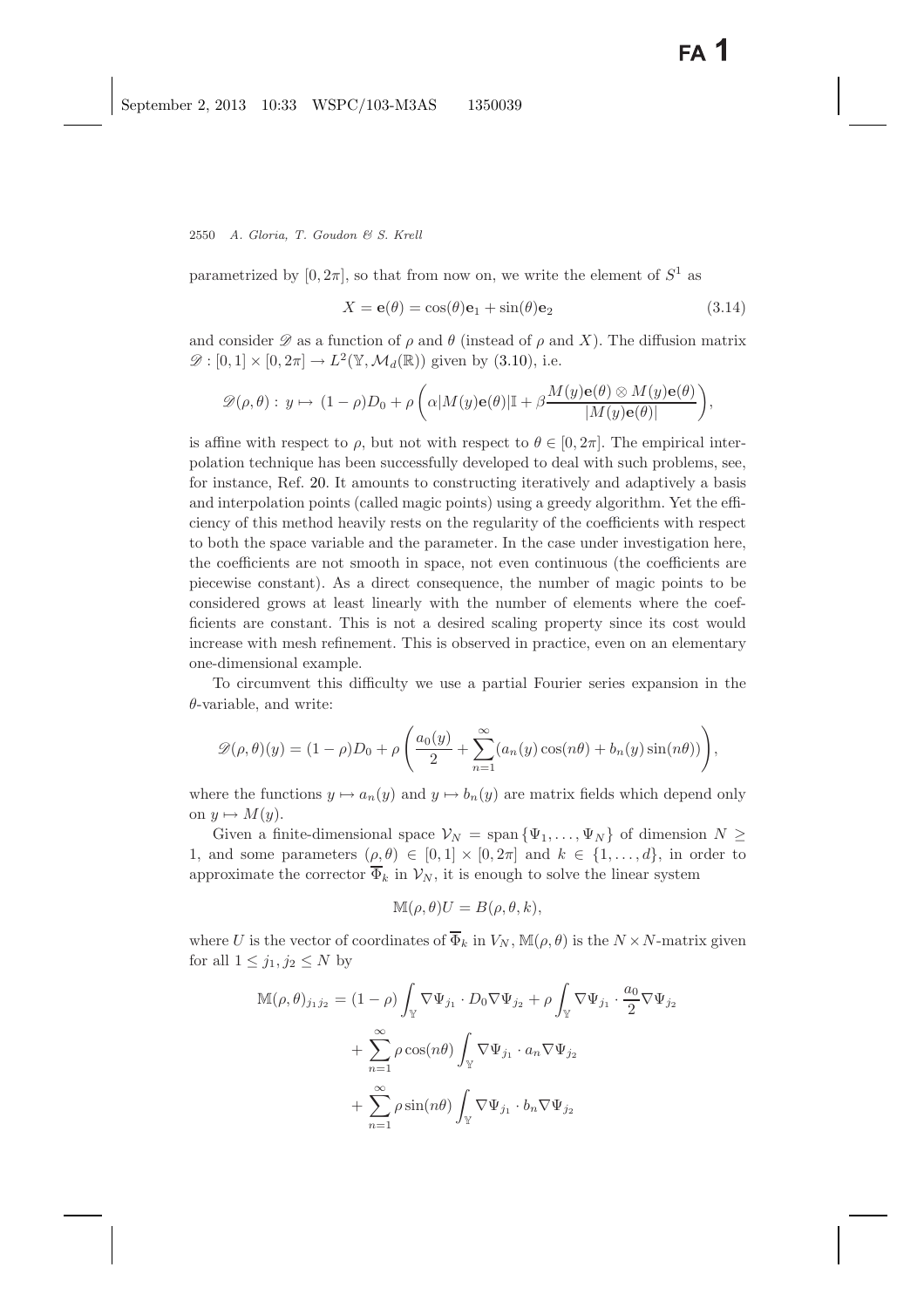and the R.H.S. is the N-vector given for all  $1 \leq j \leq N$  by

$$
B(\rho, \theta, k)_j = -(1 - \rho) \int_{\mathbb{Y}} \nabla \Psi_j \cdot D_0 \mathbf{e}_k - \rho \int_{\mathbb{Y}} \nabla \Psi_j \cdot \frac{a_0}{2} \mathbf{e}_k - \sum_{n=1}^{\infty} \rho \cos(n\theta) \int_{\mathbb{Y}} \nabla \Psi_j \cdot a_n \mathbf{e}_k - \sum_{n=1}^{\infty} \rho \sin(n\theta) \int_{\mathbb{Y}} \nabla \Psi_j \cdot b_n \mathbf{e}_k.
$$

<span id="page-28-1"></span>In particular, provided we truncate the Fourier series expansion up to some order  $L \in \mathbb{N}$ , a fast assembly procedure can be devised if the  $2(L + 1)$  following matrices of order N and  $2Lk(L+1)$  following vectors of order N are stored:

$$
\left(\int_{\mathbb{Y}} \nabla \Psi_{j_1} \cdot D_0 \nabla \Psi_{j_2}\right)_{j_1, j_2}, \quad \left(\int_{\mathbb{Y}} \nabla \Psi_{j_1} \cdot \frac{a_0}{2} \nabla \Psi_{j_2}\right)_{j_1, j_2},
$$
\n
$$
\left(\int_{\mathbb{Y}} \nabla \Psi_{j_1} \cdot a_n \nabla \Psi_{j_2}\right)_{j_1, j_2}, \quad \left(\int_{\mathbb{Y}} \nabla \Psi_{j_1} \cdot b_n \nabla \Psi_{j_2}\right)_{j_1, j_2}, \quad \text{for } n \in \{1, \dots, L\}
$$
\n(3.15)

<span id="page-28-2"></span>and for  $k \in \{1, \ldots, d\}$ ,

$$
\left(\int_{\mathbb{Y}} \nabla \Psi_j \cdot D_0 \mathbf{e}_k\right)_j, \quad \left(\int_{\mathbb{Y}} \nabla \Psi_j \cdot \frac{a_0}{2} \mathbf{e}_k\right)_j, \n\left(\int_{\mathbb{Y}} \nabla \Psi_j \cdot a_n \mathbf{e}_k\right)_j, \quad \left(\int_{\mathbb{Y}} \nabla \Psi_j \cdot b_n \mathbf{e}_k\right)_j, \quad \text{for } n \in \{1, \dots, L\}.
$$
\n(3.16)

Note that the number of real numbers to be stored for the fast-assembly only depends on L and N. In particular, if the reduced basis vectors  $\Psi_j$  are approximated in a finite-dimensional subspace of  $H^1_{\#}(\mathbb{Y})$ , this number is independent of the size of that subspace, as desired.

In practice, once we are given the reduced basis  $\{\Psi_1,\ldots,\Psi_N\}$ , the matrices [\(3.15\)](#page-28-1) and vectors [\(3.16\)](#page-28-2) can be obtained by performing a fast Fourier transform of

$$
\theta \mapsto \alpha |M(y)\mathbf{e}(\theta)| \mathbb{I} + \beta \frac{M(y)\mathbf{e}(\theta) \otimes M(y)\mathbf{e}(\theta)}{|M(y)\mathbf{e}(\theta)|},
$$

at each Gauss point  $y \in \mathbb{Y}$  to evaluate the values of  $a_n(y)$  and  $b_n(y)$ .

# <span id="page-28-0"></span>3.3.3. *Numerical results*

Let  $d = 2$ ,  $T_{\mathbb{Y},h_1}, T_{\mathbb{Y},\overline{h}_1}$  be regular tessellations of Y of meshsize  $h_1, \overline{h}_1 > 0$  and  $\mathcal{V}_{\mathbb{Y},h_1}^1, \mathcal{V}_{\mathbb{Y},h_1}^1$  be the subspaces of  $H^1_{\#}(\mathbb{Y})$  made of  $\mathbb{P}_1$ -periodic finite elements associated with  $T_{\mathbb{Y},h_1}$  and  $T_{\mathbb{Y},\overline{h}_1}$ , respectively. The diffusion matrix  $M \in L^2(\mathbb{Y},\mathcal{M}_d(\mathbb{R}))$ is defined by

$$
M(y) = K(y)(\mathbb{I} + \nabla \varphi^{\overline{\mathsf{h}}_1}(y)),
$$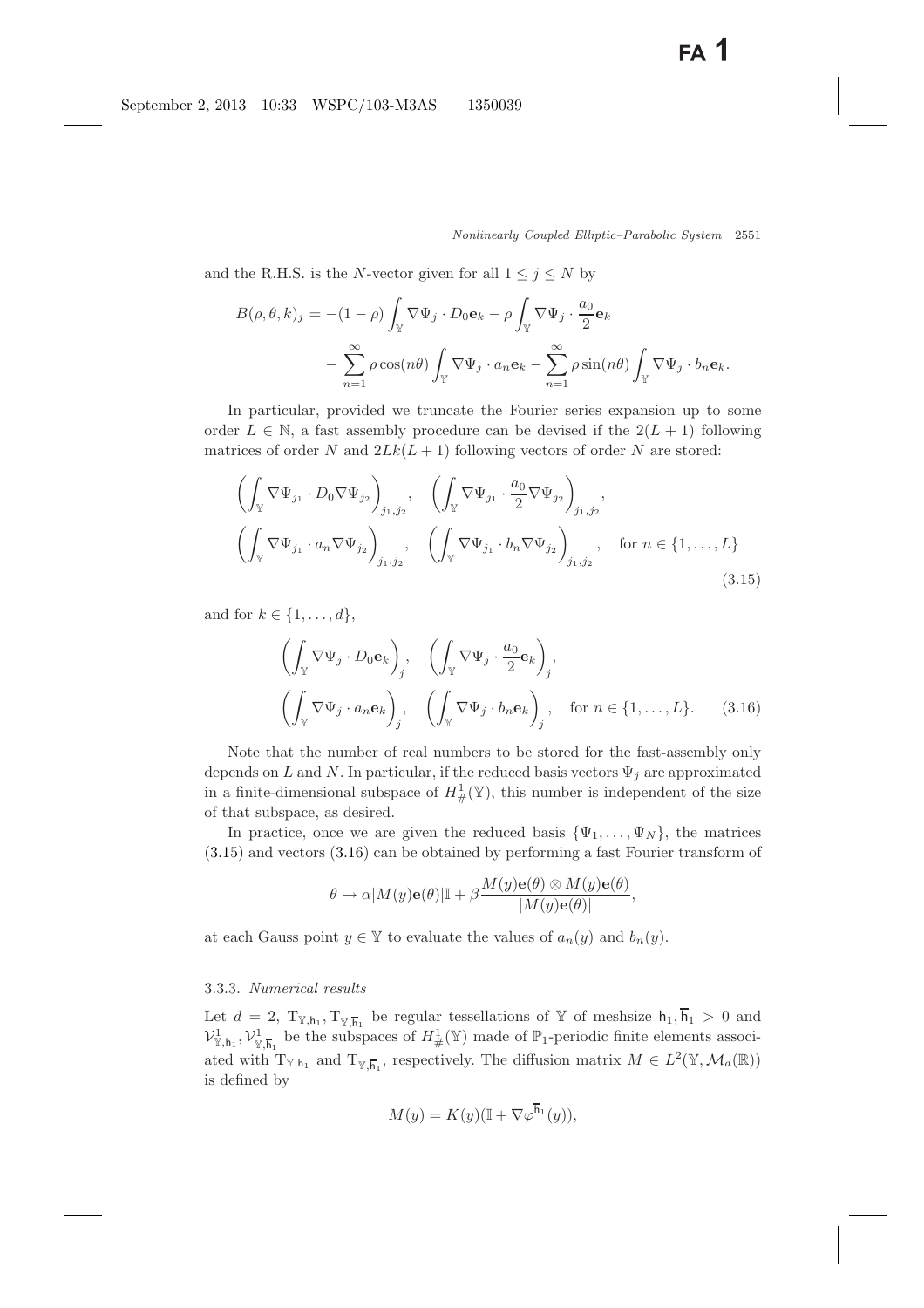

Fig. 2. Checkerboard structure.

where K is a standard checkerboard: for all  $y = (y_1, y_2) \in \mathbb{Y}$ ,

<span id="page-29-0"></span>
$$
K(y_1, y_2) = \begin{cases} 4.94064, & \text{if } \{y_1 \ge 0.5, \ y_2 \ge 0.5\} \text{ or } \{y_1 < 0.5, \ y_2 < 0.5\}, \\ 0.57816, & \text{elsewhere,} \end{cases}
$$

see Fig. [2,](#page-29-0) and  $\varphi^{\overline{h}_1} = \left(\varphi_1^{\overline{h}_1}, \ldots, \varphi_d^{\overline{h}_1}\right)$  is defined as in [\(3.1\)](#page-14-2). In this case, the correctors do not belong to finite element spaces, and shall take  $\mathsf{h}_1 \leq \overline{\mathsf{h}}_1.$  In the computations, we take  $\bar{h}_1 \in \{\frac{1}{10}, \frac{1}{20}, \frac{1}{40}\}\$  so that  $\nu_{\bar{h}_1} := \dim \mathcal{V}_{\mathbb{Y}, \bar{h}_1}^1 \sim 100, 400, 1600$ . The other parameters are the same as in Table [1.](#page-16-4) In the rest of this section, we assume that the corrector equations [\(3.2\)](#page-15-0) are solved in  $\mathcal{V}_{\mathbb{Y},h_1}^1$ , so that the reduced basis will be a subspace of  $\mathcal{V}_{\mathbb{Y},h_1}^1$  as well.

For the reduced basis method we replace the compact space  $\mathscr{P} = [0, 1] \times [0, 2\pi]$ by the finite set  $\mathscr{P}_p := \{(\rho_i, \theta_j), (i, j) \in \{1, ..., p\} \times \{1, ..., p - 1\}\}\,$ , with  $p \geq 2$ ,  $\theta_j = (j-1)\frac{2\pi}{p-1}$ , and  $\rho_i = (i-1)\frac{1}{p-1}$ , whose cardinal is denoted by N. Let us denote by  $\mathscr{D}_L$  the diffusion matrix obtained by a truncation of the Fourier series expansion of  $\mathscr D$  at order L, and let  $\overline{D}^*$  denote the homogenized coefficients defined in [\(3.13\)](#page-25-3) (where the correctors  $\overline{\Phi}_k(\rho, X)$  is in fact approximated in  $\mathcal{V}^1_{\mathbb{Y},h_1}$ , and with X related to  $\theta$  through [\(3.14\)](#page-27-0)), and let  $\overline{D}_L^*$  be defined by

$$
\mathbf{e}_k \cdot \overline{D}_L^*(\rho, \theta) \mathbf{e}_k = \int_{\mathbb{Y}} (\mathbf{e}_k + \nabla \overline{\Phi}_k(\rho, \theta)) \cdot \mathscr{D}_L(\rho, \theta) (\mathbf{e}_k + \nabla \overline{\Phi}_k(\rho, \theta)).
$$

We choose L such that

$$
\sup_{i,j\in\{1,\ldots,p\}}\frac{|\overline{D}^*(\rho_i,\theta_j)-\overline{D}^*_L(\rho_i,\theta_j)|}{|\overline{D}^*(\rho_i,\theta_j)|}\leq 10^{-6}.
$$

Note that in order to reduce the effect of the aliasing phenomena in the fast Fourier transform, we compute in practice twice as many coefficients as needed (that is, up to  $2L$  for an effective truncation of order  $L$ ). Numerical tests show that the convergence rate is 3, as can be seen in Fig. [3,](#page-30-0) and that L depends both on the dimension  $\nu_{\overline{h}_1}$  of  $\mathcal{V}^1_{\mathbb{Y},\overline{h}_1}$  and on the number  $\mathcal N$  of samples, but not on the dimension of  $\mathcal{V}_{\mathbb{Y},h_1}^1$  (associated with the discretization parameter  $h_1$ ). As can be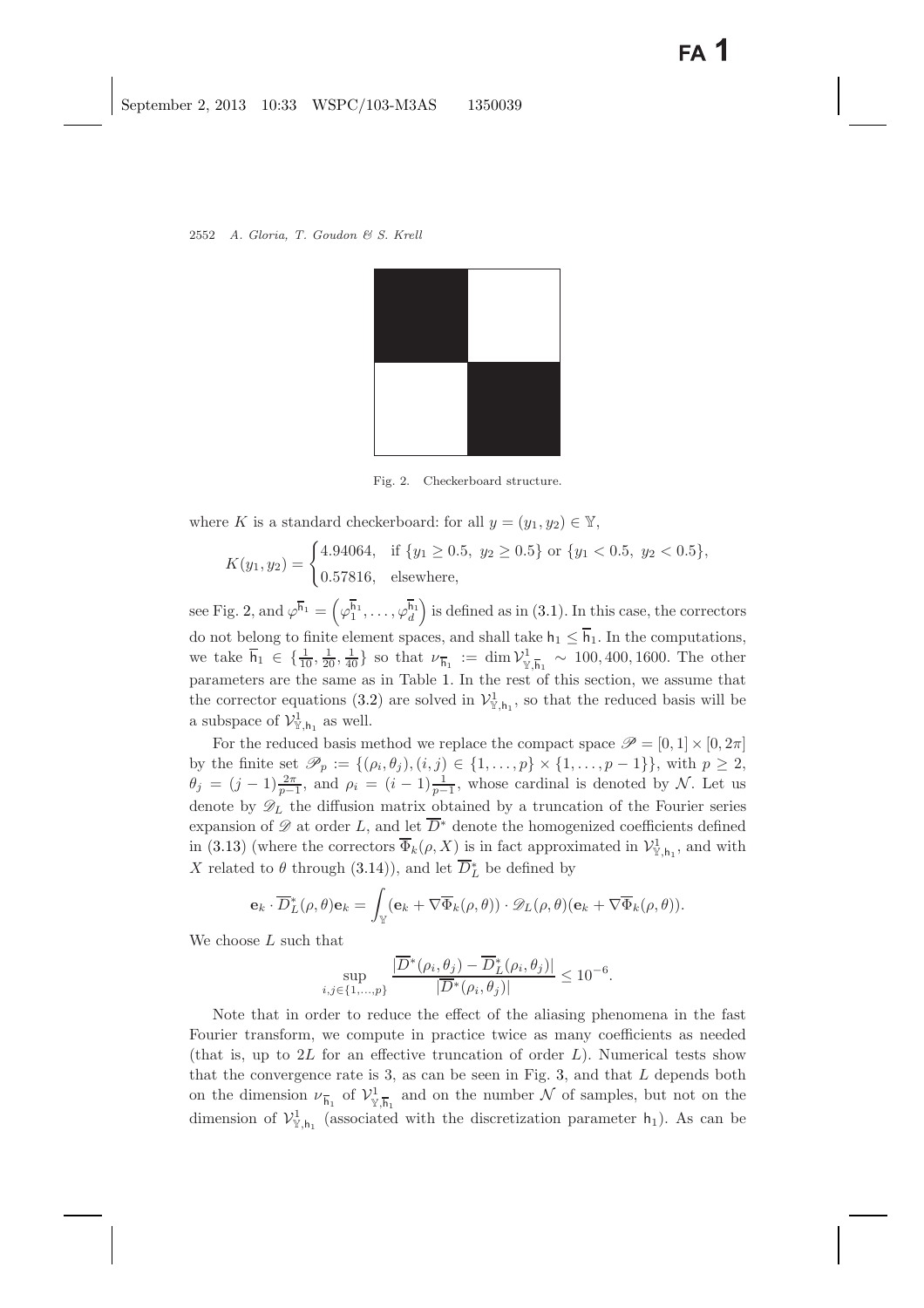

<span id="page-30-0"></span>Fig. 3. Plot of the error due to the Fourier series expansion:  $L \rightarrow \sup_{i,j \in \{1,...,p\}} \times$  $\frac{|D^*(\rho_i, \theta_j) - D_L^*(\rho_i, \theta_j)|}{|\overline{D^*(\rho_i, \theta_j)}|}$  (slope of linear fitting: -3).

<span id="page-30-1"></span>Table 3. Dependence of the order L of the Fourier series expansion for an error less than  $10^{-6}$  in function of the dimension  $\nu_{\overline{h}_1}$  of  $\mathcal{V}^1_{\mathbb{Y},\overline{h}_1}$ and of the cardinal  $\mathcal N$  of  $\mathcal P$ .

|      |     | $\nu_{\bar{\mathsf{h}}_1}$ |      |  |
|------|-----|----------------------------|------|--|
| N    | 100 | 400                        | 1600 |  |
| 110  | 41  | 61                         | 61   |  |
| 420  | 41  | 61                         | 61   |  |
| 1640 | 49  | 95                         | 175  |  |

expected, the smaller  $\overline{h}_1$ , the finer the approximation  $\varphi^{\overline{h}_1}$  of the correctors  $\varphi$  of the Darcy equation, the more complex  $\mathscr{D}$  (it should however stabilize as  $\bar{h}_1 \rightarrow 0$ ). We display the results of the numerical tests on L in Table [3.](#page-30-1)

For all  $N \leq \mathcal{N} = p(p-1)$ , we denote by  $\mathcal{V}_N$  the RB space of dimension N. We then choose  $N$  such that

$$
\sup_{\mathscr{P}_p} (\mathfrak{E}_L^N(\rho,\theta))^2 \le 10^{-6},
$$

where  $\mathfrak{E}_L^N$  is the estimator associated with  $\mathscr{D}_L$  and the space  $\mathcal{V}_N$ , when the equations are solved in  $\mathcal{V}_{\mathbb{Y},h_1}^1$ . As expected, N depends both on the dimension  $\nu_{\overline{h}_1}$  of  $\mathcal{V}_{\mathbb{Y},\overline{h}_1}^1$  and on the number  $\mathcal N$  of samples, but not on the dimension of  $\mathcal V^1_{\mathbb Y,h_1}$  (associated with the discretization parameter  $h_1 \in \{\frac{1}{10}, \frac{1}{20}, \frac{1}{40}, \frac{1}{80}, \frac{1}{160}, \frac{1}{320}\}\)$ , which is the desired scaling property. The dimension N of the reduced basis in function of  $\nu_{\overline{h}_1}$  and N is displayed in Table [4.](#page-31-0) A more standard plot represents the RB error in function of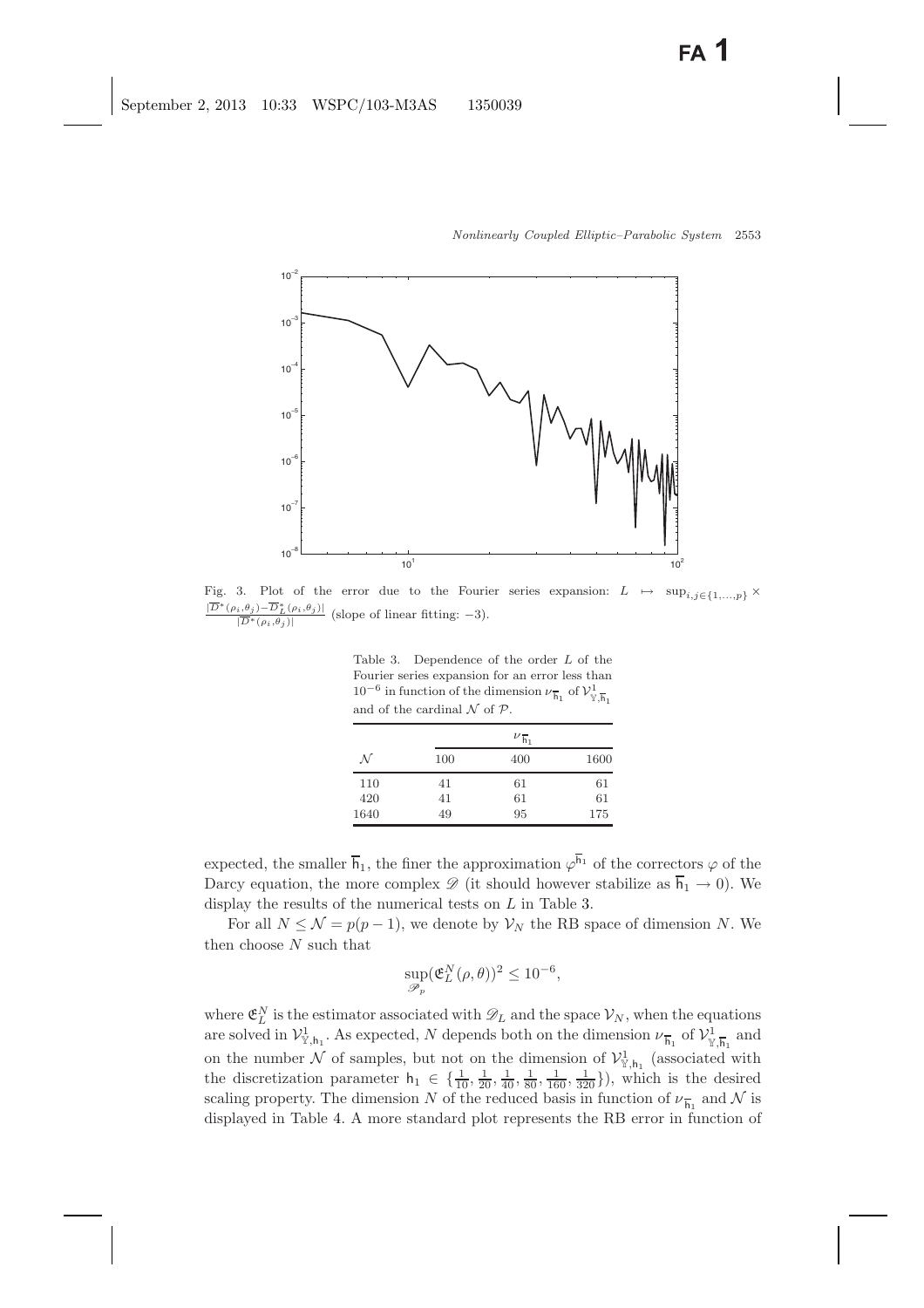<span id="page-31-0"></span>Table 4. Dependence of the size  $N$  of the reduced basis for an error less than  $10^{-6}$  in function of the dimension  $\nu_{\overline{h}_1}$  of  $\mathcal{V}_{\mathbb{Y},\overline{h}_1}^1$  and of the cardinal  $\mathcal N$  of  $\mathcal P$ .

|      |     | $\nu_{\overline{h}_1}$ |      |
|------|-----|------------------------|------|
| N    | 100 | 400                    | 1600 |
| 110  | 21  | 25                     | 25   |
| 420  | 23  | 38                     | 44   |
| 1640 | 24  | 47                     | 60   |



<span id="page-31-1"></span>Fig. 4. RB basis error  $\sup_{\mathcal{P}_p} (\mathfrak{E}_L^N(\rho, \theta))^2$  for  $\mathcal{N} = 110$  in function of the size N of the reduced basis, exponential convergence.

the RB size. For completeness we have plotted such a graph in Fig. [4,](#page-31-1) for  $p = 10$ ,  $L = 40$ ,  $\overline{h}_1 = \frac{1}{20}$ , and  $h_1 = \frac{1}{40}$ . As in simpler cases, the convergence is exponential  $(10^{-8}$  is the machine precision).

In order to check *a posteriori the* efficiency of the method (both in terms of L and N), we have picked at random a set  $\mathscr P$  of 100 pairs of parameters  $(\rho, \theta) \in [0, 1] \times$  $[0, 2\pi]$ , computed the corresponding approximations  $\overline{D}^*(\rho, \theta)$  of the homogenized coefficients in  $\mathcal{V}_{\mathbb{Y},h_1}^1$ , and compared them to the approximations  $\overline{D}_L^{*,N}(\rho,\theta)$  using the reduced basis method of order N and a Fourier series expansion of  $\mathscr{D}$  truncated at order L. The numerical tests show that this error

$$
\sup_{\widetilde{\mathscr{P}}} \frac{|\overline{D}^*(\rho,\theta) - \overline{D}^{*,N}_L(\rho,\theta)|}{|\overline{D}^*(\rho,\theta)|}
$$

does depend on the dimension  $\nu_{\overline{h}_1}$  of  $\mathcal{V}_{\mathbb{Y},\overline{h}_1}^1$  and on the number  $\mathcal N$  of samples, but not on the dimension of  $\mathcal{V}_{\mathbb{Y},h_1}^1$  (associated with the discretization parameter h<sub>1</sub>). We have chosen  $p \in \{11, 21, 41\}$  so that the sample sets are included in one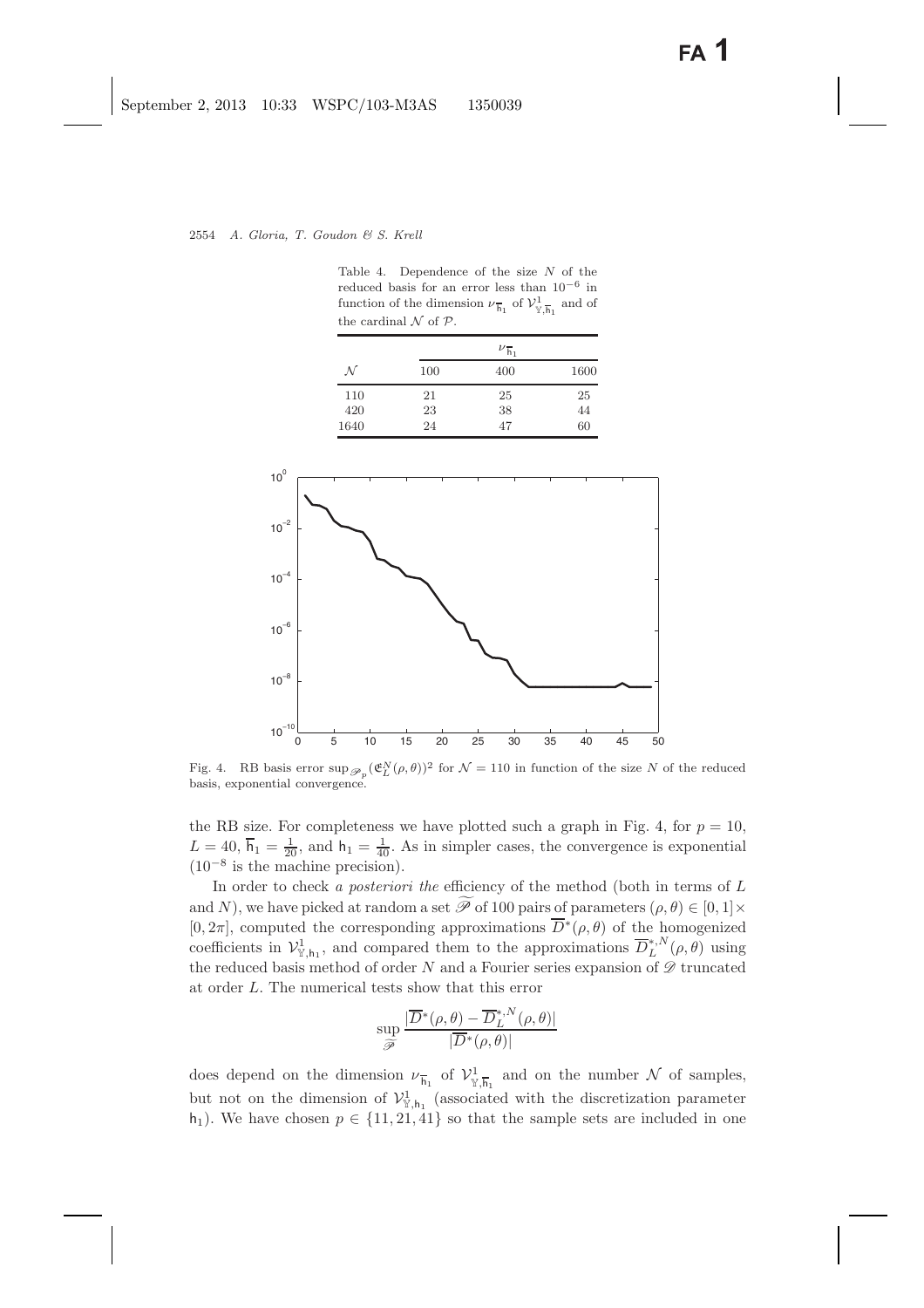|      |            | $\nu_{\overline{h}_1}$ |           |
|------|------------|------------------------|-----------|
| N    | 100        | 400                    | 1600      |
| 110  | $1.2e-04$  | $9.0e-04$              | $1.6e-03$ |
| 420  | $3.4e-0.5$ | $1.8e-04$              | $2.6e-04$ |
| 1640 | 7.4e-06    | $3.5e-0.5$             | $2.0e-04$ |

<span id="page-32-0"></span>Table 5. Dependence of the RB error u in function of the dimension  $\nu_{\overline{h}_1}$  of  $\mathcal{V}_{\mathbb{Y},\overline{h}_1}^1$  and of the cardinal  $\mathcal N$  of  $\mathcal P$ , on a random sampling of 100 points.

another, which ensures that the error due to the RB method decreases as  $p$  (and  $\mathcal{N} = p(p-1)$  increases, as can be checked on Table [5.](#page-32-0) Note also that the error increases as  $\overline{h}_1 \rightarrow 0$  (i.e.  $\nu_{\overline{h}_1} \rightarrow \infty$ ).

A last comment is in order. For  $\mathcal{N} = 1640$  and  $\nu_{\overline{h}_1} = 1600$ , the error is not reduced much with respect to  $\mathcal{N} = 420$  in Table [5.](#page-32-0) On Fig. [5](#page-32-1) the points chosen by the greedy algorithm are plotted for  $\mathcal{N} = 1640$  and  $\nu_{\overline{h}_1} = 1600$  (circles denote points for the corrector in the direction **e**<sup>1</sup> and crosses denote points for the corrector in the direction  $e_2$ ). This figure shows that most of the information for the RB lies in the region  $\rho$  close to 1 and  $\theta$  in  $[0, \pi]$  (this latter fact is indeed a consequence of the identity  $\mathscr{D}(\rho,\theta) = \mathscr{D}(\rho,\pi-\theta)$ . This motivates us to put more points in this region rather than in the rest of  $\mathscr{P}$ , and allows us to focus on the right region of the parameters. Taking for instance  $5 \times 168$  points in the region  $(0.9, 1] \times (0, \pi]$ 



<span id="page-32-1"></span>Fig. 5. Points chosen by the greedy algorithm for  $\mathcal{N} = 1640$  and  $\nu_{\overline{h}_1} = 1600$  (all the points chosen in  $[0, 1] \times [0, 2\pi]$  lie in  $[0.5, 1] \times [0, \pi]$ .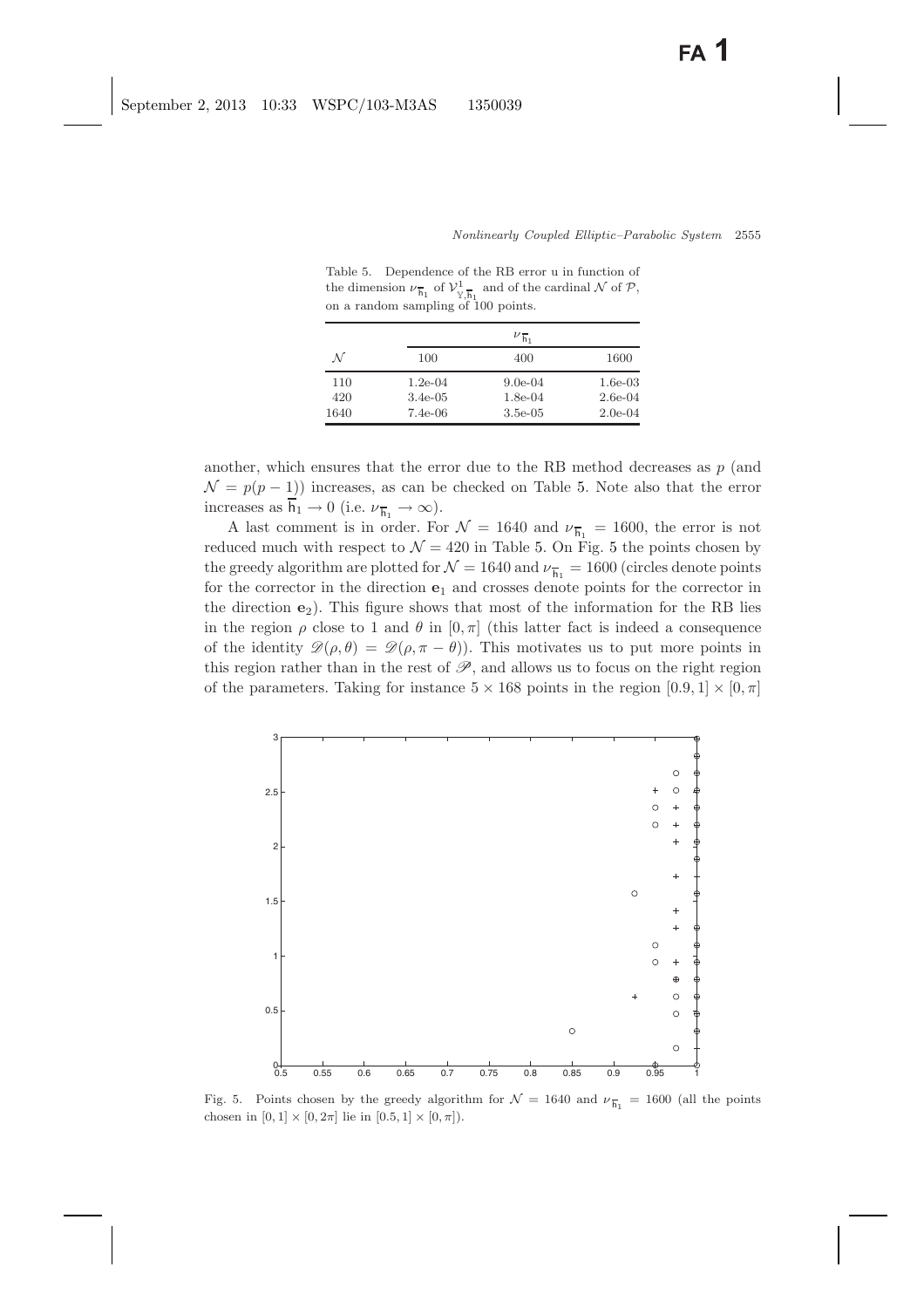| N  | $L^2(\Omega)$ scalar product (min./max.) | Scalar product $(3.7)$ (min./max.) |
|----|------------------------------------------|------------------------------------|
| 21 | 2.13/14.06                               | 4.38/9.72                          |
| 25 | 2.48/35.18                               | 6.08/22.69                         |
| 38 | 6.96/39.50                               | 14.69/31.52                        |
| 44 | 7.11/73.38                               | 16.99/51.61                        |

<span id="page-33-0"></span>Table 6. Condition numbers (min and max) in function of the reduced basis dimension N, depending on the scalar product used.

and  $10 \times 30$  in  $[0, 1] \times [0, \pi]$ , that is a total of 1140 points (to be compared to the 1640 uniformly chosen points in  $\mathscr{P}$ ), the reduced basis has dimension  $N = 68$  for  $\nu_{\overline{h}_1} = 1600, L = 177$ , and the error on the 100 random points of  $\widetilde{\mathscr{P}}$  is reduced to  $4.1e - 05$  (instead of  $2.0e - 04$ ).

For completeness we have also tested the influence of the choice of the scalar product [\(3.7\)](#page-20-0) to orthogonalize the reduced basis vectors, compared to the canonical  $L^2(\Omega)$ -scalar product. In practice this choice can only influence the conditioning of the linear system to be solved to approximate solutions in the reduced basis. We have compared the condition number of those matrices constructed with the scalar product [\(3.7\)](#page-20-0) to the condition number of those matrices constructed with the canonical scalar product of  $L^2(\Omega)$  on the 100 random pairs of parameters  $(\rho, \theta) \in$  $[0, 1] \times [0, 2\pi]$ , as a function of the dimension of the reduced basis. The minimum and the maximum of the condition numbers are reported on Table [6.](#page-33-0) As can be seen the condition numbers are of the same orders, although they seem to depend less on the parameters for the scalar product [\(3.7\)](#page-20-0).

In conclusion, these tests widely confirm the efficiency of the method. We do not observe any difficulty that could be due to the specific form of the coefficients. In particular the convergence properties that we observe seem not to be altered by the fact that the coefficients are unbounded. Note also that the numerical difficulty of the computation of the effective coefficients in itself would not be simplified by considering bounded coefficients.

**Remark 2.** As in Remark [1,](#page-7-1) we could also consider locally periodic coefficients depending on both the slow and the fast variables, provided the dependence with respect to the slow variable is smooth enough. Of course the price to be paid is to increase the size of the set of parameters  $\mathscr P$  accordingly.

# **4. Conclusion**

We have considered a simple model of radionuclide transport in porous media: the radionuclide concentration satisfies a convection–diffusion equation where the coefficients are determined through the Darcy law by solving a nonhomogeneous elliptic equation. A remarkable feature of the model relies on the fact that the diffusion coefficients depend nonlinearly on the velocity and do not satisfy a uniform  $L^{\infty}$ -estimate.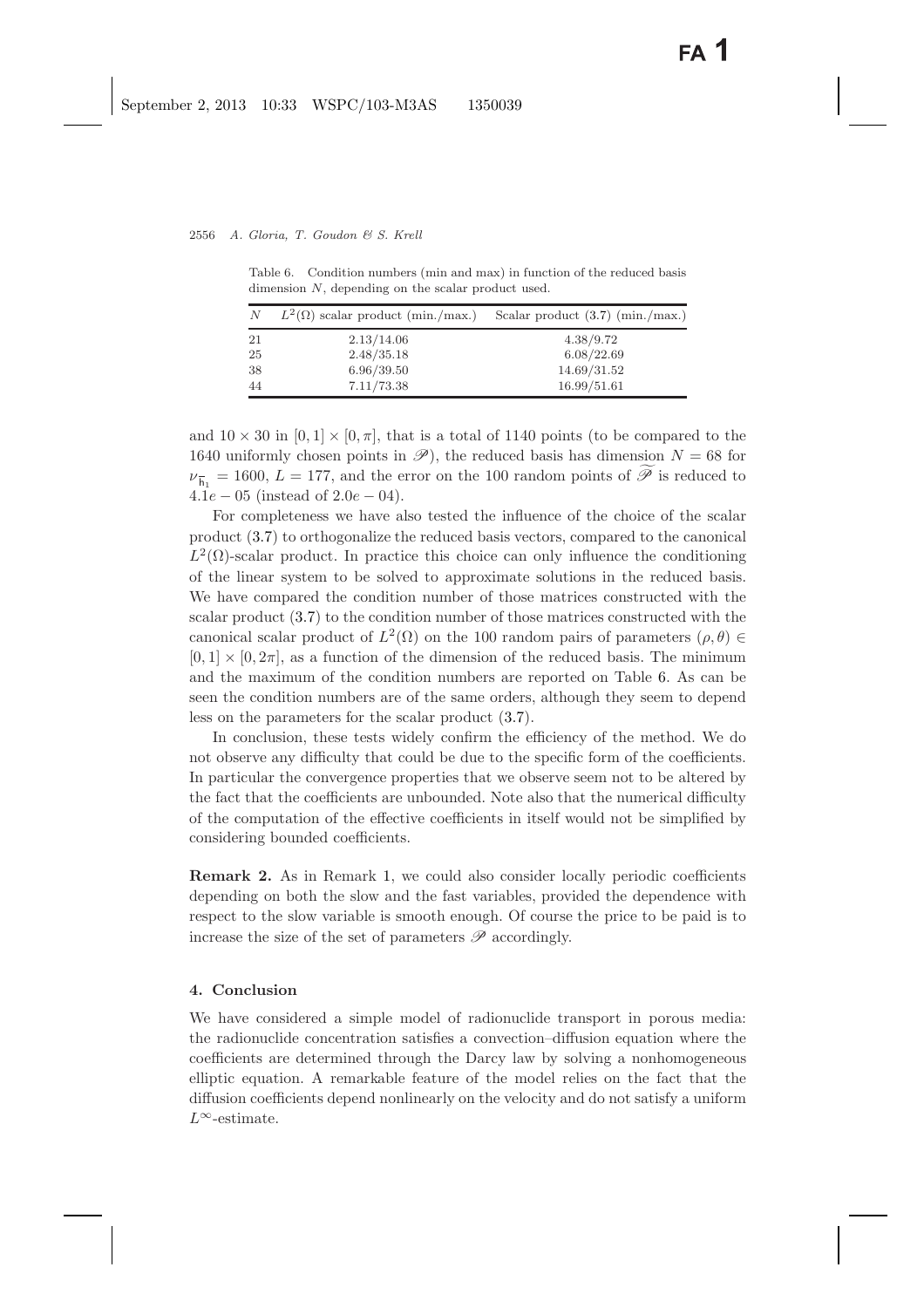Nevertheless, existence-uniqueness results can be established for this model. Although we can also perform the homogenization analysis, the effective coefficients remain nonhomogeneous due to the nonlinear coupling, even in the simple case of periodic oscillations. It impacts strongly the computational cost when using direct evaluations of the coefficients. We propose an algorithm based on the Reduced Basis method in order to speed up these computations. The method relies on a suitable parametrization of the problem, which in particular allows us to make use of the fast Fourier transform to construct efficiently stiffness matrices. Working with unbounded coefficients is clearly identified as a difficulty for analyzing the convergence properties of the method, but simulations demonstrate the efficiency of the scheme which is a valuable tool for the computation of such complex flows.

## <span id="page-34-0"></span>**Appendix A. Proof of Theorem [2](#page-6-1)**

We decompose the proof into two steps and homogenize the Darcy equation and the advection–diffusion equation separately.

**Step 1.** Homogenization of the Darcy equation, and two-scale convergence of  $U_{\varepsilon}$ and  $D(U_{\varepsilon}).$ 

By standard two-scale convergence arguments (see Ref. [1,](#page-36-19) and see also Ref. [22\)](#page-37-8), the function  $\Theta_{\varepsilon}$  two-scale converges to  $\Theta_0$  and  $\nabla \Theta_{\varepsilon}$  two-scale converges to the function  $(x, y) \in \Omega \times \mathbb{Y} \mapsto (\mathbb{I} + \nabla \varphi(y)) \nabla \Theta_0(x)$ . Likewise the flux  $K_{\varepsilon} \nabla \Theta_{\varepsilon}$  two-scale converges to  $(x, y) \mapsto K(y)(\mathbb{I} + \nabla \varphi(y))\nabla \Theta_0(x) = -\tilde{U}(x, y)$ . In order to homogenize the advection–diffusion equation, we need the function  $K_{\varepsilon} \nabla \Theta_{\varepsilon}$  to be an admissible test-function for two-scale convergence, see Ref. [1.](#page-36-19) It is enough to prove that  $K_{\varepsilon} \nabla \Theta_{\varepsilon}$ strongly two-scale converges to  $-\tilde{U}$ , that is, in addition of two-scale convergence, to prove that we have

<span id="page-34-1"></span>
$$
\lim_{\varepsilon \to 0} \int_{\Omega} |K_{\varepsilon}(x)\nabla \Theta_{\varepsilon}(x)|^2 dx = \int_{\Omega} \int_{\mathbb{Y}} |\tilde{U}(x,y)|^2 dy dx.
$$
 (A.1)

This is essentially a consequence of the following convergence of the energy:

$$
\lim_{\varepsilon \to 0} \int_{\Omega} \nabla \Theta_{\varepsilon}(x) \cdot K_{\varepsilon}(x) \nabla \Theta_{\varepsilon} dx
$$
\n
$$
= \int_{\Omega} \int_{\mathbb{Y}} (\nabla \Theta_{0}(x) + \nabla_{y} \Theta_{1}(x, y)) \cdot K(y) (\nabla \Theta_{0}(x) + \nabla_{y} \Theta_{1}(x, y)) dy dx,
$$

where  $\Theta_1(x,y) = \sum_{i=1}^d \nabla_i \Theta_0(x) \varphi_i(y)$ . In particular, since K is positive-definite, we may rewrite this identity as

$$
\lim_{\varepsilon \to 0} \int_{\Omega} |K_{\varepsilon}(x)|^{1/2} \nabla \Theta_{\varepsilon}(x)|^{2} dx = \int_{\Omega} \int_{\mathbb{Y}} |K(y)|^{1/2} (\nabla \Theta_{0}(x) + \nabla_{y} \Theta_{1}(x, y))|^{2} dy dx,
$$

which upgrades the two-scale convergence of  $K_{\varepsilon}^{1/2} \nabla \Theta_{\varepsilon}$  to  $(x, y) \mapsto$  $K(y)^{1/2}(\nabla\Theta_0(x)+\nabla_y\Theta_1(x, y))$  into strong two-scale convergence. We now consider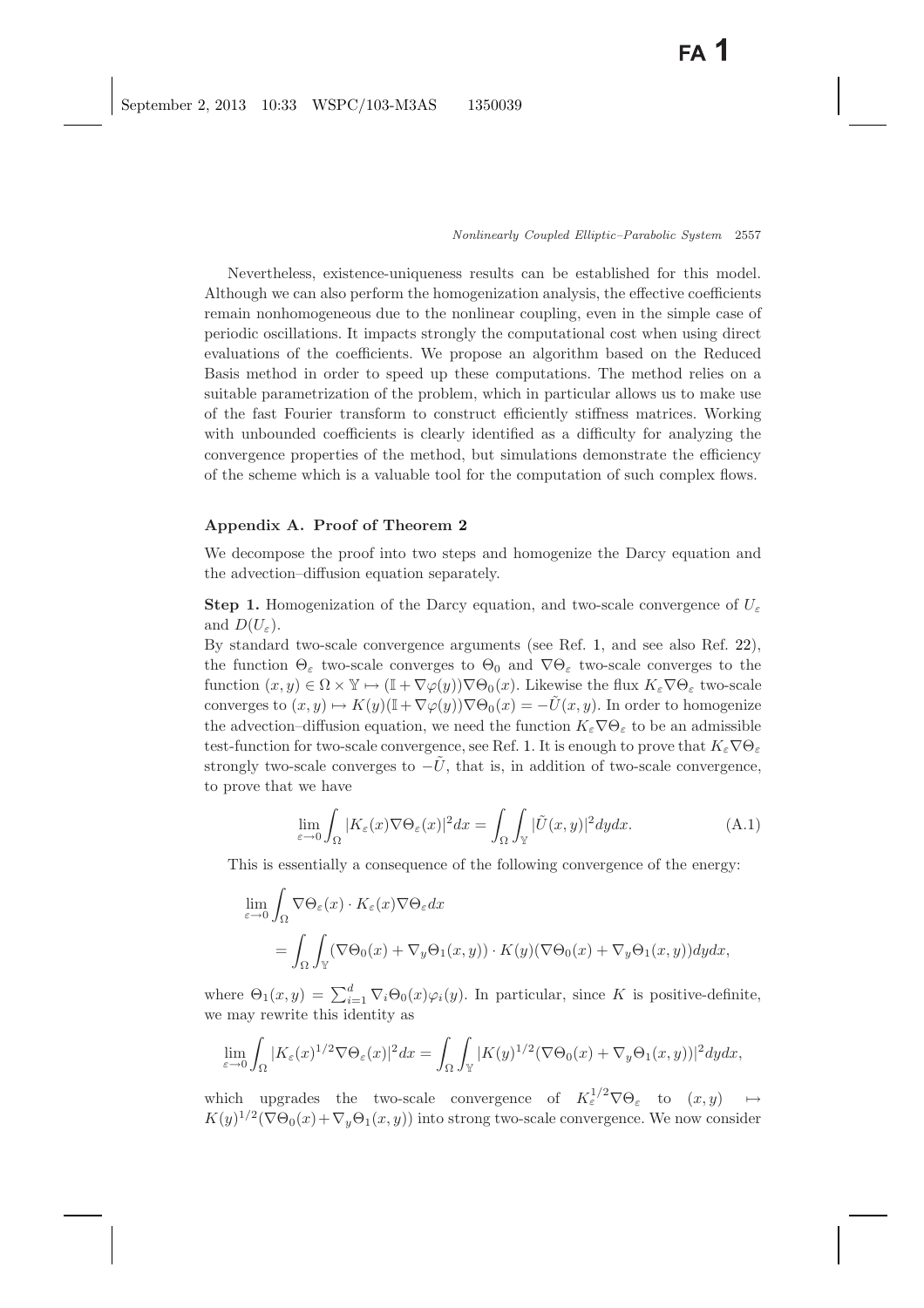a sequence  $v_{\varepsilon}: \Omega \to \mathbb{R}^d$  which two-scale converges to  $(x, y) \mapsto v_0(x, y)$ . The sequence  $V_{\varepsilon} := K_{\varepsilon}^{1/2} v_{\varepsilon}$  then two-scale converges to  $(x, y) \mapsto K(y)^{1/2} v_0(x, y)$ . Since we have proved that  $K_{\varepsilon}^{1/2} \nabla \Theta_{\varepsilon}$  is an admissible test-function for the two-scale convergence, we have

$$
\lim_{\varepsilon \to 0} \int_{\Omega} K_{\varepsilon}(x)^{1/2} \nabla \Theta_{\varepsilon}(x) \cdot V_{\varepsilon}(x) dx
$$
  
= 
$$
\int_{\Omega} \int_{\mathbb{Y}} K(y)^{1/2} (\nabla \Theta_{0}(x) + \nabla_{y} \Theta_{1}(x, y)) \cdot K(y)^{1/2} v_{0}(x, y) dy dx.
$$

Taking  $v_{\varepsilon} = K_{\varepsilon} \nabla \Theta_{\varepsilon}$  then proves  $(A.1)$ .

We conclude this step by the proof of the strong two-scale convergence of  $D(U_{\varepsilon})$ to  $(x, y) \mapsto D(x, y)$ . This is a direct consequence of Ref. [18](#page-36-20) since  $(x, U) \mapsto D(U)(x)$ is a Lipschitz function with respect to U uniformly in x, and  $U_{\varepsilon}$  strongly two-scale converges to  $U$ .

# **Step 2.** Homogenization of the advection–diffusion equation.

In view of the results of Step 1, this is now standard matter to prove the two-scale convergence of  $C_{\varepsilon}$  to  $C_0$ . The proof of Theorem [1](#page-5-0) provides uniform bounds on  $C_{\varepsilon}$ which gives weak compactness. Hence, up to extraction,  $C_{\varepsilon}$  two-scale converges to some  $C_0$ , and  $\nabla C_{\varepsilon}$  to some  $(x, y) \mapsto \nabla C_0(x) + \nabla_y C_1(x, y)$  (time is treated as a parameter). Since  $D(U_{\varepsilon})$  and  $U_{\varepsilon}$  strongly two-scale converge to  $\tilde{D}$  and  $\tilde{U}$ , respectively, there is no difficulty to pass at the two-scale limit in the equation for  $C_{\varepsilon}$  tested with functions  $(t, x) \mapsto \psi(t)\phi(x, x/\varepsilon)$  and  $\phi \in C^{\infty}(\Omega, C^{\infty}_{per}(\mathbb{Y}))$  and  $\psi \in C^{\infty}(0,T)$ .

It remains to note that following the arguments of Step 5 in the proof of Theorem [1,](#page-5-0) we obtain

$$
\int_0^T \int_{\Omega} \nabla C_0 \cdot D^* \nabla C_0
$$
  
= 
$$
\int_{\Omega} \int_{\mathbb{Y}} (\nabla C_0(x) + \nabla_y C_1(x, y)) \cdot \tilde{D}(x, y) (\nabla C_0(x) + \nabla_y C_1(x, y)) dy dx
$$
  
\$\leq \|C\_{\text{init}}\|\_{L^2(\Omega)}^2 + \|S\|\_{L^2(0, T; H^{-1}(\Omega))}^2,

so that  $(\Theta_0, C_0)$  is the unique weak solution of the homogenized system, and the whole sequence  $C_{\varepsilon}$  converges.

### **Acknowledgments**

This work is supported by ANDRA (Direction Recherche et Développement/Service) Evaluation et Analyse de Performances) through a specific Inria–ANDRA research partnership. We thank Guillaume Pépin and Marc Leconte for having introduced us to the problem and for their kind and constant encouragements.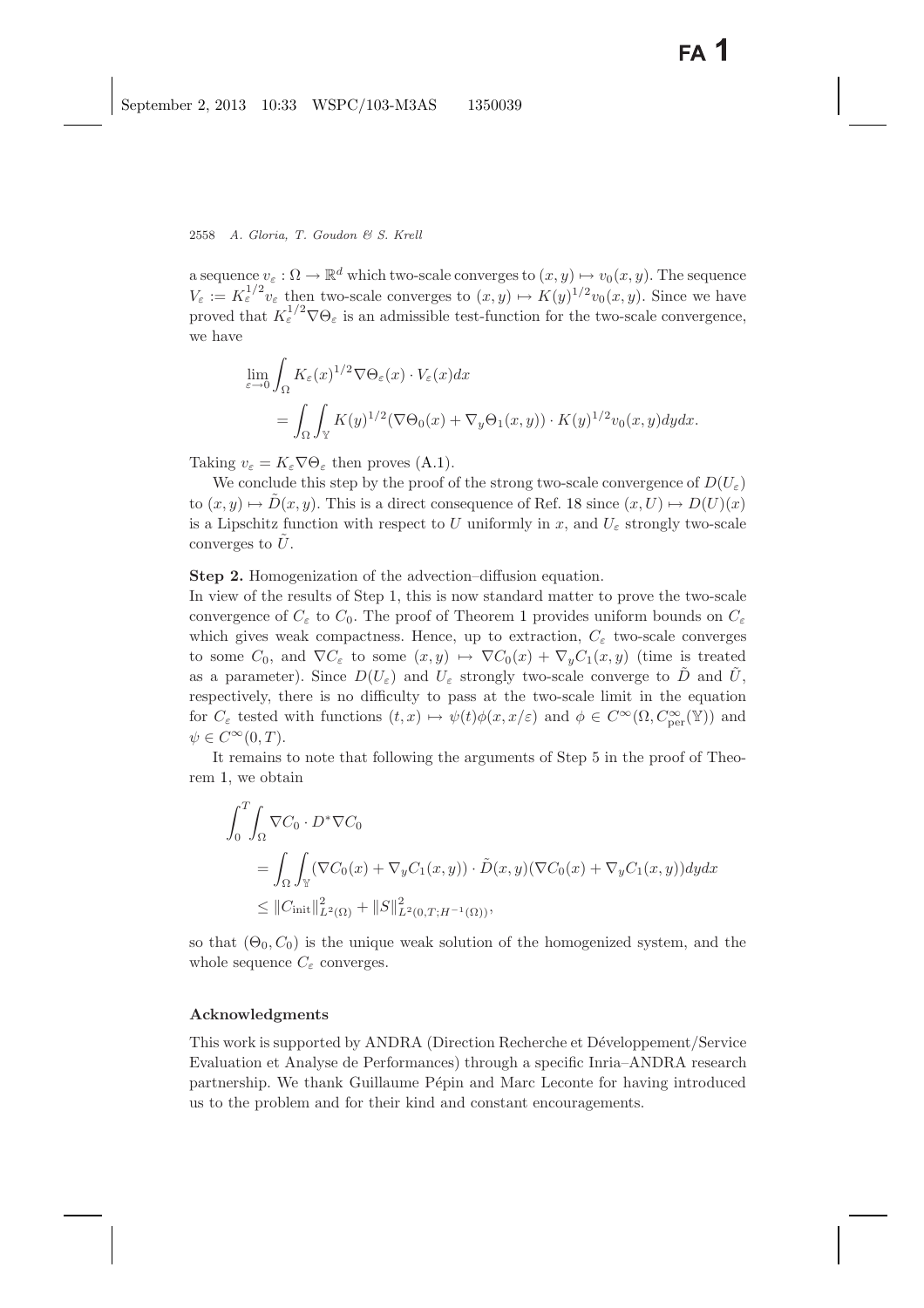## <span id="page-36-19"></span><span id="page-36-0"></span>**References**

- 1. G. Allaire, Homogenization and two-scale convergence, SIAM J. Math. Anal. **23** (1992) 1482–1518.
- <span id="page-36-7"></span>2. M. Bellieud and G. Bouchitté, Homogenization of elliptic problems in a fiber reinforced structure. Nonlocal effects, Ann. Scuola Norm. Sup. Pisa Cl. Sci. (4) **26** (1998) 407–436.
- <span id="page-36-15"></span>3. P. Binev, A. Cohen, W. Dahmen, R. Devore, G. Petrova and P. Wojtaszczyk, Convergence rates for greedy algorithms in reduced basis methods (2010), preprint AICES– 2010/05-2.
- <span id="page-36-6"></span><span id="page-36-1"></span>4. A. Bourgeat, M. Kern, S. Schumacher and J. Talandier, The couplex test cases: Nuclear waste disposal simulation, Comput. Geosci. **8** (2004) 83–98.
- 5. S. Boyaval, Reduced-basis approach for homogenization beyond the periodic setting, Multiscale Model. Simulat. **7** (2008) 466–494.
- <span id="page-36-8"></span>6. M. Briane, Homogenization of non-uniformly bounded operators: Critical barrier for nonlocal effects, Arch. Rational Mech. Anal. **164** (2002) 73–101.
- <span id="page-36-16"></span>7. A. Buffa, Y. Maday, A. T. Patera, C. Prud'homme and G. Turinici, A priori convergence of the greedy algorithm for the parametrized reduced basis, preprint.
- <span id="page-36-11"></span>8. C. Chainais-Hillairet and J. Droniou, Convergence analysis of a mixed finite volume scheme for an elliptic–parabolic system modeling miscible fluid flows in porous media, SIAM J. Numer. Anal. **45** (2007) 2228–2258.
- <span id="page-36-12"></span>9. C. Chainais-Hillairet, S. Krell and A. Mouton, Convergence analysis and numerical results of a finite volume discretization for the peaceman model, in preparation.
- <span id="page-36-4"></span>10. Z. Chen and R. Ewing, Mathematical analysis for reservoir models, SIAM J. Math. Anal. **30** (1999) 431–453.
- <span id="page-36-5"></span>11. C. Choquet and A. Sili, Homogenization of a model of displacement with unbounded viscosity, Netw. Heterog. Media **4** (2009) 649–666.
- <span id="page-36-14"></span>12. A. Cohen, R. DeVore and C. Schwab, Convergence rates of best *N*-term Galerkin approximations for a class of elliptic PDEs, Found. Comput. Math. **10** (2010) 615–646.
- <span id="page-36-17"></span>13. A. Cohen, R. Devore and C. Schwab, Analytic regularity and polynomial approximation of parametric and stochastic elliptic PDE's, Anal. Appl. **9** (2011) 11–47.
- <span id="page-36-9"></span>14. J. Douglas, R. E. Ewing and M. F. Wheeler, A time-discretization procedure for a mixed finite element approximation of miscible displacement in porous media, RAIRO Anal. Numér. **17** (1983) 249-265.
- <span id="page-36-10"></span>15. R. E. Ewing, T. F. Russell and M. F. Wheeler, Simulation of miscible displacement using mixed methods and a modified method of characteristics, Proc. 7th SPE Symposium on Reservoir Simulation, Dallas, Texas, Paper SPE 12241 (Soc. Petroleum Engineers, 1983), pp. 71–81.
- <span id="page-36-2"></span>16. P. Fabrie and M. Langlais, Mathematical analysis of miscible displacement in porous medium, SIAM J. Math. Anal. **23** (1992) 1375–1392.
- <span id="page-36-3"></span>17. X. Feng, On existence and uniqueness results for a coupled system modeling miscible displacement in porous media, J. Math. Anal. Appl. **194** (1995) 883–910.
- <span id="page-36-20"></span>18. T. Goudon and F. Poupaud, Approximation by homogenization and diffusion of kinetic equations, Commun. Partial Differential Equations **26** (2001) 537–569.
- <span id="page-36-13"></span>19. F. Hecht, A. Le Hyaric, K. Ohtsuka and O. Pironneau, Freefem++, finite elements software. http://www.freefem.org/ff++/.
- <span id="page-36-18"></span>20. Y. Maday, N. C. Nguyen, A. T. Patera and G. S. H. Pau, A general multipurpose interpolation procedure: The magic points, Commun. Pure Appl. Anal. **8** (2009) 383–404.